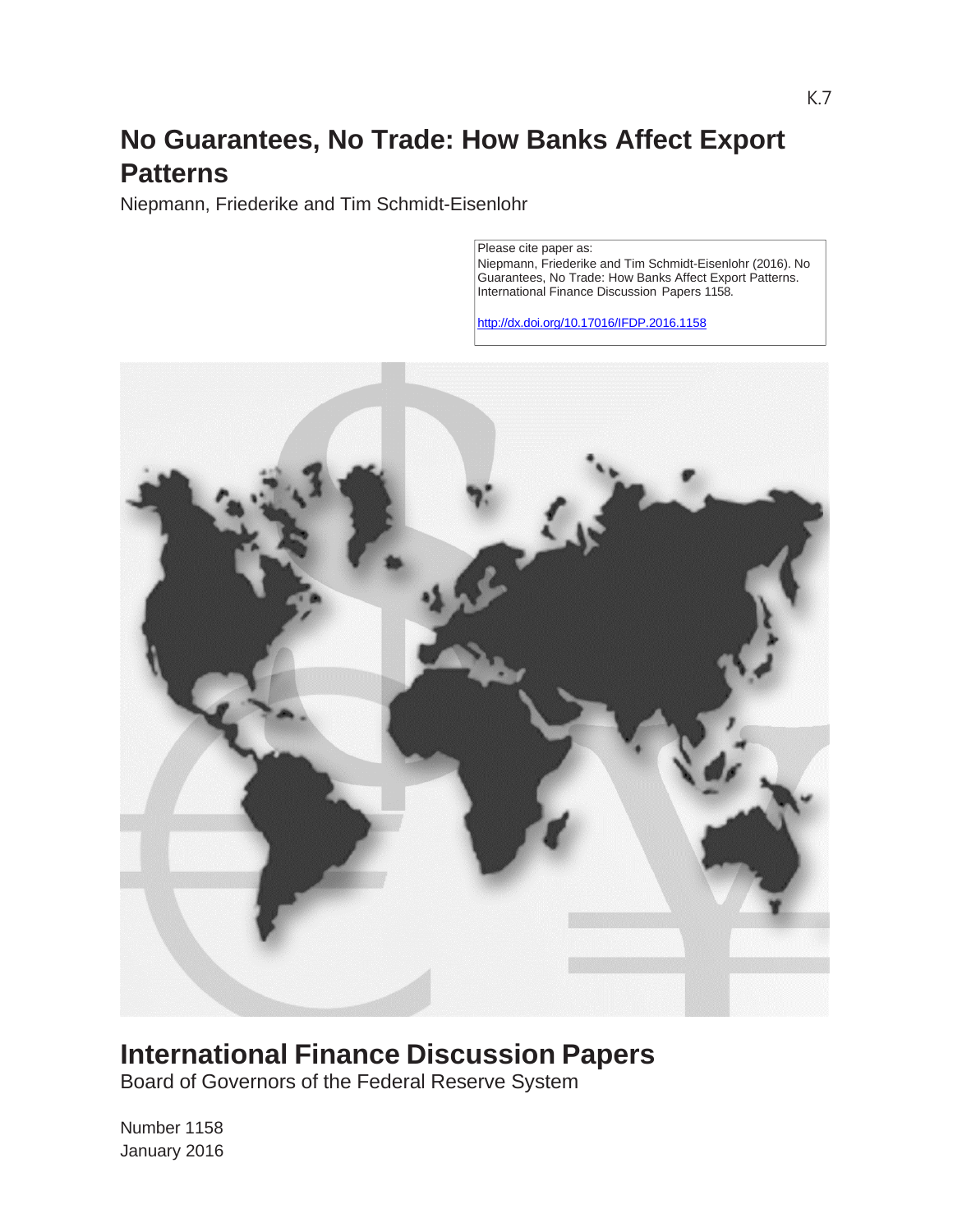Board of Governors of the Federal Reserve System

International Finance Discussion Papers

Number 1158

January 2016

#### **No Guarantees, No Trade: How Banks Affect Export Patterns**

Friederike Niepmann Tim Schmidt-Eisenlohr

NOTE: International Finance Discussion Papers are preliminary materials circulated to stimulate discussion and critical comment. References to International Finance Discussion Papers (other than an acknowledgment that the writer has had access to unpublished material) should be cleared with the author or authors. Recent IFDPs are available on the Web at [www.federalreserve.gov/pubs/ifdp/.](http://www.federalreserve.gov/pubs/ifdp/) This paper can be downloaded without charge from the Social Science Research Network electronic library at www.ssrn.com.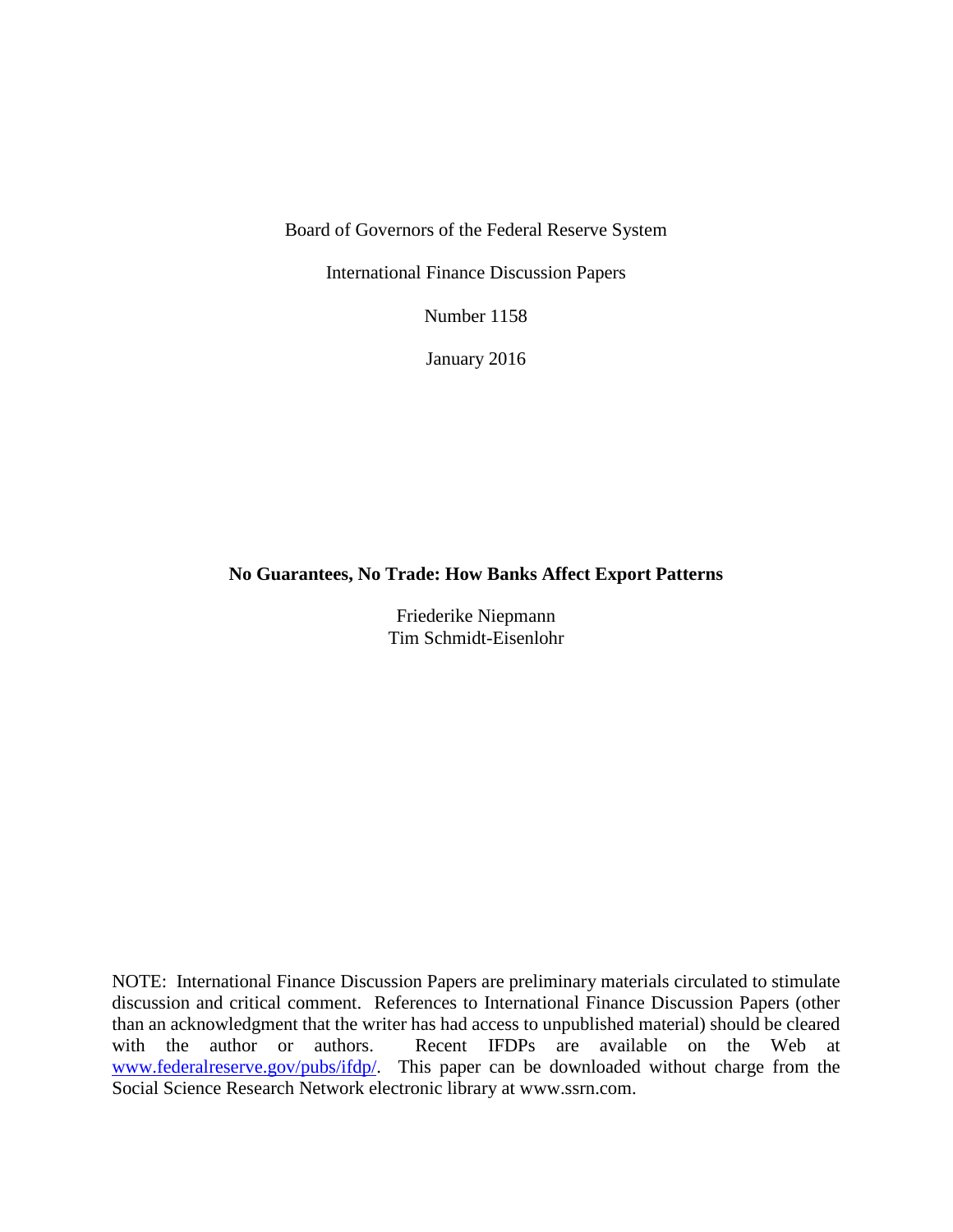# No Guarantees, No Trade: How Banks Affect Export Patterns\*

### Friederike Niepmann and Tim Schmidt-Eisenlohr†

#### Abstract

How relevant are financial instruments to manage risk in international trade for exporting? Employing a unique dataset of U.S. banks' trade finance claims by country, this paper estimates the effect of shocks to the supply of letters of credit on U.S. exports. We show that a one-standard deviation negative shock to a country's supply of letters of credit reduces U.S. exports to that country by 1.5 percentage points. This effect is stronger for smaller and poorer destinations. It more than doubles during crisis times, suggesting a non-negligible role for finance in explaining the Great Trade Collapse.

Keywords: trade finance, global banks, letter of credit, exports, financial shocks JEL-Codes: F21, F23, F34, G21

<sup>\*</sup>The authors would especially like to thank Geoffrey Barnes and Tyler Bodine-Smith for excellent research assistance. For their helpful comments, they would also like to thank Mary Amiti, Pol Antras, Andrew Bernard, Gabriel Chodorow-Reich, Stijn Claessens, Giancarlo Corsetti, Pablo D'Erasmo, Martin Goetz, Kalina Manova, Atif Mian, Daniel Paravisini, Steve Redding, Peter Schott, Philipp Schnabl, Mine Z. Senses, David Weinstein, and members of the D.C. trade group as well as participants in seminars at New York Fed, San Francisco Fed, Federal Reserve Board, LMU Munich, Ifo Institute Munich, Bank of England, University of Oxford, University of Passau, University of Cambridge, Graduate Institute, LSE, and the following conferences: NBER SI International Macro & Finance, SED 2015, AEA 2015, Econometric Society World Congress 2015, FIRS 2014, RMET 2014 and CESifo Conference on Macro, Money and International Finance.

<sup>&</sup>lt;sup>†</sup>The authors are staff economists in the Division of International Finance, Board of Governors of the Federal Reserve System, Washington, D.C. 20551 U.S.A. The views in this paper are solely the responsibility of the author(s) and should not be interpreted as reflecting the views of the Board of Governors of the Federal Reserve System or of any other person associated with the Federal Reserve System. Corresponding author: Tim Schmidt-Eisenlohr. Email: t.schmidteisenlohr@gmail.com. Address: Federal Reserve Board, Constitution Avenue, Washington, DC. Phone: 202-872-7564.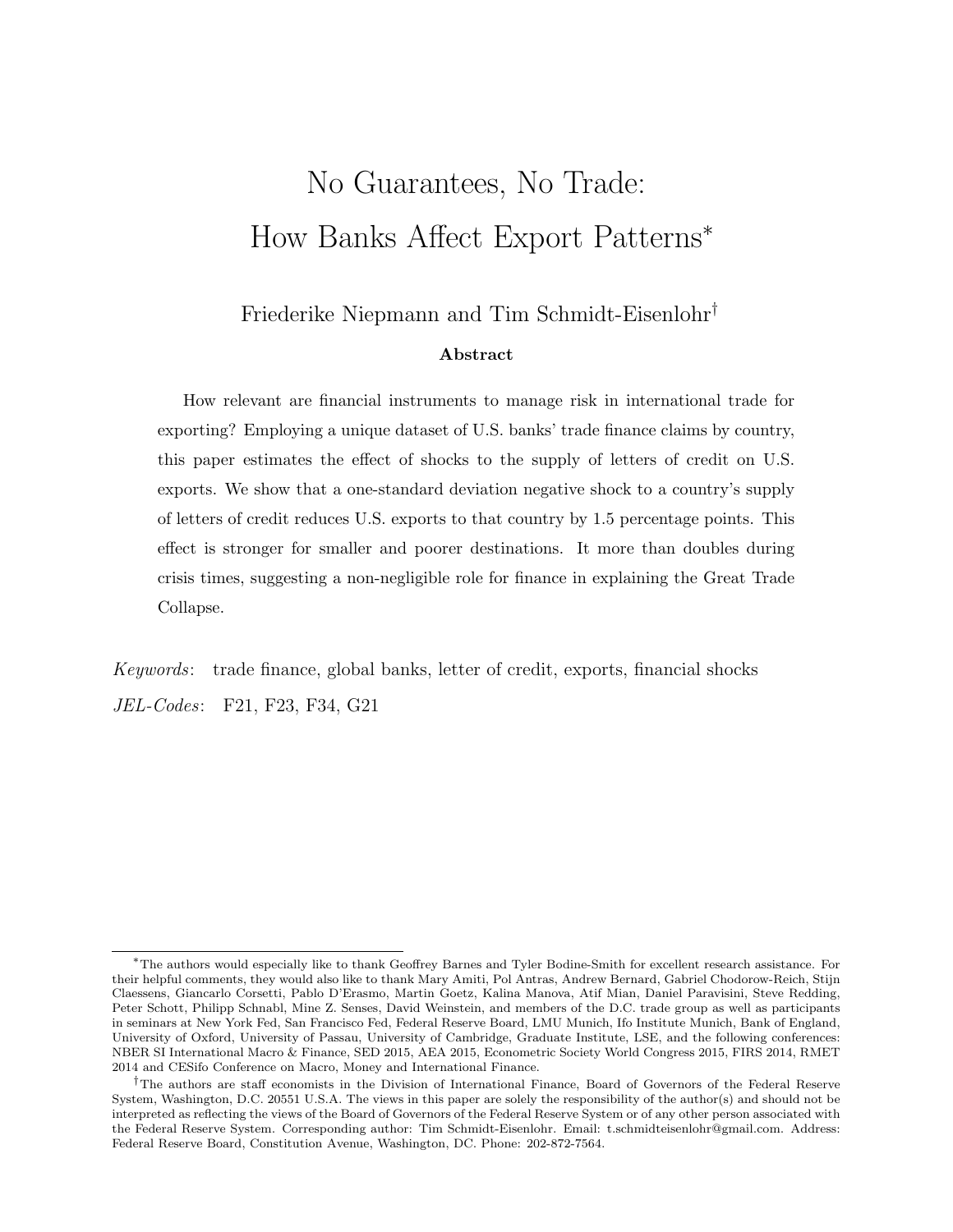### 1 Introduction

Trading across borders exposes firms to substantial risks. Exporters can mitigate these risks by buying trade finance products from banks, most importantly letters of credit. These services represent a substantial business for the financial sector. In 2012, about 8 percent of U.S. exports or \$116 billion were covered by letters of credit.<sup>1</sup> World-wide, letters of credit guaranteed more than \$2.3 trillion or 12.5 percent of international trade in the same year.<sup>2</sup>

The 2008/2009 financial crisis has heightened the interest in this business from policy makers and the private sector. There was a perception of a so-called trade finance gap, that is, a potential undersupply of trade finance during the crisis by the financial sector. In response to this, many international organizations and the G20 committed to increasing their trade finance support.<sup>3</sup> Special steps were taken in the Basel III capital rules to protect the trade finance business. In the wake of the financial crisis and the European debt crisis, the lower capitalization of banks has led financial institutions to begin refinancing trade finance through securitization.

Despite the size and the large interest in this business, there is little evidence on its relevance for international trade. In particular, it remains an open question whether reductions in the supply of letters of credit harm trade. Firms typically have the option to sell and buy without the involvement of banks by settling the trade on pre-payment (cash-in-advance) or post-payment (open account) terms. So a firm that cannot get a letter of credit might simply switch to one of these alternative payment forms without changing its trade volume. However, letters of credit are special in their ability to reduce risk in international trade and potential substitutes are imperfect.<sup>4</sup> Antràs and Foley (forthcoming), for example, show that letters of credit are key for the creation of new trade relationships, and Schmidt-Eisenlohr (2013) shows theoretically that switching to alternative payment forms may be very costly.

This paper exploits a unique dataset available at the Federal Reserve to show that reductions in the supply of letters of credit by banks have causal effects on U.S. exports. The

<sup>&</sup>lt;sup>1</sup>A letter of credit guarantees payment to the exporter against a set of documents presented to the bank that prove the delivery of goods to the importer. Payment choices are discussed in more detail below.

<sup>2</sup>These figures are based on information on letter-of-credit messages sent through SWIFT from the SWIFT Institute.

<sup>&</sup>lt;sup>3</sup>The G20, for example committed to increasing its support of trade finance by \$250 billion over a two-year period. See G20 (2009).

<sup>4</sup>Trade credit insurance that can be bought in conjunction with open account, for example, is not a good substitute for a letter of credit. While insurance shifts risk from the exporter to the insurer, a letter of credit reduces the real risk in the economy by providing a commitment device for the importer. For very risky countries, trade credit insurance is therefore often very costly or even unavailable.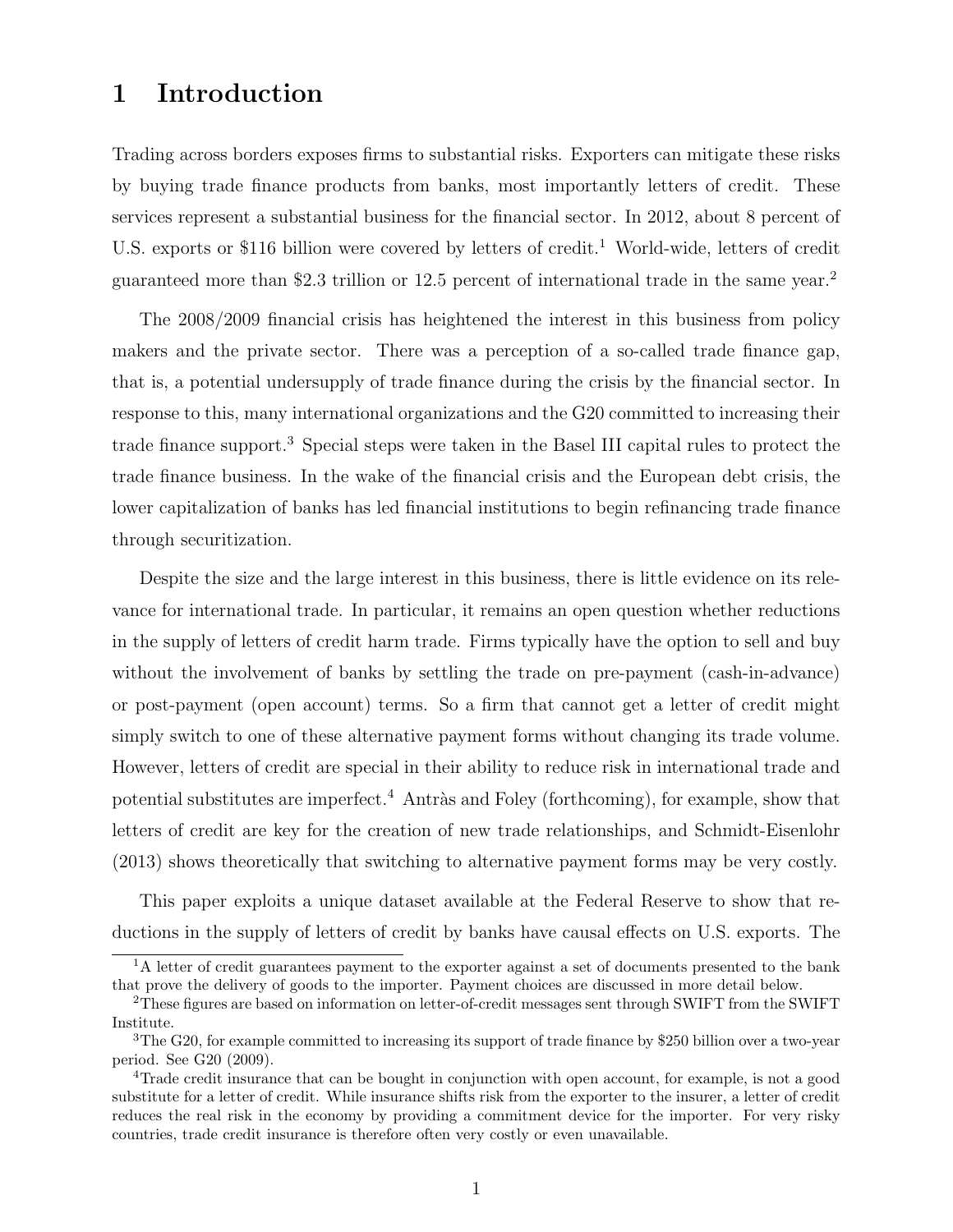effects are stronger for smaller and poorer destination countries, where fewer U.S. banks are active, and are twice as big during crisis times than during tranquil times. While earlier studies have focussed on the effects of shocks to the supply of credit, we explore the effects of a reduction in trade-specific financial instruments.<sup>5</sup> We term this new channel through which financial shocks are transmitted to the real economy and across borders the letter-ofcredit or risk channel. Besides contributing to the literature on finance and trade, we also add to a set of recent papers that have shown real effects of financial shocks for employment (Chodorow-Reich (2014)), firm liquidity (Khwaja and Mian (2008)) and durable consumption (Mian and Sufi (2010)), among others.<sup>6</sup> In carrying out our analysis, we also present several methodological innovations building on the approach proposed by Greenstone et al. (2014) and Amiti and Weinstein (2013) to structurally estimate supply shocks.<sup>7</sup>

Information on trade finance employed in this paper is from the FFIEC 009 Country Exposure Report that all large U.S. banks are required to file.<sup>8</sup> We observe banks' trade finance claims, which reflect mostly LCs in support of U.S. exports, by destination country at a quarterly frequency over a period of 15 years. The total trade finance claims of all reporting banks account for roughly 20 percent of U.S. exports in 2012. Thus, the trade finance activities captured in the report are sizable relative to trade.

Based on these data, we estimate time-varying trade finance supply shocks. To isolate idiosyncratic supply shocks from demand shocks, trade finance growth rates at time  $t$  in country c are regressed on bank-time fixed effects  $\alpha_{bt}$  as well as on country-time fixed effects  $\beta_{ct}$ . The estimated bank-time fixed effects  $\alpha_{bt}$  correspond to idiosyncratic bank-level supply shocks. To address potential endogeneity concerns, we estimate bank-time fixed effects separately for each country, always dropping country information from the sample to obtain the bank shocks that we use for country  $i$ . We show that bank shocks are positively correlated with growth in loans and negatively correlated with banks' credit default swap spreads. This is evidence that the estimated bank-time fixed effects capture idiosyncrasies in banks' business conditions. However, the methodology also allows the bank-time fixed effects to pick

<sup>&</sup>lt;sup>5</sup>See Amiti and Weinstein  $(2011)$ , Chor and Manova  $(2012)$  and Paravisini et al.  $(2015)$ .

<sup>6</sup>On the real effects of financial shocks see also Peek and Rosengren (1997), Peek and Rosengren (2000) and Ashcraft (2005). For a seminal paper on the Great Depression see Bernanke (1983). For papers on the role of global banks in international spillover effects, see, e.g., Bruno and Shin (2015), Cetorelli and Goldberg (2012), Kalemli-Ozcan et al. (2013), and Ongena et al. (2013).

<sup>7</sup>We propose a normalization to make bank shocks comparable across time, obtain bank shocks separately for each country, systematically dropping information on similar countries to counter endogeneity concerns, and demonstrate how sorting into markets can be addressed. We discuss the details of our innovations after introducing the methodology.

<sup>8</sup>These data were first used in Niepmann and Schmidt-Eisenlohr (2013).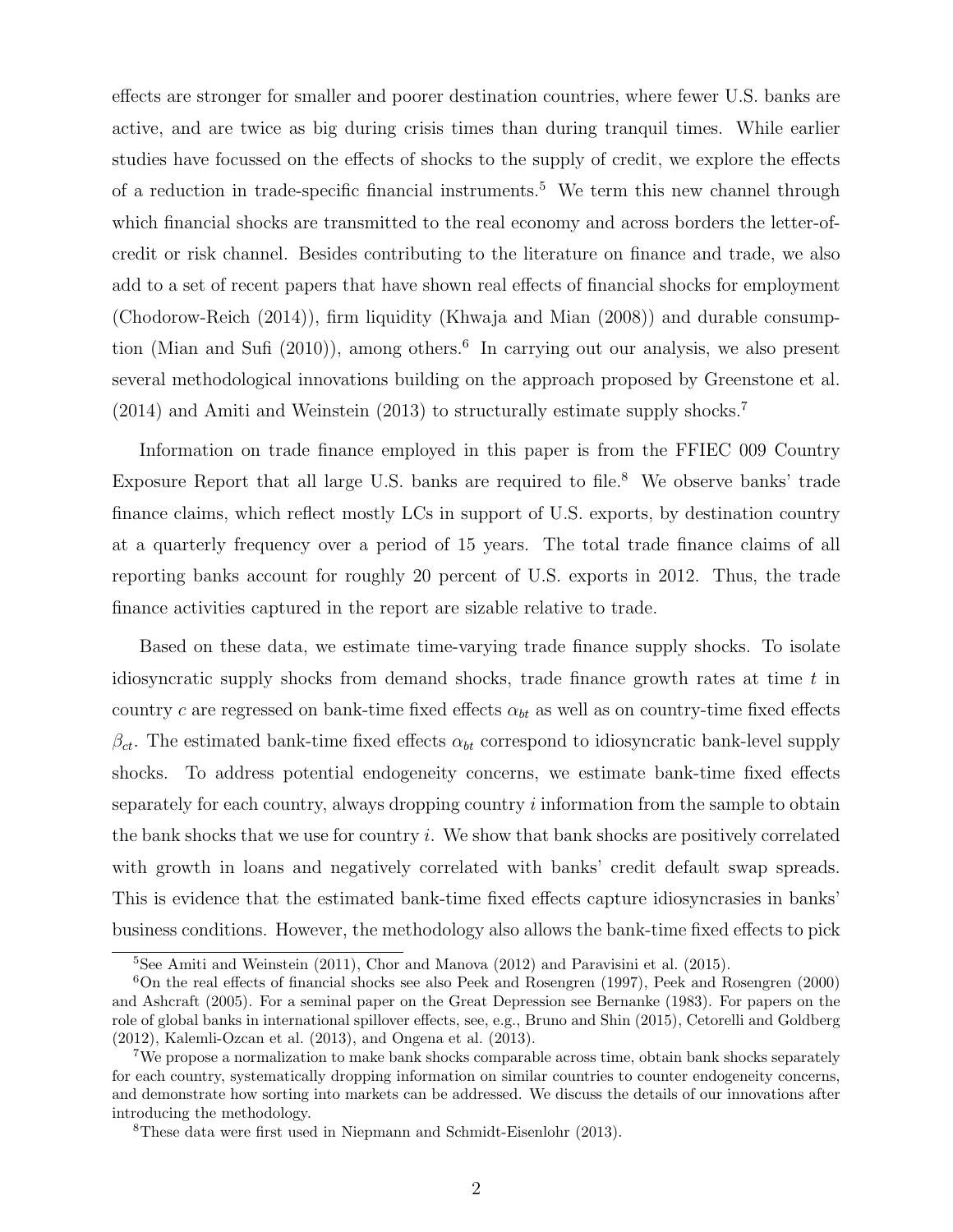up strategic decisions by bank managers to expand or contract the trade finance business.

Changes in the supply of LCs can have an effect on trade because exporters and importers cannot easily switch between different banks when they want to settle a transaction based on this instrument. An LC is a means to reduce the risk of a trade, which works as follows: The importer asks a bank in her country to issue an LC. This letter is sent to the exporter. It guarantees that the issuing bank will pay the agreed contract value to the exporter if a set of conditions is fulfilled.<sup>9</sup> In addition, a bank in the exporter's country typically confirms the LC, whereby the confirming bank commits to paying if the issuing bank defaults. Because banks need to work with correspondent banks abroad, the provision of LCs implies significant fixed costs for banks so that the business is highly concentrated with only a few large players. Also, banks learn about the credit- and trustworthiness of their clients over time, and such information is not easily transferable. These factors should make it hard for a firm to switch to another bank when its home bank does not provide the service. When firms are not willing to trade without an LC or adjust quantities because expected profits from trading under alternative payment forms are lower, a reduction in the provision of LCs by a single bank has an effect on exports.

The identification strategy pursued in this paper exploits the variation in the importance of banks as providers of LCs across countries. The same reduction in the supply of LCs by a bank should have a bigger effect in markets where the bank has a larger share of the trade finance business. Accordingly, the shock to bank  $b$  at time  $t$  is weighted by the market share of bank b in country i at time  $t - 2$ , and these weighted shocks are summed over all banks in the sample. The resulting country-time specific shocks are used to predict exports.

The baseline specification tests whether country-level trade finance supply shocks explain the variation in export growth rates controlling for a common time effect and a countryspecific trend in the export growth rate. We find statistically and economically significant effects. A country-level shock of one standard deviation decreases exports, on average, by 1.5 percentage points. We show that below median shocks have larger effects than above median shocks in line with Amiti and Weinstein (2011), which indicates that our identification comes mostly from reductions in the supply of trade finance. Export growth is mostly affected through adjustments in quantities, lending support to the hypothesis that there is trade finance rationing.

The identifying assumption that establishes a causal link between supply shocks and ex-

<sup>9</sup>For example, the issuing bank may promise to pay upon receipt of shipping documents.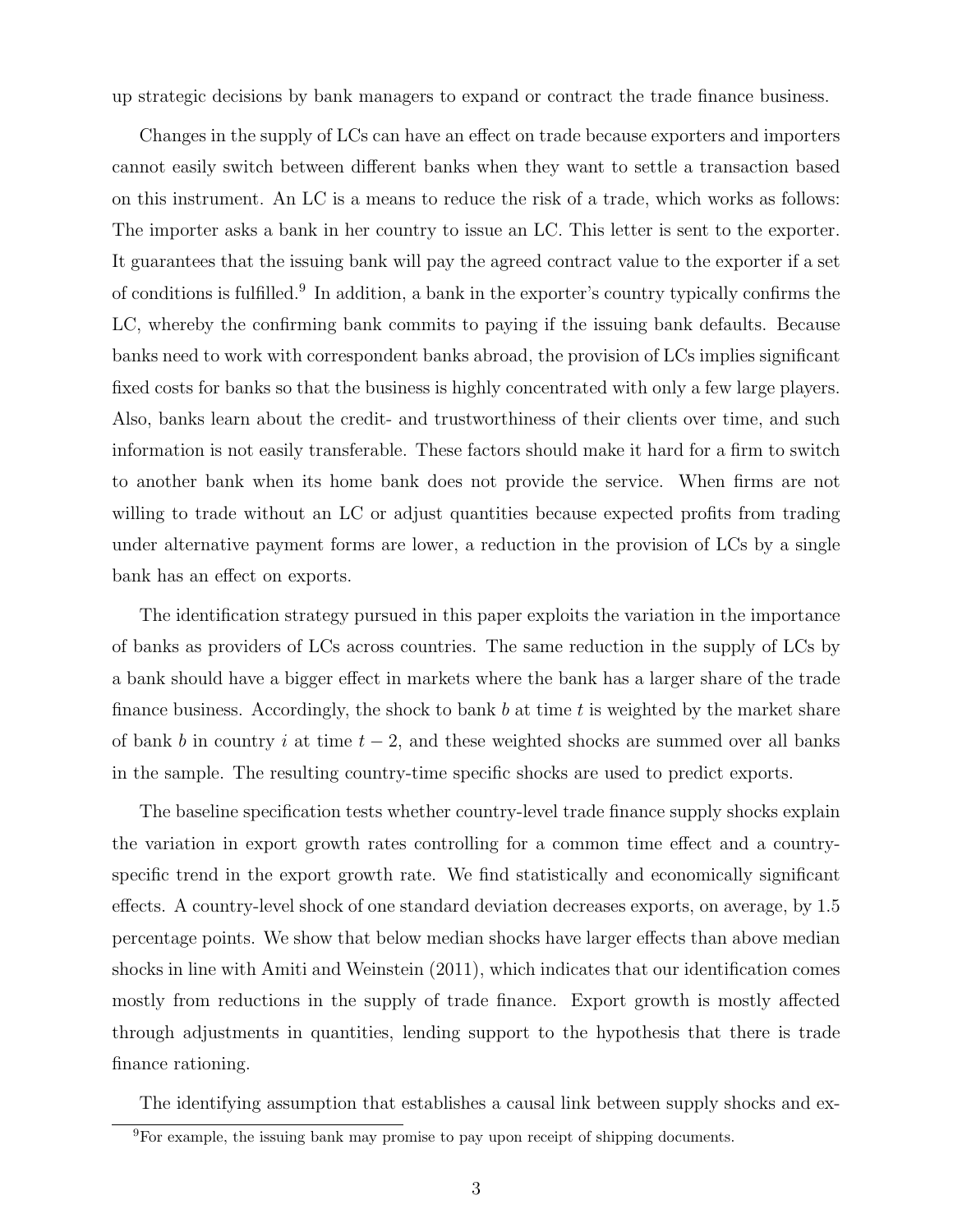ports is that there are no time-varying unobserved country-specific factors that are correlated with both export growth and supply shocks. Given our methodology, two conditions need to hold. First, the estimated shock to the supply of LCs by bank  $b$ , based on information from countries other than country  $i$ , is not correlated with changes in the demand for trade finance and, hence, growth in exports to country  $i$ . Second, banks with positive shocks to their supply of trade finance in period t do not sort, at time  $t-2$ , into markets with positive deviations from trend export growth in period  $t$ .

We address the first concern in several different ways. First, we systematically exclude countries from the sample on which we estimate the bank-level shocks. In one case, we use information on larger U.S. export destinations to explain export growth to the smaller export destinations. In another exercise, we search for the nearest neighbors of a country in terms of the structure of its U.S. imports and construct the country-level supply shocks without information on these nearest neighbors. In both cases, the results are unchanged. Endogeneity of the country-level supply shocks could only arise if banks specialized in some dimension, e.g. in firms or industries, and if banks' trade finance market shares were correlated with the export shares of these firms, industries etc. The described checks make it hard to defend the hypothesis that our results could be generated by demand effects. In addition, we show directly that the specialization hypothesis is not supported by the data.

The second concern is related to sorting. Both Amiti and Weinstein (2011) and Paravisini et al. (2015) rely on the identification assumption that there is no sorting of banks and firms in regard of unobserved trends in their future performance. A key advantage of our estimation strategy is that we can rule out sorting, in our case the sorting of banks into destination markets as described above, because (i) the estimated bank-level shocks are not positively serially correlated and (ii) results are unchanged when different lags of banks' market shares are used to construct the country-level shocks. This strongly suggests that the link found in this paper is indeed causal.

In a quantitative exercise, we evaluate the effect of a negative shock to the trade finance supply of one large bank. A reduction that corresponds to the 10th percentile of the banklevel shock distribution leads to a 1.4-percentage-point decline in total U.S. exports growth. This illustrates that the behavior of a single bank can have an effect in the aggregate due to the high concentration of the business.

Another key result of this paper is that banks can affect export patterns. Because banks specialize in confirming and issuing LCs in certain markets, a reduction in the supply of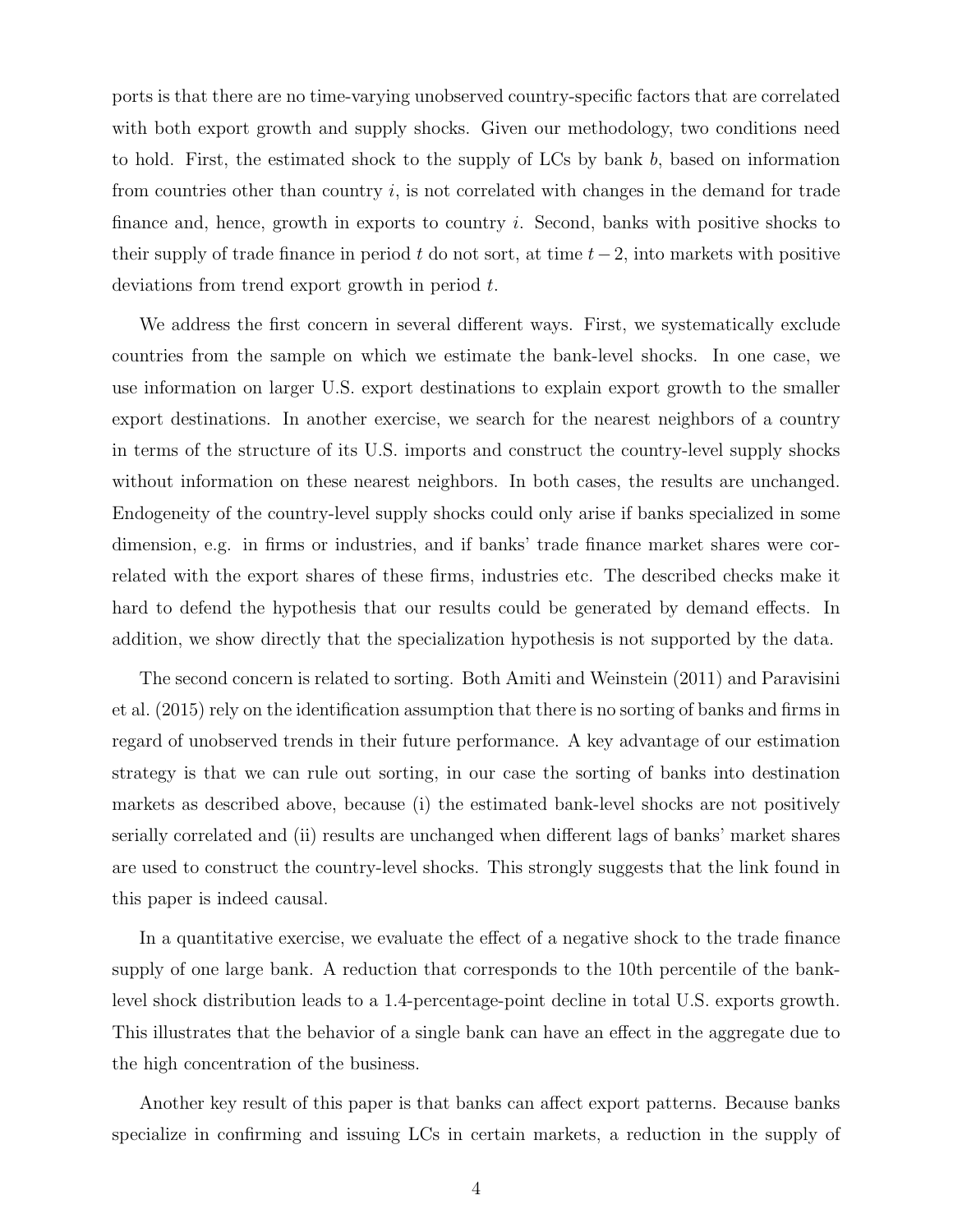LCs by a single bank has asymmetric effects across destination countries. We show that a shock of the same size to two different banks affects exports to different regions of the world differentially, depending on the markets in which each bank specializes. Hence, the patterns of banks' global activities determine to which markets shocks are transmitted.

In addition, we find that the effect of LC supply shocks are heterogeneous across export destinations and over time. Exports to smaller and poorer destinations where fewer U.S. banks are active decline more when banks reduce their supply of trade finance. We also present evidence that the effect of reductions in the supply of trade finance are stronger during times of financial distress. In a crisis period, the effect more than doubles compared to normal times with a beta coefficient of 13.5 percent. These findings can be explained as follows. Firms use LCs more intensively and are less willing to trade without them when exporting to riskier markets and when economic uncertainty is high. At the same time, it is more difficult for firms to switch to other banks. There are fewer banks active in smaller markets. Moreover, banks may be less willing to expand to new markets and less able to obtain liquidity or to take on more risk during a financial crisis. Together the presented results suggest that the LC channel is quantitatively relevant and that a lack of trade finance can constrain exports especially to the smaller and poorer countries.

The key contribution of our paper compared to earlier works on financial shocks and trade is to show that reductions in the supply of trade finance reduce exports through the risk channel, and that this risk channel is more important during times of financial distress and for exports to small and poor countries. Using Japanese matched bank-firm data from 1990 to 2010, Amiti and Weinstein (2011) show that if a bank has a negative shock to its market-to-book value, a firm that lists this bank as its main bank has a drop in exports that is larger than the observed drop in domestic sales. While the authors establish a general link between banks and trade, they cannot test for the heterogeneous effects of shocks across export destinations and cannot directly distinguish between different transmission channels due to data limitations.<sup>10</sup> Paravisini et al. (2015) focus on the working capital channel using matched bank-firm data from Peru. Exploiting heterogeneity in the exposure of banks to foreign funding shocks, they find that credit supply shocks reduced exports during the recent financial crisis but that this effect was not asymmetric across export destinations.<sup>11</sup> Del Prete

 $10$ Indirect evidence for the risk channel is provided: exports of firms that have affiliates drop less than exports of stand-alone firms.

 $11$ This highlights that the distinction between the working capital channel and the LC channel matters. A reduction in the supply of bank guarantees should have a different effect on trade than a reduction in the supply of general loans. First, working capital needs are independent of payment risk, whereas the risk that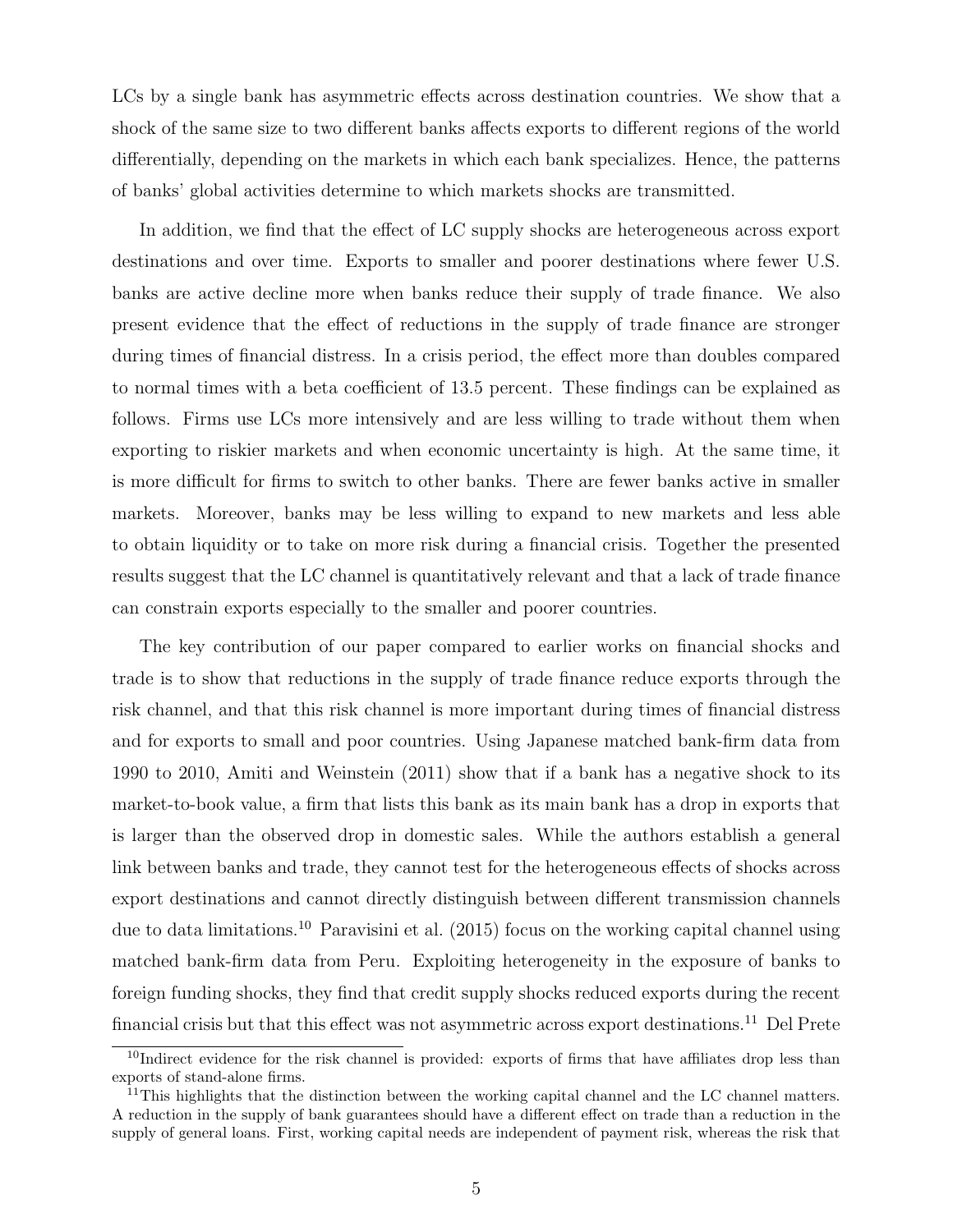and Federico (2014) employ Italian matched bank-firm data that allow them to distinguish between general loans, trade-related loans and guarantees. The authors report that Italian banks mainly reduced their supply of general loans and that this, but not reductions in trade finance per se, lowered Italian exports during the Great Recession. A drawback of that study is the lack of export data by destination so that the authors cannot analyze effects across export markets.

Three other papers also focus on the risk channel. Ahn (2013) analyzes the effect of bank balance-sheet shocks on the provision of LCs in 2008/2009 in Colombia. Similar to the results in this paper, he finds that bank balance-sheet items predict the variation in bank-level LC supply. He does not test for the effect of supply shocks on aggregate trade flows, however. Van der Veer (forthcoming) studies the role of trade credit insurance and finds a relationship between the supply of insurance by one large insurer and aggregate trade flows. Auboin and Engemann (2014) exploit data on export insurance from the Berne Union to analyze the effect of insurance on trade. Hale et al. (2013) document that an increase in bank linkages between countries is associated with larger bilateral exports, conjecturing that banks mitigate export risk.

The paper is also related to the literature on financial development and trade patterns. Beck (2003) and Manova (2013) show that differences in financial development can generate comparative advantage, confirming a theoretical point first made by Kletzer and Bardhan (1987).

The paper is structured as follows. Sections 2 and 3 give background information on banks' role in trade finance and the data, respectively. Section 4 discusses the empirical strategy. Section 5 presents the results and robustness checks. Section 6 quantifies the aggregate effects of LC supply shocks. Section 7 concludes.

the importer defaults determines whether an exporter demands an LC. Moreover, working capital loans are fungible and firms can internally reallocate available funds. LCs, in contrast, are destination specific and can only be obtained from a small number of banks.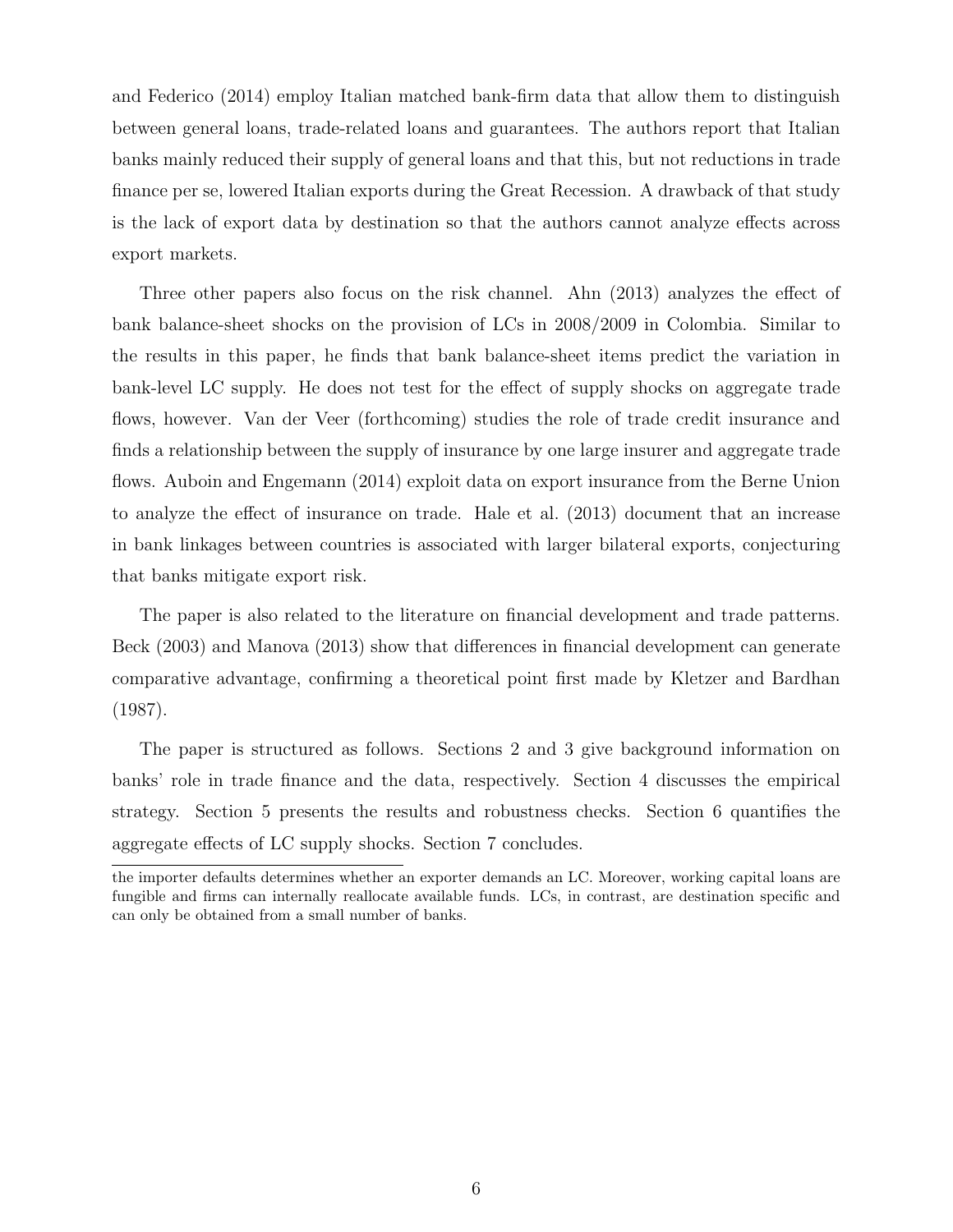### 2 A Primer on Trade Finance and Letters of Credit

#### 2.1 The role of banks in facilitating trade

When exporters and importers engage in a trade, they have to agree on who finances the transaction and who bears the risk. Banks help both with financing and with mitigating the risk. The most common payment form in international trade is an open account. In this case, the exporter produces first and the importer pays after receiving the goods. The exporter pre-finances the working capital, either with funds out of her cash flows or through a loan from a bank. Moreover, she bears the risk that the importer will not pay after receiving the goods.<sup>12</sup>

To address this commitment problem, banks offer LCs. Figure 1 illustrates how they work. A bank in the importing country issues an LC, which is sent to the exporter. The LC guarantees that the issuing bank will pay the agreed contract value to the exporter if a set of conditions is fulfilled. These conditions typically include delivering a collection of documents to the bank, e.g., shipping documents that confirm the arrival of the goods in the destination country. In most cases, a bank in the exporting country is also involved in the LC transaction. Because there is still a risk that the issuing bank will default on its obligation, the exporter can ask a bank in her country to confirm the LC. The confirming bank thereby agrees to pay the exporter if the issuing bank defaults. To the extent that banks can monitor the transaction, the commitment problem is resolved with an LC, since the exporter is paid only after delivering the goods and the importer commits to paying by making her bank issue an LC.<sup>13</sup>

International trade is riskier than domestic sales because contracts are harder to enforce across borders. In addition, less information about the reliability of trading partners may be available. Accordingly, LCs are widely used in international trade and are employed to a much smaller extent for domestic sales. Data from the SWIFT Institute on LCs show this.

<sup>&</sup>lt;sup>12</sup>Alternatively, the exporter and the importer can agree on cash-in-advance terms. Then, the importer pays the exporter before receiving the goods. In that case, financing is done by the importer who also bears the risk that the exporter may not deliver.

<sup>&</sup>lt;sup>13</sup>An LC could be defined as a payment on open account with a bank guarantee. It is similar to pure open account in that the exporter still needs to pre-finance the transaction and gets paid only after confirmation of delivery. It differs in that the risk the exporter has to bear is reduced by the guarantee of the bank. Moreover, the importer has to pay a fee to her bank in advance and the requested guarantee might reduce her available credit lines. The financial costs of an LC are therefore higher. See Schmidt-Eisenlohr (2013), Antràs and Foley (forthcoming) and Hoefele et al. (2013) for a more detailed discussion of different payment forms.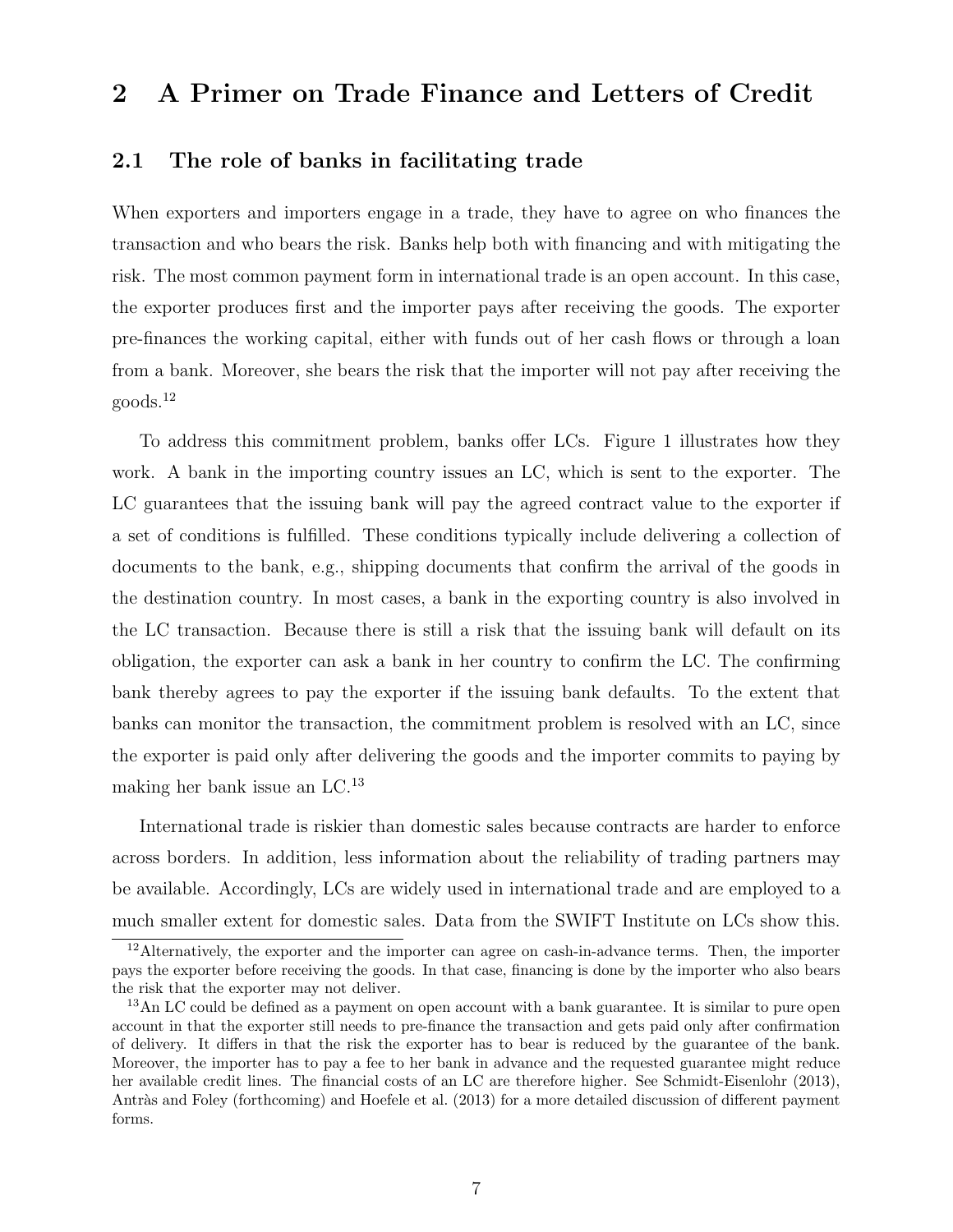In 2012, around 92 percent of all LCs in support of U.S. sales were related to exports and only 8 percent to domestic activity.<sup>14</sup> Essentially all letters of credit supporting U.S. exports are denominated in U.S. dollars.

#### 2.2 Market structure of the business

The trade finance business and, in particular, the market for bank guarantees is highly concentrated. Niepmann and Schmidt-Eisenlohr (2013) and Del Prete and Federico (2014) present details on the market structure for the U.S. and Italy, respectively. In 2012, the top 5 banks accounted for 92 percent of all trade finance claims in the U.S. In Italy, the business is similarly concentrated. Only ten Italian banks extend trade guarantees.

The high concentration is likely due to high fixed costs. When U.S. banks confirm an LC, they need to work with banks abroad and have knowledge of their credit- and trustworthiness. U.S. banks also have to do background checks on their customers to comply with due diligence requirements and anti-money laundering rules before they can engage in any business abroad. They also need to be familiar with the foreign market and the legal environment there. Such knowledge is costly to acquire and not easily transferable.

Due to the presence of information asymmetries, the importance of relationships, and the resulting high concentration of the market, it should be difficult for a firm to switch to another bank when its home bank refuses to confirm or issue an LC. Note that there is no alternative method that reduces commitment problems to the same degree. Trade credit insurance, another option for exporters, does not reduce the risk but instead shifts it to another agent, the insurer.<sup>15</sup> As a consequence, the price of insurance should increase more with destination country risk than the price of LCs, and insurance may be unavailable in the most risky destinations. If an LC cannot be obtained and trade insurance is very costly or cannot be bought, importers and exporters may not be willing to trade. Then a reduction in the supply of LCs has an effect on trade.<sup>16</sup>

<sup>&</sup>lt;sup>14</sup>These calculations are based on quarterly information about the number of SWIFT MT700 messages that were received by U.S. banks.

<sup>&</sup>lt;sup>15</sup>When issuing or confirming an LC, banks actively screen documents and manage the conditional payment to the exporter and thereby resolve the commitment problem. Trade credit insurance also implies a guarantee of payment but has no direct effect on the underlying commitment problem. This difference can best be seen in a model with risk-neutral firms as in Schmidt-Eisenlohr (2013). There, firms demand LCs but have no reason to buy trade credit insurance.

<sup>&</sup>lt;sup>16</sup>Note that there is an effect on trade even if an alternative contract is chosen by a firm. It follows from revealed preferences that whenever LCs are used, other payment forms generate weakly lower profits. Hence, a reduction in the supply of LCs can affect both the intensive and the extensive margins of trade. Quantities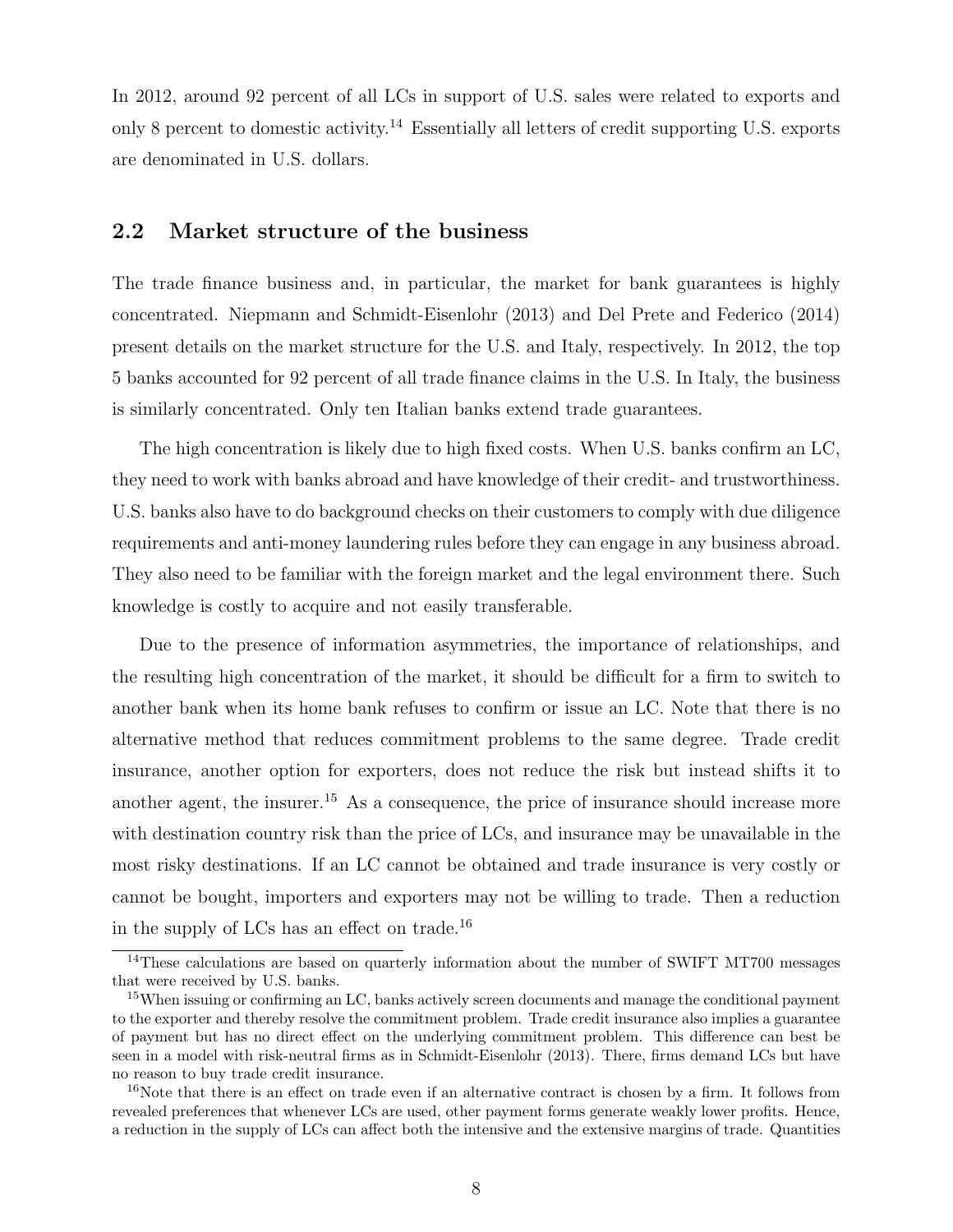#### 2.3 Public provision of trade finance

Most multinational development banks today run large trade finance programs, with the view that the private sector may not meet the demand. These programs were small at first and often targeted to the least developed countries. However, they were expanded substantially during the  $2008/2009$  crisis and now also cover many emerging economies.<sup>17</sup> The Global Trade Finance Program of the International Finance Organization, which is a part of the World Bank group, for example, now has a \$5 billion program that mostly confirms letters of credit through participating private banks.<sup>18</sup>

Surveys of banks conducted by the International Monetary Fund and the International Chamber of Commerce support the view that the supply of trade finance can constrain international trade. Asmundson et al. (2011) report that 38 percent of large banks said in July 2009 that they were not able to satisfy all their customer needs and 67 percent were not confident that they would be able to meet further increases in trade finance demand in that year. Greater trade finance constraints may also come from increases in prices. According to the same survey, letter of credit prices increased by 28 basis points (bps) over the cost of funds from 2007 q4 to 2008 q4 and by another 23 bps over the cost of funds between 2008 q4 and 2009 q2.<sup>19</sup> Banks also reported that their trade-related lending guidelines changed. Every large bank that tightened its guidelines said that it became more cautious with certain countries. Thus, constraints may differ by destination country. As we will show in the next sections, this survey evidence is consistent with the results presented in this paper.

### 3 Data Description

The data on trade finance used in this paper are from the Country Exposure Report (FFIEC 009). U.S. banks and U.S. subsidiaries of foreign banks that have more than \$30 million in total foreign assets are required to file this report and have to provide, country by country, information on their trade-finance-related claims with maturity of one year and under.

decline as trade finance costs, which represent variable trade costs, go up. If costs become sufficiently large, trade becomes unprofitable.

<sup>&</sup>lt;sup>17</sup>In 2009, in the wake of the great recession, the G20 agreed on a \$250 billion dollar program over two year to support trade finance. See G20 (2009).

 $18$ See IFC (2012) for more details.

<sup>19</sup>Similar results are obtained in the ICC survey. 42 percent of respondents in a 2009 survey report that they increased their prices for commercial letters of credit issuance, whereas 51 percent left prices unchanged and 7 percent decreased them. LC confirmation also got more expensive. 58 percent of respondents report that they increased their prices, while only 2 percent lowered their fees.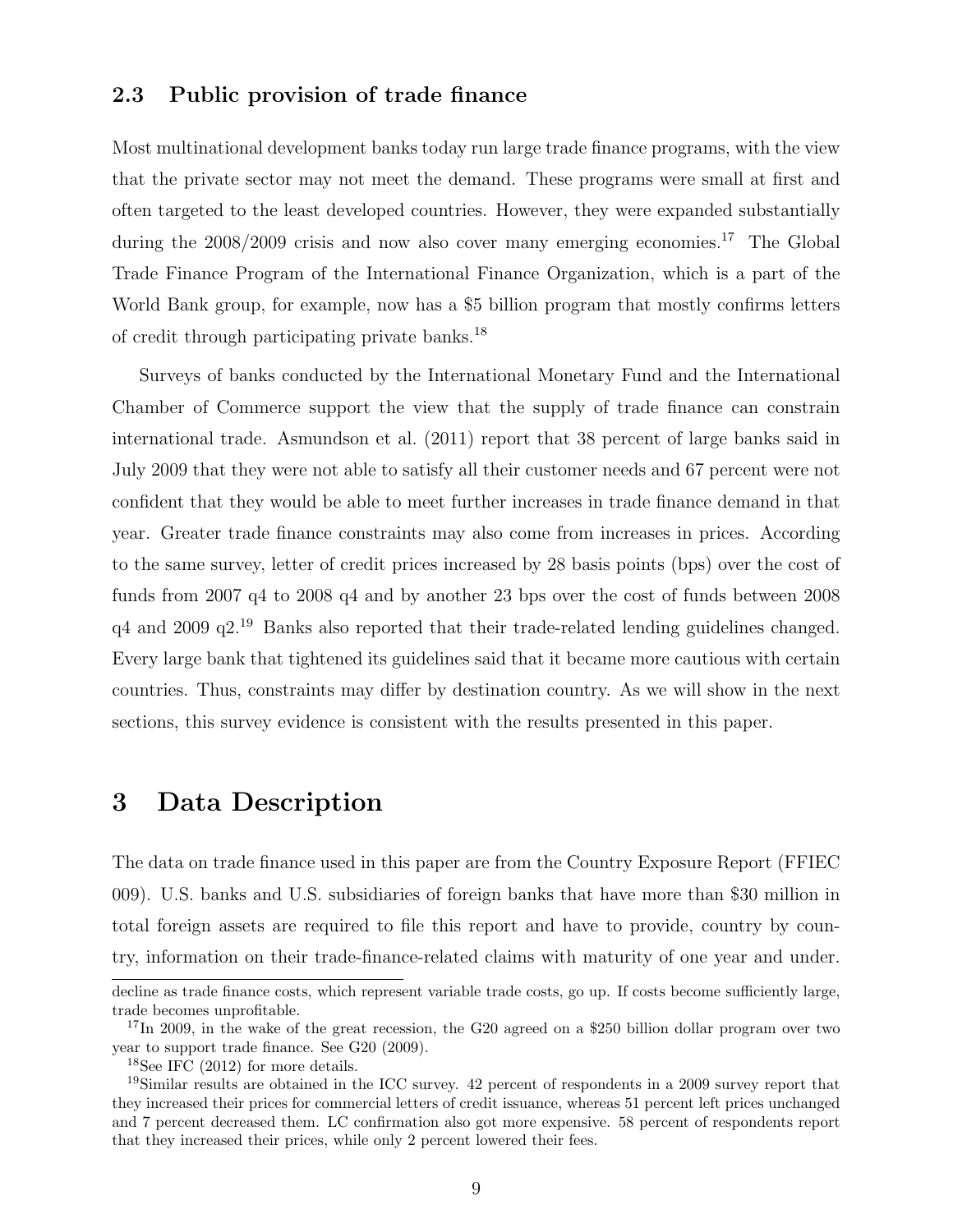Claims are reported quarterly on a consolidated basis; that is, they also include the loans and guarantees extended by the foreign affiliates of U.S. banks. The sample covers the period from the first quarter of 1997 to the second quarter of  $2012^{20}$ 

The statistics are designed to measure the foreign exposures of banks. This information allows regulators to evaluate how U.S. banks would be affected by defaults and crises in foreign countries. Therefore, only information on the claims that U.S. banks have on foreign parties is collected. Loans to U.S. residents and guarantees that back the obligations of U.S. parties are not recorded. While we can rule out based on the reporting instructions that letters of credit in support of U.S. imports or pre-export loans to U.S. exporters are included, it is conceivable that several trade finance instruments that support either U.S. exports, U.S. imports, or third-party trade constitute the data.<sup>21</sup> Niepmann and Schmidt-Eisenlohr (2013) provide a detailed discussion and exploration of the data and we provide a summary of the findings here. Their analysis indicates first, that banks' trade finance claims reflect trade finance in support of U.S. exports, and second, that the main instrument in the data are letters of credit.

Before presenting in detail evidence for these two conjectures, we explain the link between the reported claims and export values. Suppose that a U.S. bank confirms a letter of credit issued by a bank in Brazil. Then the U.S. bank would suffer a loss in the event that the Brazilian bank defaults on its obligation to pay. Accordingly, the U.S. bank reports claims vis-à-vis Brazil equivalent to the value of the letter of credit. The value of the letter of credit, in turn, is determined by the value of the goods that the Brazilian firm buys from the U.S exporter. So there is a direct link between claims and the value of the exported goods. Similarly, if an affiliate of a U.S. bank in Brazil issues a letter of credit to a Brazilian importer, the affiliate backs the obligations of the foreign importer. Accordingly, the parent bank, which files the Country Exposure Report on a consolidated basis –meaning that the claims of its affiliate appear on its balance sheet but not the claims on its affiliate, reports the contract value as claims vis- $\grave{a}$ -vis Brazil. Since the average maturity of a confirmed letter of credit is 70 days (see ICC (2013)), the stock of claims at the end of a quarter is highly correlated with the flow of exports in that quarter; thus, we compare quarterly stocks with

 $20$ Until 2005, banks' trade finance claims are reported on an immediate borrower basis; that is, a claim is attributed to the country where the contracting counter-party resides. From 2006 onward, claims are given based on the location of the ultimate guarantor of the claim (ultimate borrower basis). This reporting change does not appear to affect the value of banks' trade finance claims in a systematic way, so we use the entire time series without explicitly accounting for the change. See http://www.ffiec.gov/ for more details.

 $21$ Table 1 summarizes which instruments could be included based on the reporting instructions.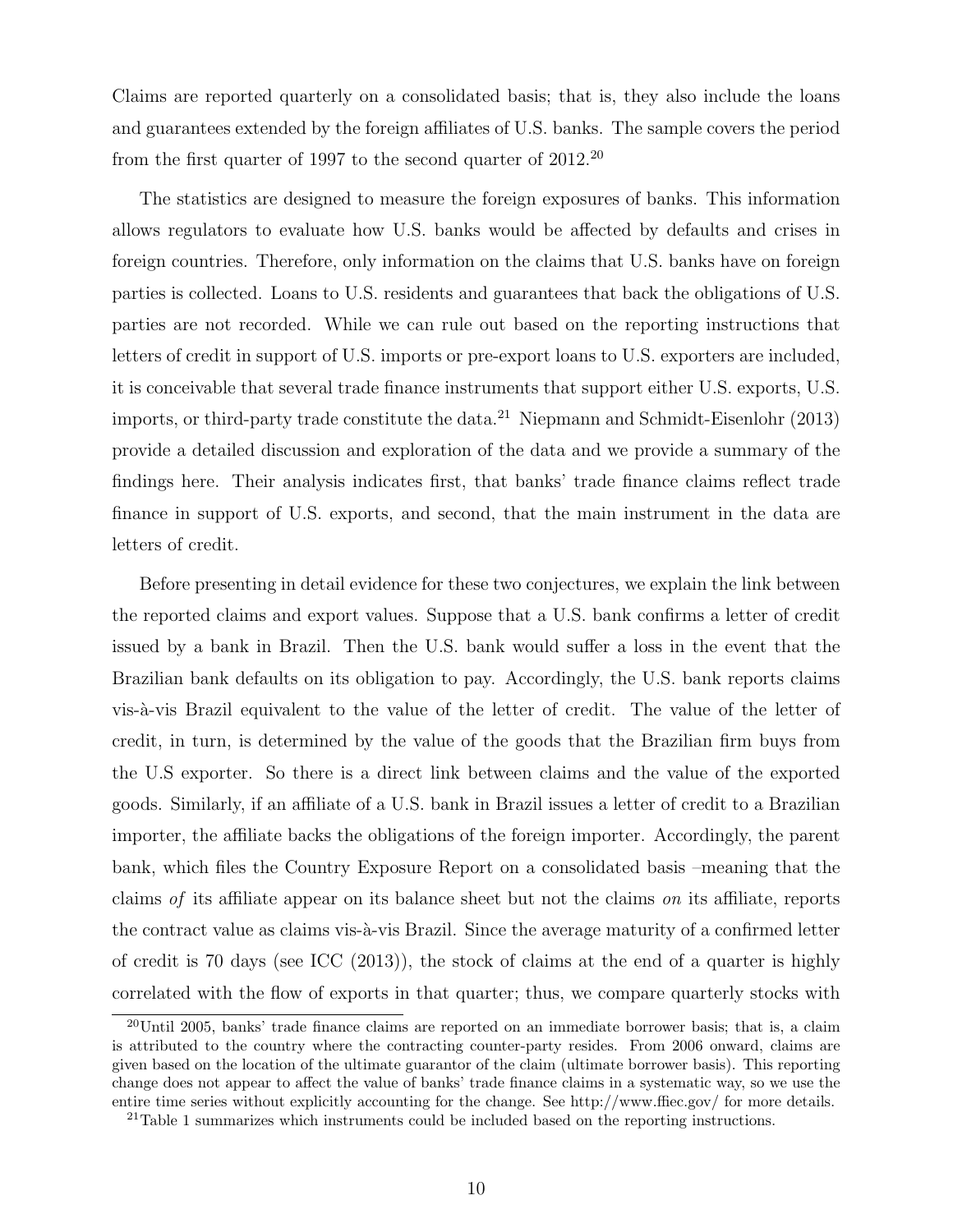quarterly trade flows. The data on U.S. trade in goods used in this paper are from the IMF Direction of Trade Statistics.

We now turn to the evidence that the FFIEC 009 data largely reflect letters of credit in support of U.S. exports. Consider columns (1) to (3) of table 2, which present the results of OLS regressions, in which the log of banks' total trade finance claims in quarter  $t$  in country c is regressed on the log of imports from country  $c$ , the log of exports to country  $c$  and total non-U.S. imports and exports of country  $c$  at time  $t$ . The second column includes time fixed effects. The third column has both time and country fixed effects. Standard errors are clustered at the destination country level. The estimated coefficients show that banks' trade finance claims are primarily driven by U.S. exports. While the point estimates associated with U.S. imports, non-U.S. imports and non-U.S. exports are small and insignificant, the coefficient of U.S. exports is large and significant at a 1 percent significance level throughout. The coefficient in column (1) suggests that if U.S. exports rise by 10 percent, banks' trade finance claims increase by 8.6 percent.

A comparison with data from the SWIFT Institute suggests that the main instrument in the FFIEC009 data are letters of credit. SWIFT provides a communications platform to exchange standardized financial messages, which is used by the vast majority of banks in the world. When a letter of credit transaction occurs, the issuing bank in the importer's country sends a SWIFT MT700 message to the confirming bank in the exporter's country, specifying the terms of the letter of credit and the parties involved. The SWIFT Institute provided us with the number of monthly MT700 messages received by banks located in the U.S. from 2002 to 2012 by sending country. To the extent that banks' trade finance claims reflect letters of credit, there should be a close link between the quarterly value of bank claims and the number of SWIFT messages sent within a quarter. Columns (4) to (6) of table 2 show correlations between the two variables. The number of SWIFT messages received by U.S. banks is a strong predictor of banks' trade finance claims controlling for U.S. exports as well as time and country fixed effects.<sup>22</sup> A rise in the number of SWIFT messages by 10 percent increase banks' trade finance claims by 6 percent according to column (4) of table 2. We also have information on the value of the letters of credit received by U.S. banks from the fourth quarter of 2010 onward. In that quarter, the total value of SWIFT messages accounts for 67 percent of banks' total trade finance claims, which indicates again that the claims data

<sup>22</sup>Note that Niepmann and Schmidt-Eisenlohr (2013) also include LC messages sent by U.S. banks to country  $i$  in the regressions, which reflect LCs issued to U.S. firms that import from origin  $i$ . This variable has zero explanatory power. LCs in support of U.S. imports are not in the data.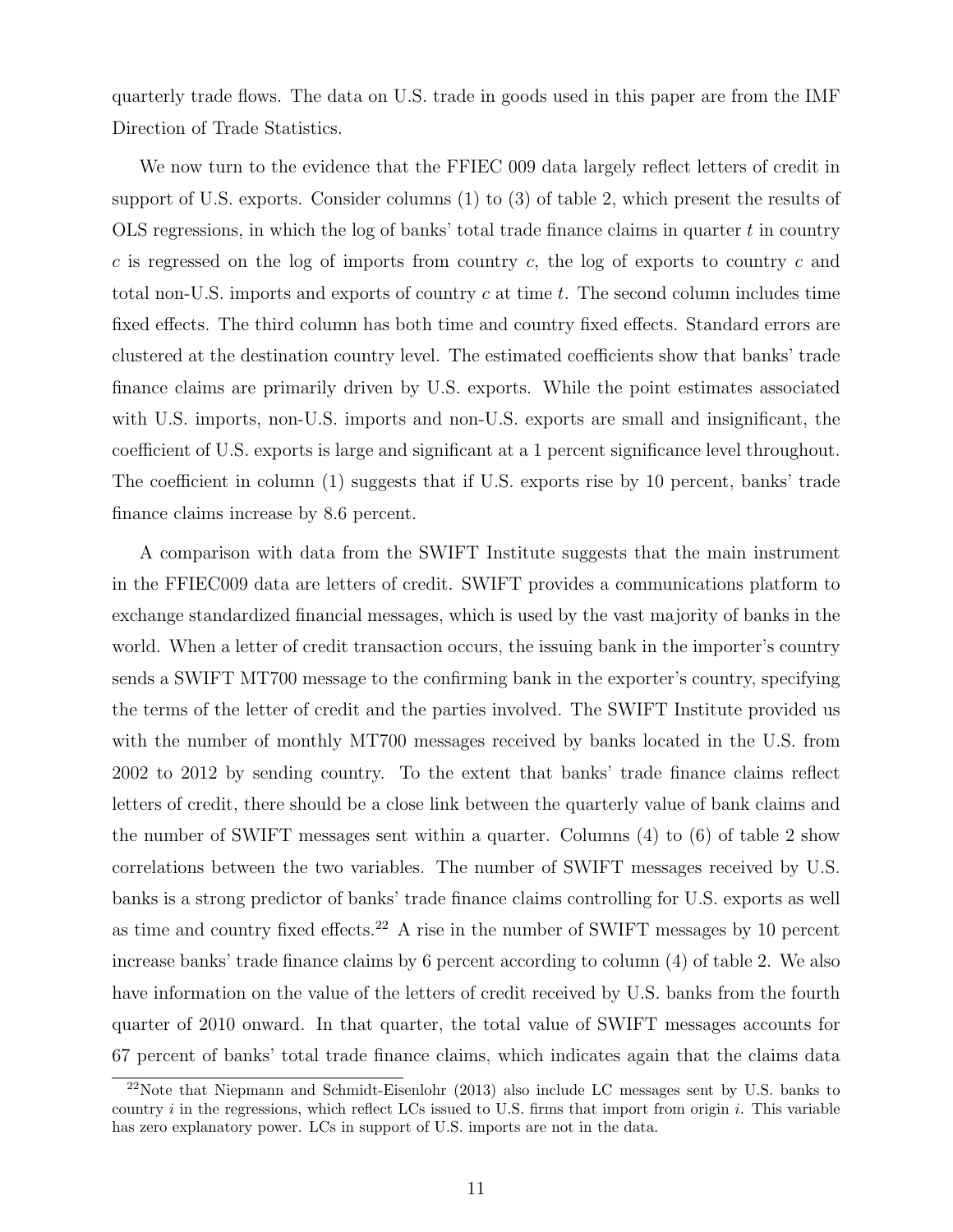mostly captures LCs.

In addition to the arguments made above, Niepmann and Schmidt-Eisenlohr (2013) show that the claims data behaves in many respects like the MT700 messages. For example, the use of letters of credit by U.S. exporters is expected to be hump-shaped in destination country risk and the authors find that this relationship holds for both banks' trade finance claims and SWIFT MT700 messages. Thus everything points to letters of credit being the single most important instrument in the data. If bank claims captured other trade finance instruments to a substantial degree, the analysis in this paper would still be valid. The only other instrument in support of U.S. exports that can be included in the data are pre-import loans to foreign firms.<sup>23</sup> To the extent that this is the case, the estimated shocks would not necessarily only reflect shocks to the supply of letters of credit but also to credit provided by U.S. banks to foreign importers.

Figure 2 depicts the evolution of U.S. exports and banks' trade finance claims over time, as shown in Niepmann and Schmidt-Eisenlohr (2013). Trade finance claims peaked in 1997/1998 during the Asian crisis and again during the financial crisis in 2007-2009.<sup>24</sup> Since 2010, claims have increased considerably, which is likely due to the low interest rate environment and the retrenchment of European banks from this U.S.-dollar-denominated business, allowing U.S. banks to gain their market shares. The graph clearly indicates that trade finance plays an important role for U.S. firms. In 2012, total trade finance claims of U.S. banks amounted to roughly 20 percent of U.S. exports.

Figure 3 shows the distribution of trade finance claims and U.S. exports across world regions in the second quarter of 2012. Regions are ranked in descending order from the left to the right according to their shares in total trade finance. The upper bar displays the trade finance shares of the different regions. The lower bar illustrates regions' shares in U.S. exports. While around 50 percent of U.S. exports go to high income OECD countries, banks' trade finance claims in these countries only account for around 20 percent. In contrast, East Asia and the Pacific only receive 11 percent of U.S. exports, but this region's share in trade finance is twice as large. The figure indicates substantial variation in the extent to which exporters rely on trade guarantees across regions and destination countries, which could lead to asymmetric effects of reductions in the supply of letters of credit. We explore asymmetries

<sup>&</sup>lt;sup>23</sup>Credit to U.S. firms cannot be in the data given the reporting instructions. Forfeiting and factoring, which also reduce the risk of a transaction for the exporter, could be included but statisticians at the New York Fed tell us that this is not likely to be the case since U.S. banks are not very active in this business.

<sup>&</sup>lt;sup>24</sup>Evidence from Italy and IMF surveys also suggests that trade finance expanded during the recent financial crisis. See Del Prete and Federico (2014) and Asmundson et al. (2011).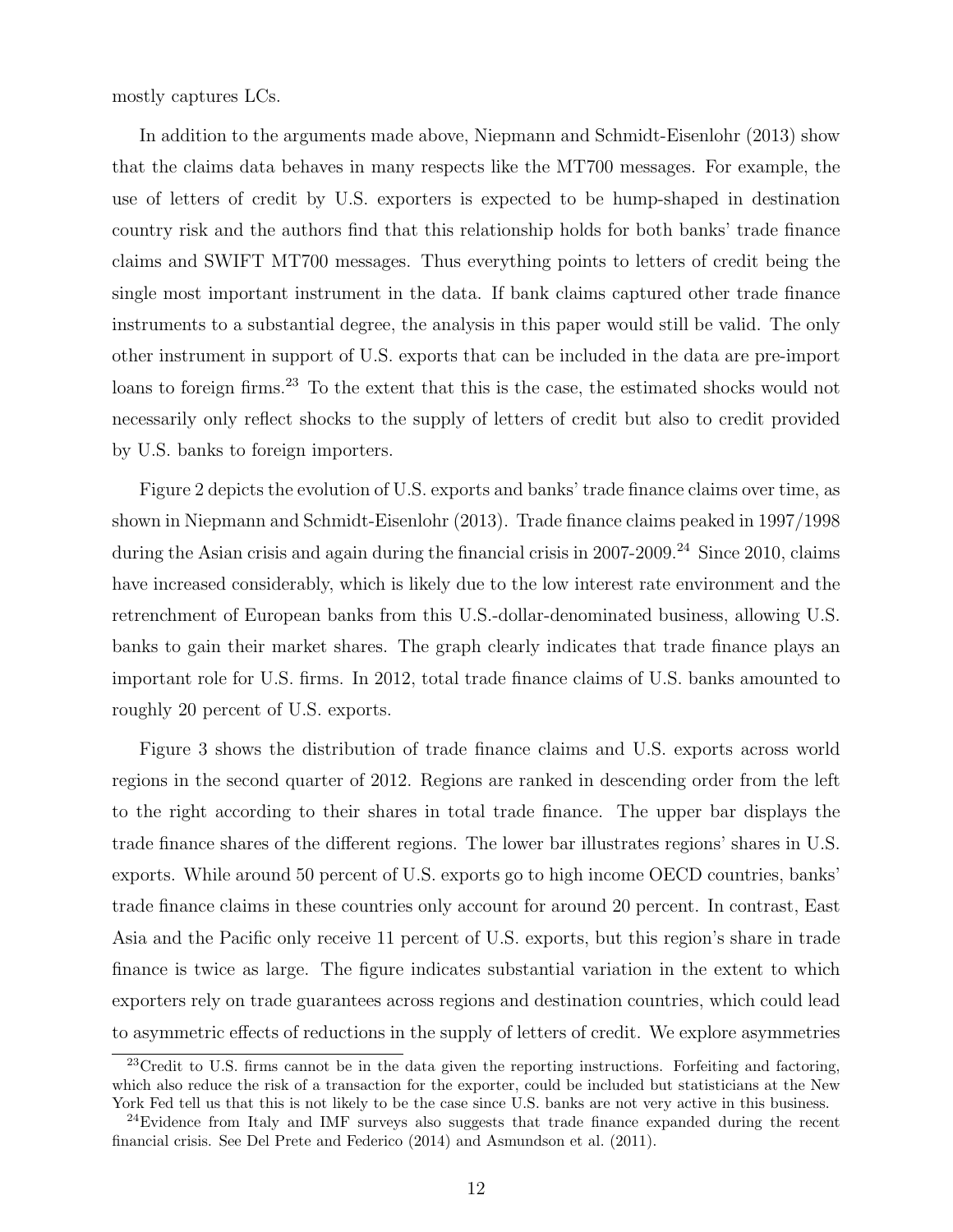in more detail in section 5.

### 4 Empirical Approach

#### 4.1 Estimating trade finance supply shocks

In this section, we discuss the empirical strategy to identify the causal effect of letter-of-credit supply shocks on exports. The challenge in establishing a causal link is to obtain a measure of supply shocks that is exogenous to the demand for LCs. Because we have information on the trade finance claims of U.S. banks by destination country that varies over time, we can estimate time-varying idiosyncratic bank-level supply shocks from the data.<sup>25</sup> In line with Greenstone et al. (2014) and Amiti and Weinstein (2013), we estimate the following equation:<sup>26</sup>

$$
\Delta t f_{bct} = \frac{t f_{bct} - t f_{bct-1}}{t f_{bct-1}} = \alpha_{bt} + \beta_{ct} + \epsilon_{bct},\tag{1}
$$

where  $tf_{bct}$  corresponds to the trade finance claims of bank b in country c and quarter t. Trade finance growth rates are regressed on bank-time fixed effects  $\alpha_{bt}$  and on country-time fixed effects  $\beta_{ct}$ . If all  $\beta_{ct}$ 's were included in the regression together with all  $\alpha_{bt}$ 's, the  $\alpha_{bt}$ 's and  $\beta_{ct}$ 's would be collinear so one fixed effect must be dropped from the regression in each quarter. Without an additional step, the estimated bank-time fixed effect would vary depending on which fixed effect serves as the base category in each period and is omitted from the regression. To avoid this, we regress the estimated bank-time fixed effects on time fixed effects and work with the residuals  $\hat{\alpha}_{bt}$  in place of the estimated  $\alpha_{bt}$ 's. This normalization sets the mean of  $\hat{\alpha}_{bt}$  in each period t to zero and thereby makes it irrelevant which fixed effects are left out when equation 1 is estimated.

The obtained bank-time fixed effects  $\hat{\alpha}_{bt}$  correspond to idiosyncratic bank shocks. By construction, they are independent of country-time specific factors related to the demand for trade finance (and, hence, export growth) that affect all banks in the sample in the same way. To further address the concern that bank shocks might pick up demand effects, bank shocks are estimated for each country separately: the bank shock  $\hat{\alpha}_{ibt}$  for country *i* is

<sup>&</sup>lt;sup>25</sup>Previous works on the effect of finance on trade use proxy variables to identify shocks. Amiti and Weinstein (2011) use banks' market-to-book values. Paravisini et al. (2015), Del Prete and Federico (2014) and Ahn (2013) exploit the variation in banks' funding exposures.

<sup>&</sup>lt;sup>26</sup>Based on a cross-section observed at two points in time, Greenstone et al. (2014) estimate a model in log differences to obtain bank shocks. Amiti and Weinstein (2013) use a time-series, as we do, but impose adding-up constraints on the shocks.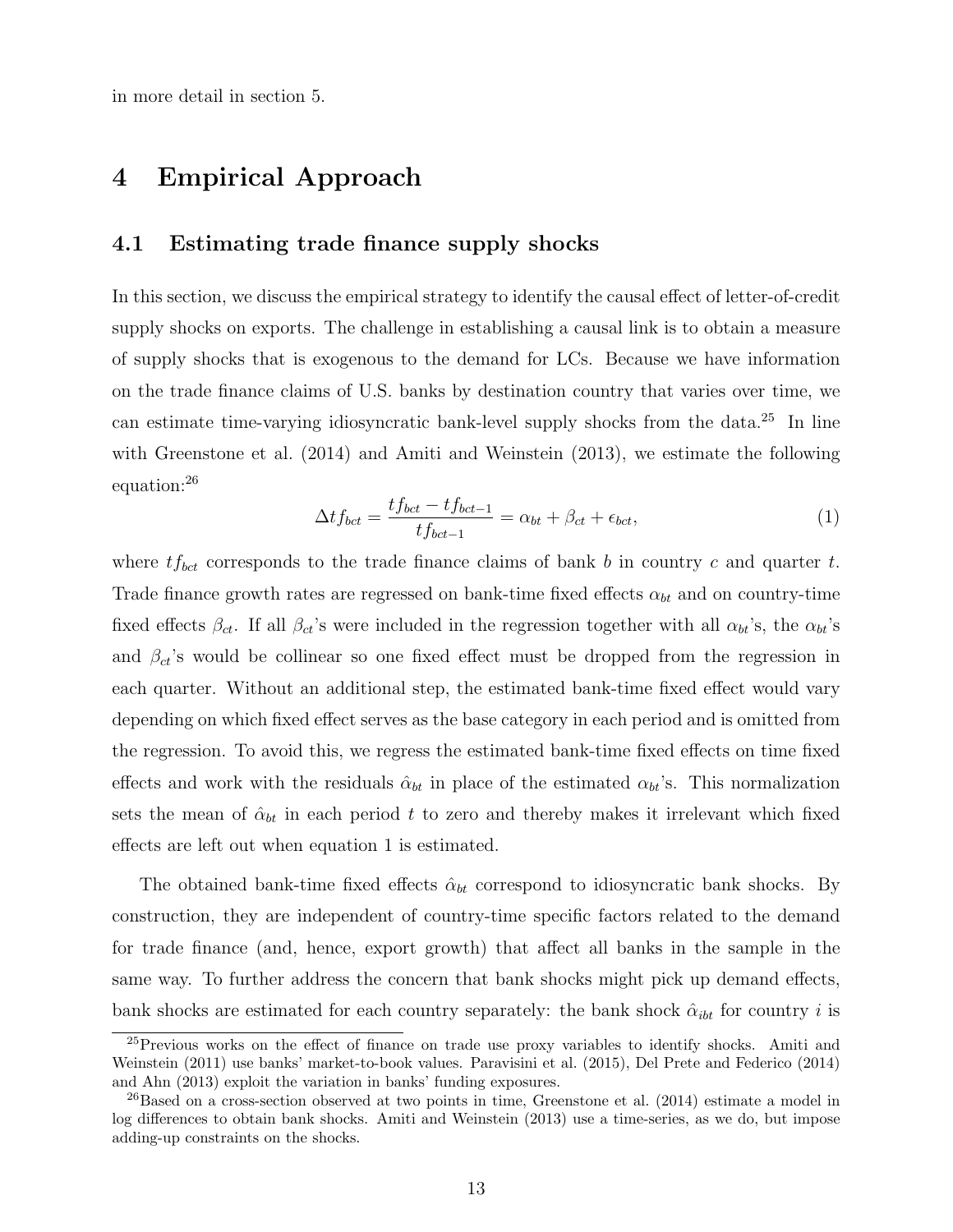obtained by estimating equation 1 without including observations of country  $i$ . Therefore,  $\hat{\alpha}_{ibt}$  reflects growth in trade finance claims by bank *b* in quarter *t* based on changes in claims in all countries except country  $i^{27}$ 

The normalized bank-level supply shocks  $\hat{\alpha}_{ibt}$  are used to construct country-specific supply shocks as follows:

$$
\text{shock}_{it} = \sum_{b}^{B} \phi_{ibt-2} \hat{\alpha}_{ibt}, \tag{2}
$$

where  $\phi_{ibt-2} = \frac{tf_{ibt-2}}{\sum_{b}^{B}tf_{ibt-2}}$ . Thus, bank supply shocks are weighted by the share of bank b in the total trade finance claims of country *i* at time  $t - 2$  and are summed over all banks in the sample. In section 5.4, we show that results also hold when market shares are lagged by an alternative number of quarters or are averaged over several preceding periods.

The effect of trade finance supply shocks on exports is estimated based on the following equation:

$$
\Delta X_{it} = \frac{X_{it} - X_{it-1}}{X_{it-1}} = \gamma \text{ shock}_{it} + \delta_t + \delta_i + \eta_{it},\tag{3}
$$

where  $X_{it}$  denotes U.S. exports to country *i* at time *t*. Export growth rates are regressed on the constructed country-level supply shocks as well as on country fixed effects and time fixed effects. The key coefficient of interest is  $\gamma$ .

Under the assumption that the computed country supply shocks are not systematically correlated with unobserved characteristics that vary at the time-country level and are correlated with exports,  $\gamma$  corresponds to the causal effect of trade finance supply shocks on export growth. Expressed in formulas, the identification assumption is:  $E((\sum_{b}^{B} \phi_{ibt-2} \hat{\alpha}_{ibt}) \eta_{it}) = 0$ . Given the presented strategy, the assumption is satisfied if two conditions hold. First, the estimated shock to the supply of LCs by bank  $b$ , based on information from countries other than country  $i$ , is not correlated with changes in the demand for trade finance and, hence, growth in exports to country  $i$ . Second, banks with positive shocks to their supply of trade finance in period t do not sort, at time  $t - 2$ , into markets with positive deviations from trend export growth in period  $t$ . We discuss possible violations of these conditions in detail in section 5.4. The biggest endogeneity concern that the reader might have is that the estimated bank shocks pick up changes in the supply of or demand for U.S. exports. We

<sup>&</sup>lt;sup>27</sup>As indicated, it does not matter which fixed effects are dropped in the estimation of equation 1. In practice, we estimate equation 1 for all countries except Canada and exclude Canada fixed effects. In the regression to obtain bank-time fixed effect that apply to Canada, we exclude France fixed effects. While we estimate equation 1 159 times, dropping one country from the sample actually does not matter. Results are essentially identically if we work with bank-time fixed effects obtained from estimating equation 1 only once based on a sample that includes all countries.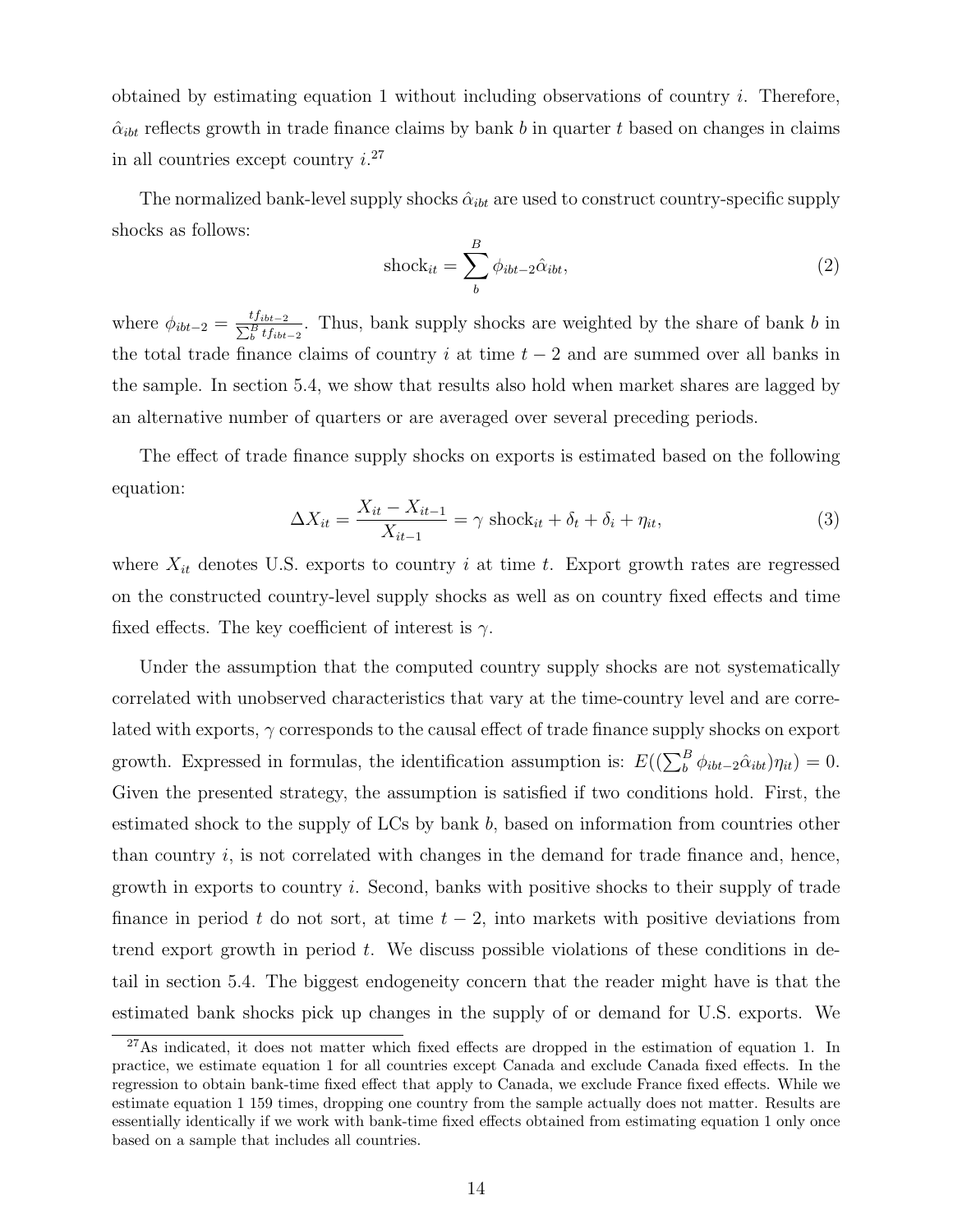present a battery of exercises that strongly suggest that our results come in fact from shocks to the supply of trade finance. We also show that sorting as a driver of our findings can be excluded.

Before turning to the description of the data, we also want to discuss the interpretation of  $\gamma$ .  $\gamma$  captures the effect of a trade finance supply shock to country *i* on export growth to country  $i$  relative to export growth in all other countries. A positive shock to the supply of trade finance for exports to country  $i$  may redirect exports to country  $i$ , meaning that exports to country *i* increase at the expense of exports to other countries. Because of such trade diversion, the estimate of  $\gamma$  should be seen as an upper bound for the direct effect of trade finance supply shocks on exports to country  $i^{28}$ 

#### 4.2 Description of the sample

U.S. banks have trade finance claims in practically all countries of the world but only a few out of all banks that file the FFIEC009 report have positive values. For example, in the first quarter of 2012, 18 banks had positive trade finance claims in at least one country whereas 51 banks reported none. Three banks had positive trade finance claims in more than 70 countries while seven banks were active in less than five countries. Over the sample period, banks drop in and out of the dataset and acquire other banks. To account for acquisitions, the trade finance growth rates are calculated in the period of an acquisition based on the sum of the trade finance claims of the acquired bank and the acquiring bank in the previous period. The same adjustment is made when the bank shares  $\phi_{ibt-2}$  are calculated. If a bank acquired another bank at time  $t$  or  $t - 1$  we use the country share of the two banks added up to compute bank shares.

Bank supply shocks are estimated on a sample in which observations are dropped for which  $tf_{bct}$  is zero. If  $tf_{bct-1} = 0$ , trade finance growth rates in quarter t have to be dropped because they go to infinity. To make the estimation less prone to outliers and keep things symmetric, we also drop negative growth rates of 100 percent. For 8.5 percent of all observations  $tf_{bct} = 0$ . The total claims associated with these observations is small, adding up to a little more than one percent of the value of total claims in the data.<sup>29</sup> We also drop the first and 99th percentiles of the trade finance growth rate distribution based on

<sup>&</sup>lt;sup>28</sup>Any standard general equilibrium trade model predicts this kind of trade diversion, that is, trade flows to other countries  $i \neq i$  weakly decrease when trade frictions to country i decrease.

<sup>&</sup>lt;sup>29</sup>The share is based on the number of non-missing observations for which it is not the case that claims are zero both in period  $t$  and in period  $t - 1$ .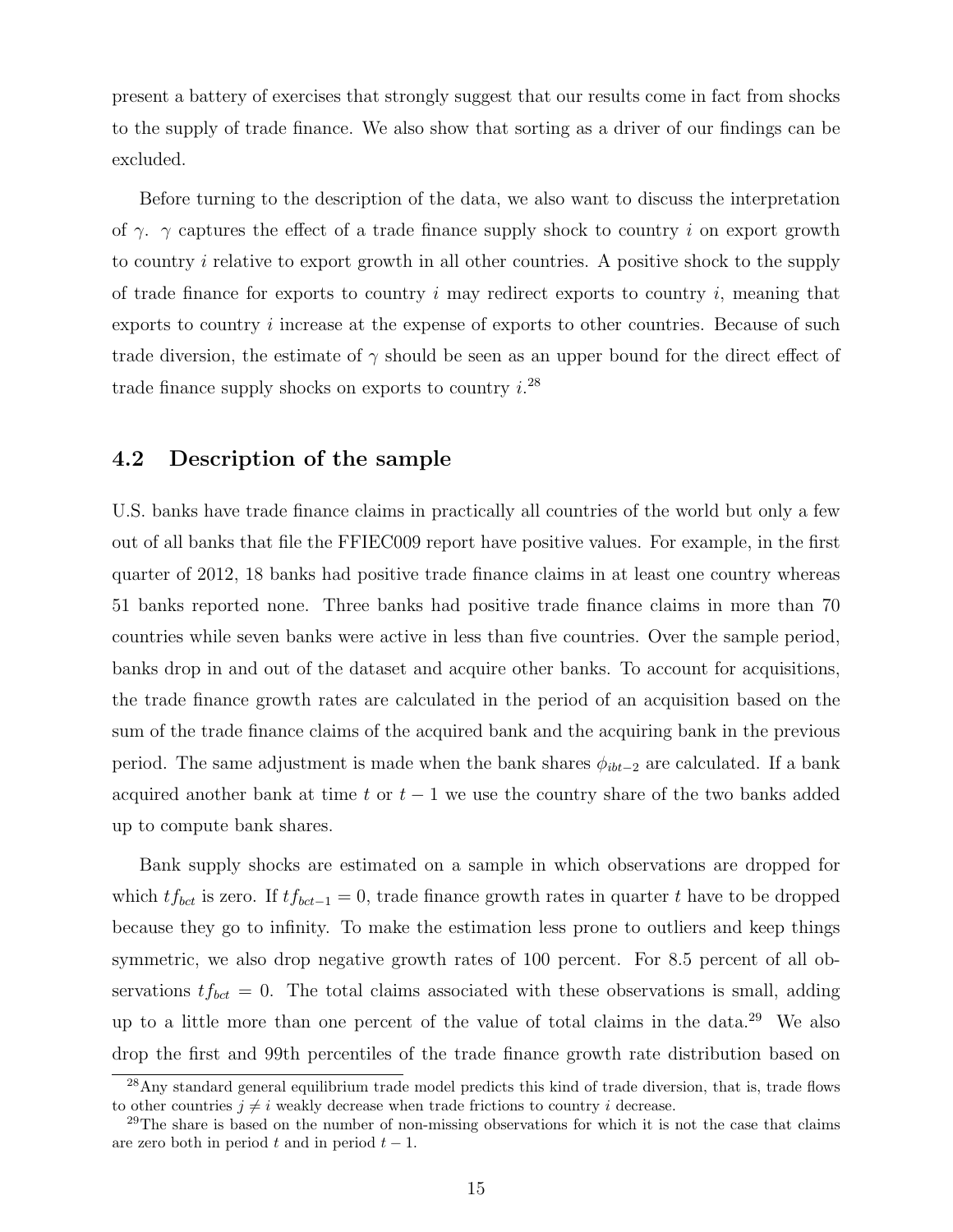the remaining observations, further mitigating the influence of outliers. The dataset used to estimate equation 1 and obtain the bank-time fixed effects has 32,256 observations, covers the period from 1997 q2 to 2012 q2 and includes 107 banks as well 159 countries.<sup>30</sup>

#### 4.3 Heterogeneity and persistence in banks' market shares

The empirical strategy in this paper requires that the importance of single banks be heterogeneous across destination markets. Otherwise, all countries would be subject to the same shock and we would not be able to identify effects. In addition, it is essential that banks have stable market shares over time, because we use lagged values to compute country shocks. If banks' market shares were very volatile, then lagged values would not contain useful information about the degree to which bank-level supply shocks affect different countries.

The upper panel of table 3 shows summary statistics of  $\phi_{bit}$ , the share of bank *b* in the total trade finance claims of all U.S. banks in country  $i$  at time  $t$ , at different points in time. There is substantial heterogeneity at every date. The average bank share increased from 2000 until 2012, consistent with the observed reduction in the number of banks active in the trade finance business.<sup>31</sup> Bank shares range from below 0.1 percent to 100 percent. The standard deviation is 27 percent in the first quarter of 2012.

Persistence in banks' market shares can be reflected in both the intensive and the extensive margin. On the one hand, a bank should account for a stable fraction of a country's overall trade finance supply over time (intensive margin). On the other hand, there should be no frequent exit and entry of banks into markets (extensive margin).

We check whether bank shares are persistent in two different ways. First, we regress the market share  $\phi_{ibt}$  of bank b in country i at time t on country-bank fixed effects. These fixed effects alone explain more than 77 percent of the variation in bank shares, which implies that there is much cross-sectional variation in banks' market shares but little time variation. Second, we regress the current market share  $\phi_{ibt}$  on its lagged values. Without adjusting for mergers and acquisitions, the one-quarter lagged bank share explains around 84 percent of the variation in the current share, as shown in table 4.<sup>32</sup> Two-period lagged

<sup>&</sup>lt;sup>30</sup>Given that we always drop one country from the sample to estimate equation 1, the sample is slightly different and smaller in each estimation and includes only 158 countries.

<sup>&</sup>lt;sup>31</sup>Changes in banks' market shares over time are slow but substantial. Therefore, we cannot use market shares in the beginning of the sample period and keep them constant over time to obtain country-level shocks.

 $32$ If we adjusted for M&As, then persistence would be even higher.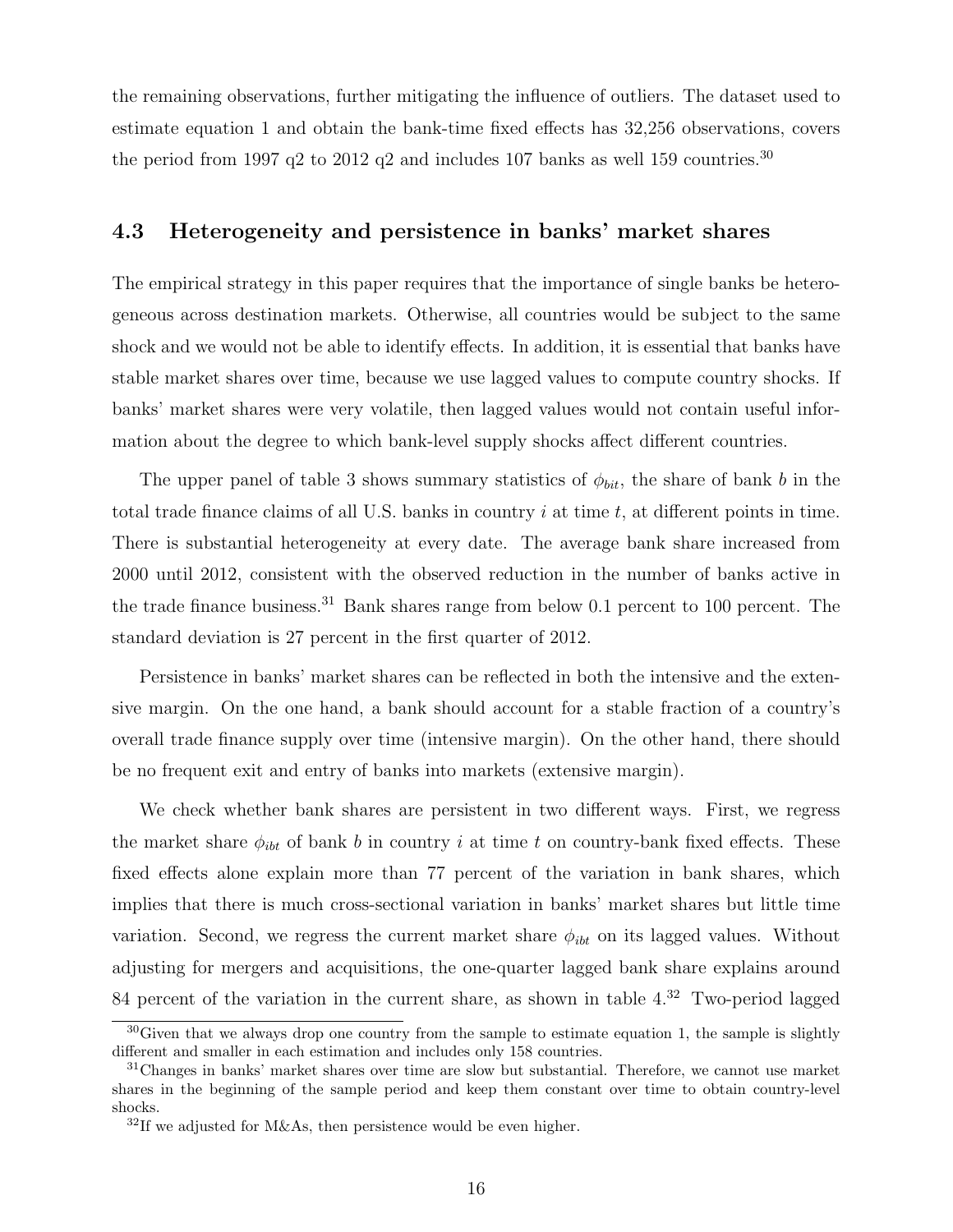values, which are used to construct country supply shocks, still explain around 77 percent of the variation (see the  $R^2$  in column (2)). Column (3) includes bank fixed effects, showing that the high correlation between current and lagged market shares does not come from systematic differences in size across banks.

A similar exercise can be conducted for the number of banks  $n_{it}$  that are active in a given market i. The lower panel in table 3 shows statistics for this variable. The number of banks operating in a given country fell over the sample period. In the first quarter of 2012, there were at most 14 banks active in a single country. The mean of the variable is 3.6 and the standard deviation is 2.8 in the same quarter.

A regression of the number of banks in country  $i$  at time  $t$  on country and time fixed effects accounts for more than 76 percent of the variation. As an alternative, similar to before, the number of banks in period  $t$  is regressed on its lagged values. Table 5 displays the results. The two-quarter lagged number of active banks explains approximately 92 percent of the variation in this variable.

#### 4.4 Exploring the estimated bank-level shocks

There are a total of 107 different banks in the sample for which we obtain trade finance supply shocks. In the third quarter of 1997, bank shocks for 54 different banks are estimated, down to 18 banks in the second quarter of 2012 due to consolidation in the banking sector. In total, we estimate  $325,389$  time-country-varying bank shocks from 1997 q2 until 2012 q2.<sup>33</sup> Figure 4 shows the distribution of bank shocks, which exhibits significant variation. Table 6 provides the corresponding summary statistics. Figure 5 displays the mean and median normalized bank shock as well as the standard deviation of the bank shocks over time. Note that the mean is by construction equal to zero in each quarter.

To check whether the bank shocks, which are estimated without the use of information on country  $i$ , predict trade finance growth in country  $i$ , we run the following regression:

$$
\Delta t f_{ibt} = \hat{\alpha}_{ibt} + \xi_t + \xi_i(+\xi_{it}) + \eta_{ibt},\tag{4}
$$

where  $\Delta t f_{ibt}$  represents the growth rate of the claims of bank b in country i in quarter t observed in the data.  $\hat{\alpha}_{ibt}$  is the normalized bank shock of bank b at time t that was

<sup>33</sup>Recall the bank-time fixed effects are estimated for 159 different countries, so for each estimation of equation 1, we estimate around 2,100 bank-time fixed effects.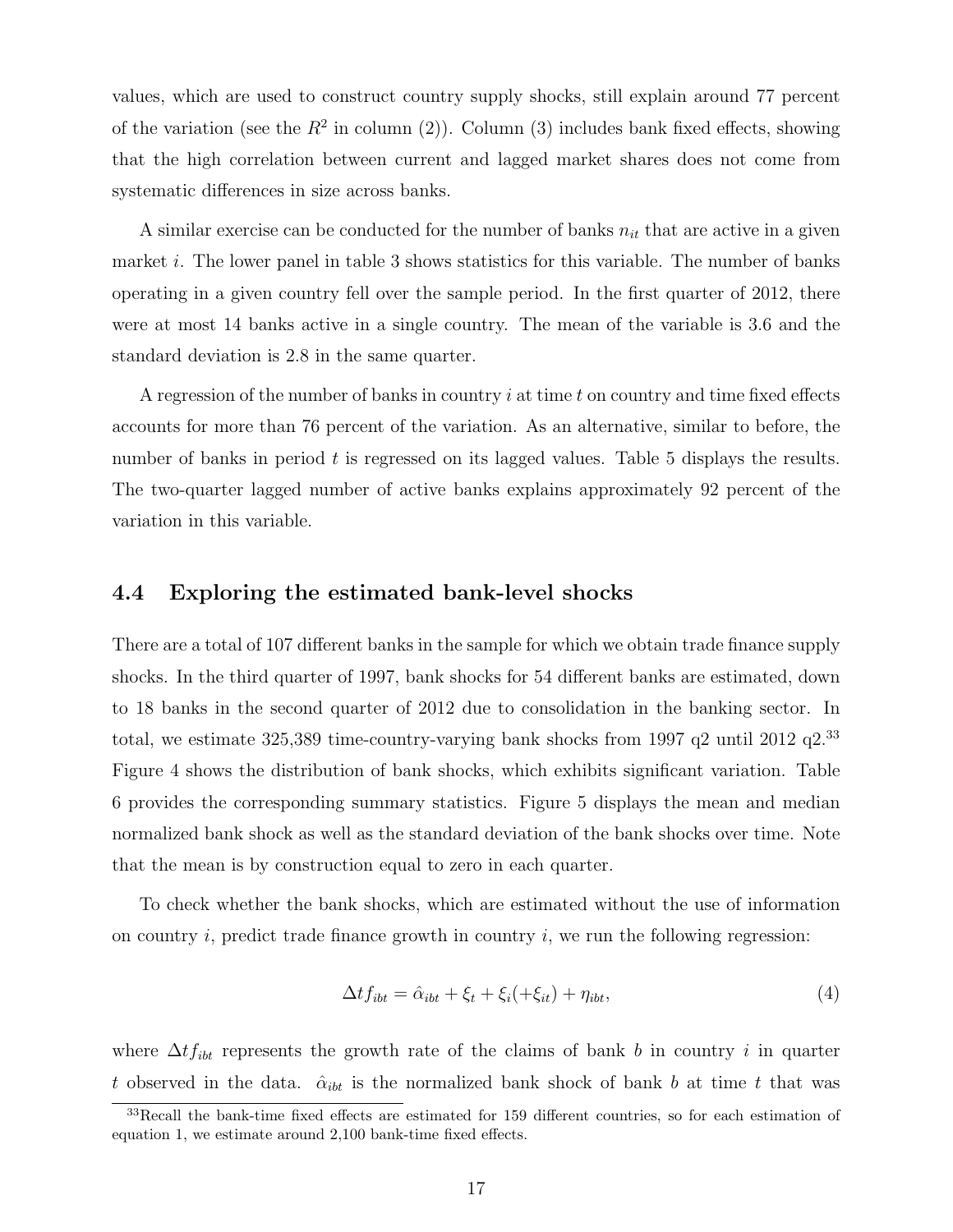estimated based on equation 1 without including  $\Delta t_{lib}$  in the sample. The regression results are displayed in table 7. The first column excludes fixed effects; the second column includes both time fixed effects  $\xi_t$  and country fixed effects  $\xi_i$ . The third column controls for countrytime fixed effects  $\xi_{it}$ . Standard errors are clustered at the bank-time level. The coefficient on the bank shock is highly significant and positive in all three columns. This shows that the estimated bank shocks based on developments in other countries have strong predictive power for the actual growth of trade finance claims of bank  $b$  in country  $i$  at time  $t$ , although they do not explain much of the variation as the low  $R^2$  in column (1) indicates.

Next, we investigate whether bank supply shocks are serially correlated. The main goal of this exercise is to document that there is no positive serial correlation. We will use this result in the robustness section 5.4. Table 8 displays results from a regression of the average bank shock  $\bar{\alpha}_{bt}$ , which corresponds to the value of  $\hat{\alpha}_{ibt}$  averaged over all countries, on its lagged values and time fixed effects. The regression in column (1) includes only the one-quarter lagged bank shock. In column (2), the two-quarter lagged shock is added as a regressor. Column (3) includes one- to four-quarter lagged values of  $\bar{\alpha}_{bt}$ . The coefficients of the one-quarter lagged bank shock is significant and negative but small.<sup>34</sup>

Finally, we check whether bank shocks are correlated with meaningful bank-level variables.<sup>35</sup> Banks allocate funding to business lines and may cut funding as overall conditions worsen. Because trade finance is short term and contracts are liquidated within a few months or even weeks, trade finance can be quickly reduced to shrink banks' overall balance sheet, reduce exposures and improve liquidity. However, banks may also take strategic decisions to grow or contract trade finance for other reasons. Thus, the estimated bank-level shocks may also capture changes in the supply of trade finance that are not closely linked to the current health of the bank. Banks may, for example, decide to contract their operations with foreign entities to refocus on core activities or when due diligence requirements change.<sup>36</sup> There is in fact anecdotal evidence that, due to recently elevated due diligence requirements, some banks have reduced their cooperation with foreign banks. Moreover, European banks withdrew from the international trade finance business after the European sovereign debt crisis, which allowed U.S. banks to grow. The empirical strategy pursued in this paper allows us

<sup>&</sup>lt;sup>34</sup>The negative serial correlation appears to be particularly strong after 2009. The coefficient on the lagged shock is not significant during the crisis period.

<sup>35</sup>Balance-sheet information for banks in the sample comes from the Y-9C and FFIEC 031 reports. Credit default swap spreads are taken from Markit.com.

<sup>&</sup>lt;sup>36</sup>See Working Group on Trade, Debt and Finance (2014) for a summary of recent developments in trade finance after the 2007/2008 financial crisis.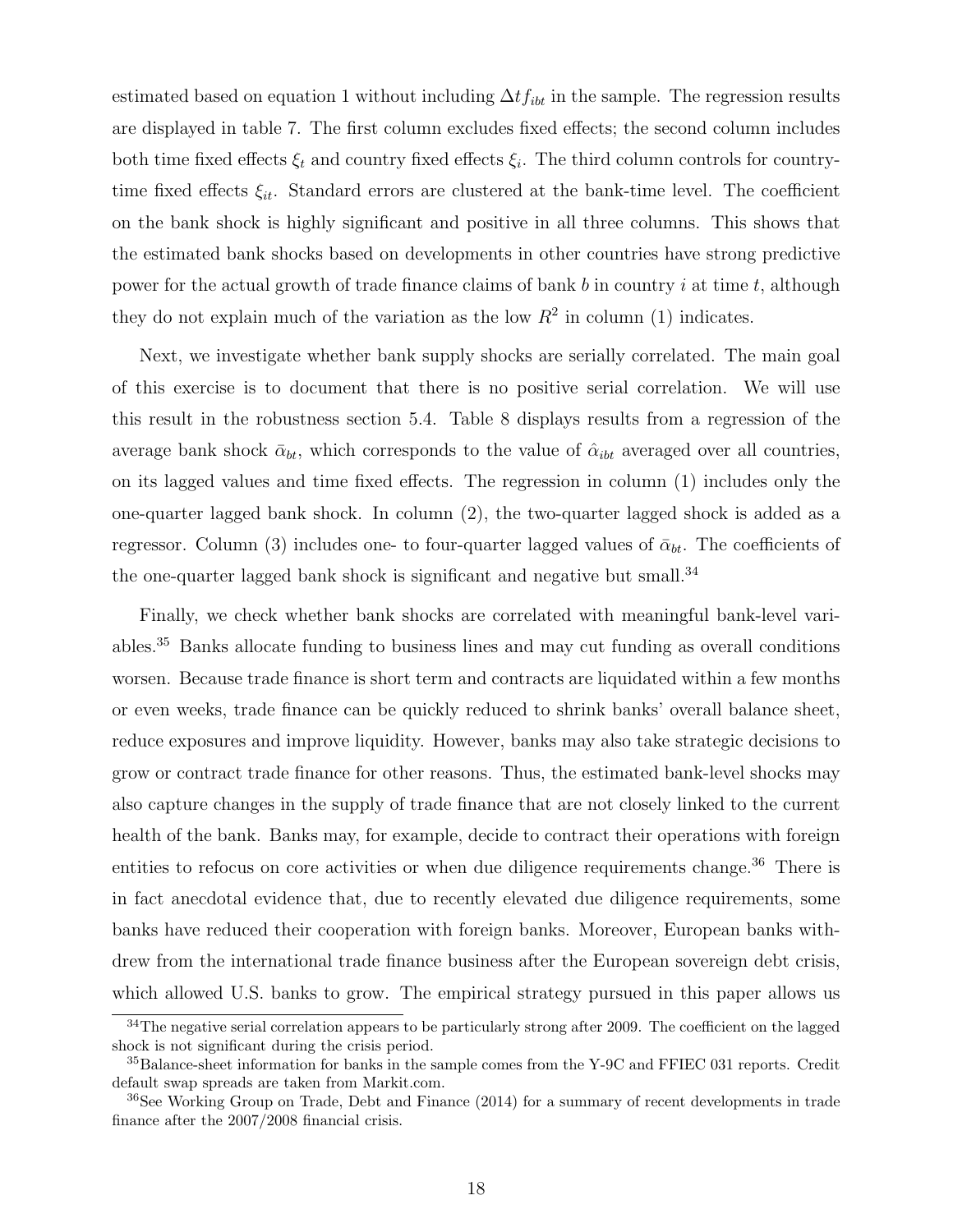to capture changes in banks' supply of trade finance for all of these reasons.

While we would therefore not expect the balance sheet variables to fully predict the estimated bank-level shocks, it is interesting to understand the extent to which they do. To that end, the mean bank shock  $\bar{\alpha}_{bt}$  is regressed on deposit growth, loan growth and the credit default swap spread on 6-months senior unsecured debt of bank  $b$  at time  $t$ . Results are displayed in table 9. In all columns, bank and time fixed effects are included and standard errors are clustered at the bank level.<sup>37</sup> The results in column  $(1)$  and  $(2)$  of table 9 indicate that the average bank shock is positively correlated with loan growth. Columns (3) and (4) show that it is negatively correlated with banks' credit default swap spreads, an implicit measure of banks' funding costs. The correlations between these bank-level variables and the estimated shocks becomes stronger in the second half of the sample (see columns (2) and  $(4)$ ).<sup>38</sup>

#### 4.5 Distribution of country supply shocks

In a next step, details on the computed country-level supply shocks  $\Delta t f_{it}$  are given. In total, we obtain country shocks for 156 different countries.<sup>39</sup> Table 6 displays the summary statistics for this variable.

The regressions that are run to estimate the effect of trade finance supply shocks on trade include country fixed effects. Therefore, we control for time-invariant country characteristics that are correlated with export growth and trade finance supply shocks. However, results do not change when country fixed effects are left out as we show in the next section. This is because supply shocks are randomly distributed across countries. To illustrate this, figure 6 plots the distribution of the average value of a dummy variable  $d_{it}$  that takes value 1 if the supply shock to country  $i$  in period  $t$  is above the period- $t$  median and zero otherwise. In the limit, where time goes to infinity, random assignment would imply that the mean of the dummy goes to 0.5 for every country. In any finite sample, the dummy should be distributed symmetrically around 0.5. Figure 6 shows that this is the case. A correlation between country-level shocks and country characteristics could only arise if banks with above

<sup>&</sup>lt;sup>37</sup>Note that reverse causality should not be a problem because trade finance claims constitute a small fraction of banks' total activities. The median share of trade finance claims in total assets for the banks in our sample is below 1 percent.

<sup>38</sup>We also included measures of profitability in the regressions, e.g. return on equity and return on assets, but the associated coefficients were not significant.

<sup>&</sup>lt;sup>39</sup>The number of countries reduces slightly because lagged bank shares are not observed for all countries for which we can obtain bank-level shocks.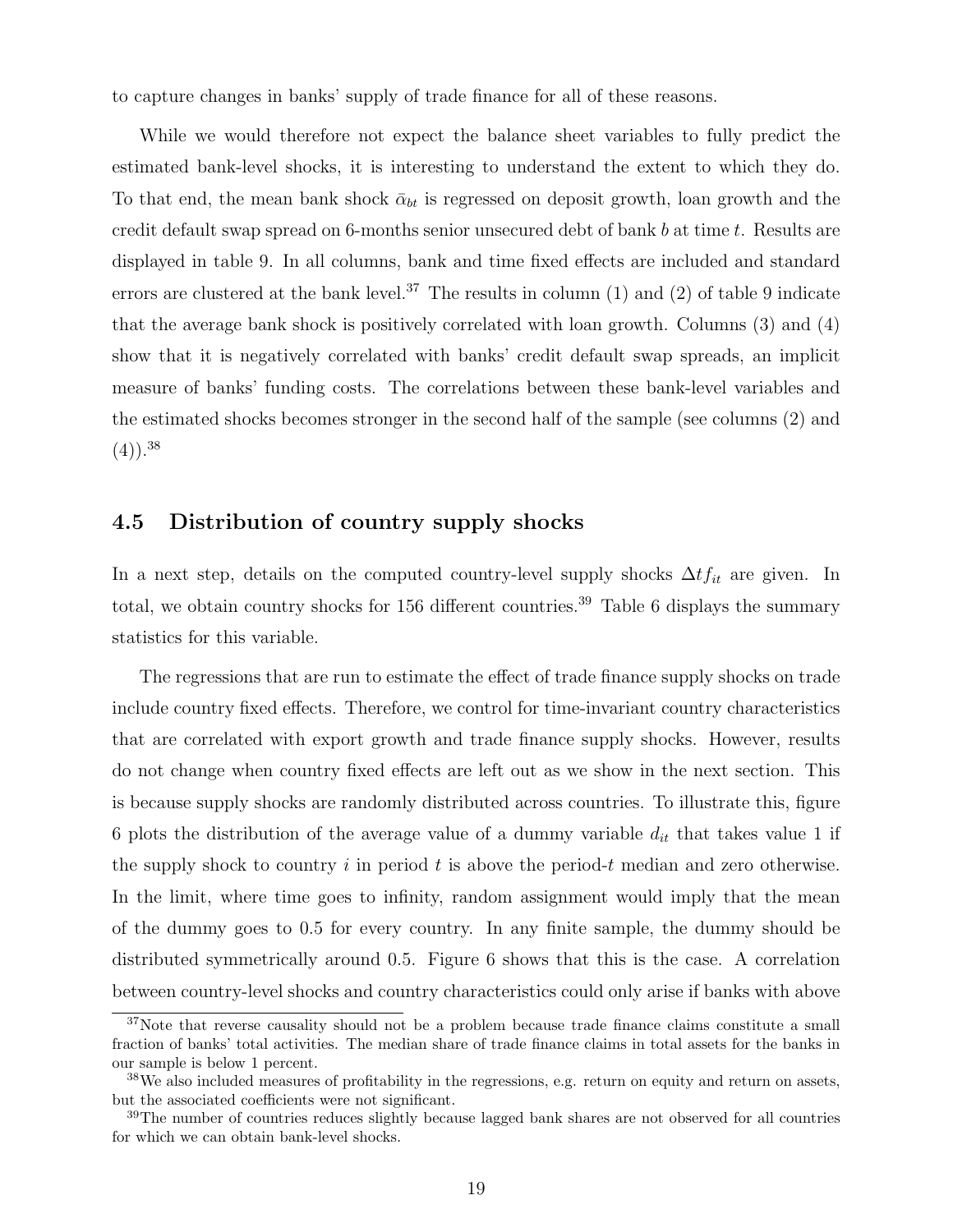or below median shocks were associated with particular countries. Figure 6 indicates that this is not the case and, therefore, that there is no correlation between banks' market shares  $\phi_{ibt}$  and the estimated bank-level shocks  $\hat{\alpha}_{ibt}$ .

In the regressions of export growth on country-level supply shocks (equation 3), countries with a population below 250,000, offshore financial centers and observation in the top and bottom one percentile of the export growth rate distribution are excluded from the sample.<sup>40</sup> To control for export demand in the destination country, we add a set of variables. This lowers the number of observations further since these variables are not observed for all countries.<sup>41</sup> However, the properties of the country-level supply shocks are unchanged as the summary statistics for the shock variable of the reduced sample show (see again table 6).

### 5 Results

#### 5.1 Baseline Results

Table 10 presents the baseline regression results obtained from estimating equation 3.<sup>42</sup> Unless stated otherwise, standard errors are bootstrapped for all regressions in this section.<sup>43</sup> In column (1), export growth is regressed on trade finance supply shocks and time fixed effects. The estimated effect of supply shocks is positive and significant at a 1 percent significance level. The positive coefficient indicates that destination countries that experience larger declines in the supply of trade finance exhibit lower export growth rates. In column (2), several independent variables that control for changes in import demand are included in the regression: GDP growth and population growth, the change in the USD exchange rate of the local currency, and growth in non-U.S. imports of country  $i$  in period  $t$ . In column (3), country fixed effects are added. The inclusion of the additional variables and fixed effects does not affect the magnitude of the estimated coefficient of interest  $\gamma$ . This confirms that trade finance supply shocks are not systematically correlated with time-invariant country characteristics as found in the previous section or with demand factors.

<sup>40</sup>A list of countries designated as offshore financial centers can be found in the appendix. Niepmann and Schmidt-Eisenlohr (2013) show that banks' trade finance claims in offshore centers are barely correlated with U.S. exports to these destinations so we drop them since we do not expect a link between trade finance and real activity.

 $41$ This reduces the number of countries in the baseline sample to 122.

<sup>&</sup>lt;sup>42</sup>The  $R^2$  represents the total  $R^2$  in all tables in the paper.

<sup>&</sup>lt;sup>43</sup>Clustering at the country level essentially delivers the same standard errors.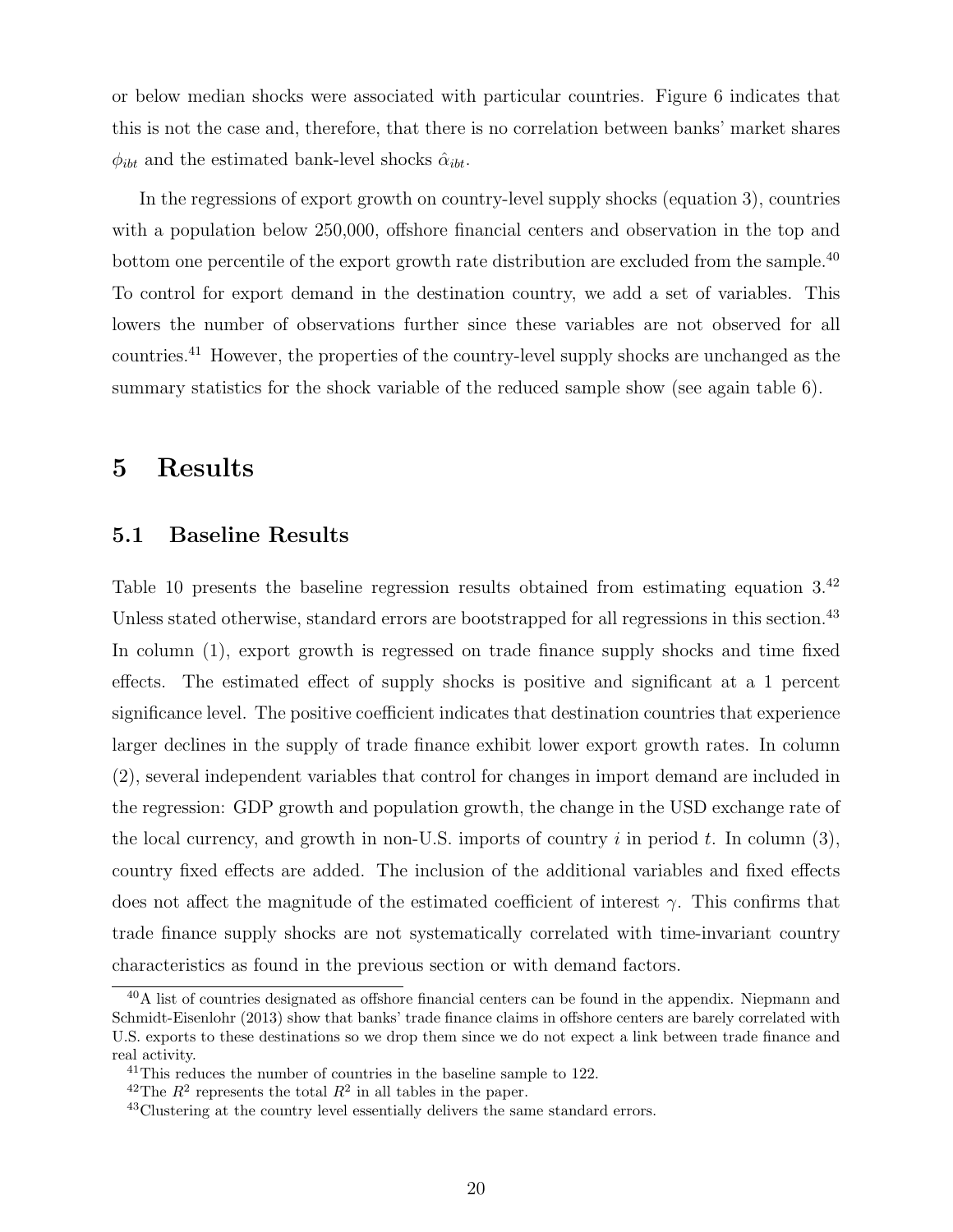Based on the coefficient of 0.0888 displayed in column (3), a country supply shock of one standard deviation increases export growth by 1.5 percentage points. This corresponds to about 5 percent of one standard deviation of export growth rates. As a reference, table 6 provides summary statistics of export growth rates in the sample. We discuss the magnitude of the effect in more detail in section 6.

Column (4) of table 10 shows the effect of trade finance supply shocks for above and below median shocks separately.<sup>44</sup> We compute two sets of country-level shocks using either above median or below median bank-level shocks in each period when aggregating shocks up to the country level. The estimated coefficients indicate that above and below median shocks have asymmetric effects. Only the point estimate of shocks below the quarterly median is statistically significant at a 5 percent level. In addition, it is almost three times larger than the coefficient associated with above median shocks.<sup>45</sup> This is in line with what one might expect and confirms findings in Amiti and Weinstein (2011). Because a reduction in the supply of LCs typically requires cutting them for existing customers whereas additional supply is more fungible, shocks below the median should have a stronger effect.

To explore which banks are responsible for the effect on exports, we compute supply shocks for the five biggest trade finance suppliers and the remaining banks separately and rerun the baseline regression.<sup>46</sup> Column  $(5)$  of table 10 shows the results. The coefficients on the shocks attributed to the top five banks and the remaining banks are both significant and very similar. It may be surprising that small banks can have an effect in the aggregate. However, smaller banks specialize in certain markets so that they can be large and important for the provision of letters of credit in particular destinations. In column (6), the regression with separate shocks for the top five banks is run on a sample that includes years prior to 2004. Column (7) includes all years beginning with 2004. The sample split highlights that banks other than the top five are responsible for the effect on export growth in the early years of the sample, whereas the top five banks drive the effect in the later years. This finding is likely explained by the fact that the market shares of the top five banks steadily rose over the sample period. Since the banking sector went through a prolonged phase of consolidation, the impact of the top five banks on the total supply of trade finance increased

<sup>&</sup>lt;sup>44</sup>Because we normalize shocks so that their mean is zero, the absolute level of the shocks is not meaningful. Below median shocks are associated with those banks that contracted more or expanded less than the median bank. The opposite holds for above median shocks.

<sup>45</sup>The estimates are not statistically significantly different from each other, however.

<sup>46</sup>We take the five bank with the largest trade finance claims over the sample period and also include merged entities that were separate banks in earlier years.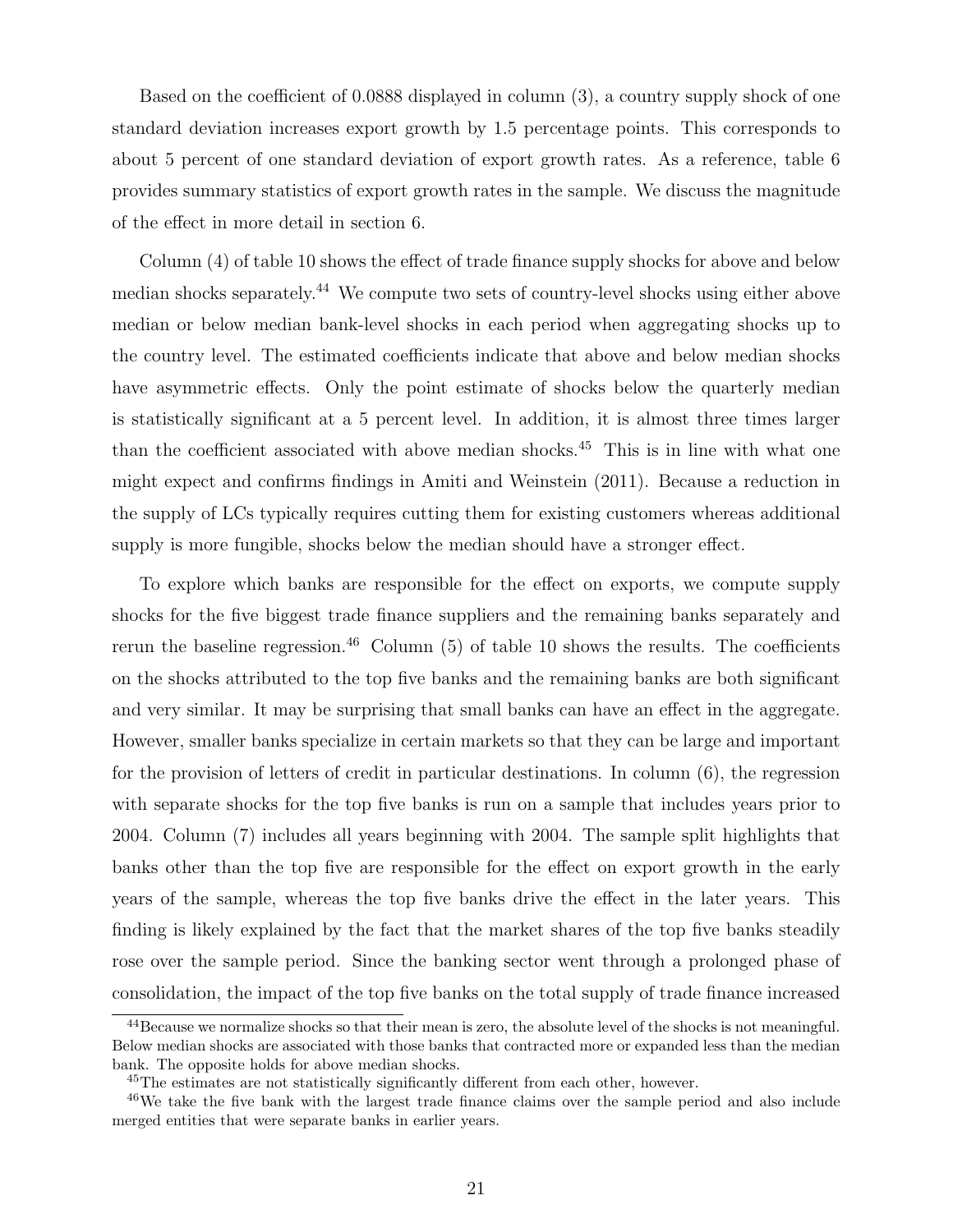as smaller banks exited and the trade finance business became more concentrated.

#### 5.2 Heterogeneous Effects

In this section, we explore whether effects differ over time and across countries. In table 11, the sample is split into the crisis and the non-crisis period, respectively. The crisis period goes from the third quarter of 2007 to the second quarter of 2009. The non-crisis period includes all other dates. When the export equation (equation 3) is estimated only on the crisis sample, the effect of letter of credit supply shocks is highly significant at a 1 percent significance level and the point estimate of  $\gamma$  in column (1) is much larger than for the noncrisis sample in column (2). The shock coefficient of 0.183 in column (1) suggests that a country-level shock of one standard deviation decreases exports by more than 3 percentage points during periods of financial distress. This means that the effect of a reduction in the supply of LCs doubles during a crisis compared to the average effect reported before. To test formally for differences in the effect over time, we include an interaction term between the shock and a dummy variable for the crisis period in column (3) of table 11. The coefficient of the interaction term is significant at a 10 percent level and confirms the differences in magnitudes obtained from the sample split.

The effect of LC supply shocks on export growth does not only vary over time but also across export destinations. In columns (4) and (5) of table 11, the effect of LC supply shocks is estimated based on a sample that only includes small and large export destinations, respectively. We define a country to be small if its log exports over the sample period lies below the sample median. Thus the designation of a country into small or large is constant over time.<sup>47</sup> Reductions in the supply of LCs only have an effect on small export destinations. While the point estimate of the shock is highly significant and takes a value of 0.189 for small countries in column  $(4)$ , it is essentially zero and insignificant when only large export destinations are included in the sample in column (5). The difference is confirmed in column (6), in which an interaction term between the shock and a dummy variable for small countries is included, although the coefficient of the interaction is only marginally significant at a 12 percent level. In a next step, we jointly investigate differences over time and across countries. Column (7) includes only small countries and the recent crisis period. In column (8), the export equation is estimated on the full sample and includes now both the crisis interaction and the market size interaction. These additional regressions clearly show that the effect of

 $47$ Countries designated as small are listed in the data appendix.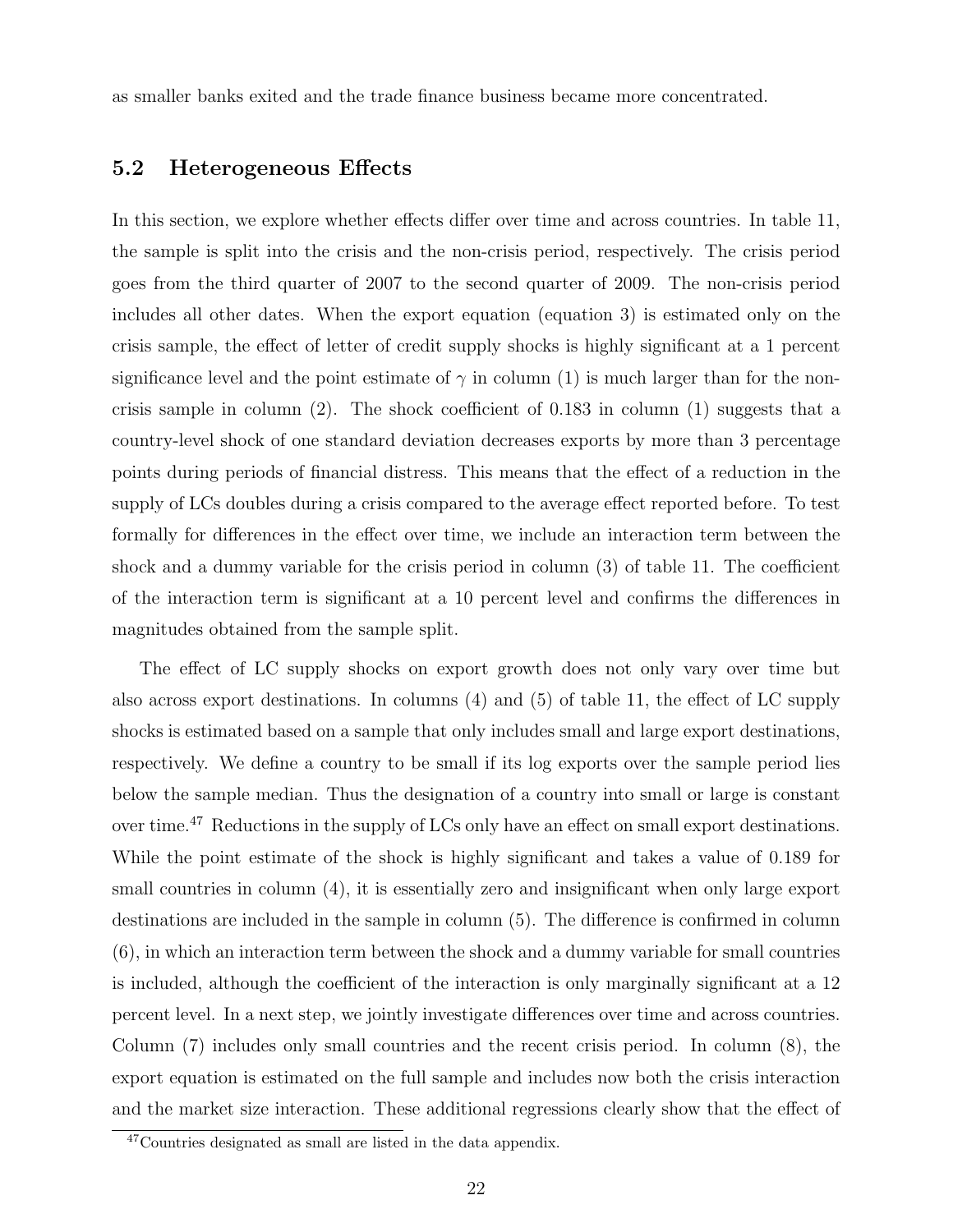LC supply shocks on export growth to large countries in normal times is close to zero, while the effect is strongest for exports to small destinations in times of financial distress in the U.S. economy. Then a negative LC supply shock of one standard deviation can lead to a reduction in exports of more than 4 percentage points.

To check whether it is really the size of an export market that leads to differences in the effect across countries, we explore alternative sample splits and introduce interaction terms between the shocks and different variables. The evidence suggests that a crucial determinant of the strength of the effect on export growth is the number of U.S. banks that provide LCs for exports to a given destination country as shown in table 12. In column (1), the export regression is estimated only for countries in which less than five U.S. banks are active in quarter  $t-1$ . Column (2) shows the results for countries with at least five banks and column (3) is based on the full sample and adds interaction terms. The effect of LC supply shocks on export growth is clearly larger for countries in which less than five banks are active. The interaction term between a dummy for countries with at least five U.S. banks is large, negative and significant at a 5 percent level.

The presented results indicate that export growth to small countries is particularly affected if banks contract their supply of LCs. This is easy to rationalize. First, only a few U.S. banks provide LCs for small destinations.<sup>48</sup> If one of the banks active in those markets reduces its supply, it is especially difficult for trading partners to find an alternative. Second, selling to destinations with a weak rule of law might not be profitable for the exporter without an LC since the firm's implicit cost of conducting the transaction without a guarantee may be high. At the same time, trade insurance, which is an alternative to an LC, is more likely to be unavailable or very costly.

Our second finding, that the effect of supply shocks is larger during a crisis period, can also be explained by similar factors. During a period of financial distress, trading partners may find it harder to switch to another bank when the core bank refuses to issue or confirm an LC. Other banks may be less willing to expand their trade finance business to a new market during these times, and banks with existing relationships to intermediaries in a foreign country may not be able to obtain liquidity or may not want to add risk to their balance sheets. At the same time, exporters and importer may be more reluctant to trade without an LC as they are more risk averse.

<sup>&</sup>lt;sup>48</sup>Evidence on this is and on how other country characteristics affect the number of active U.S. banks can be found in Table 6 of the working paper version.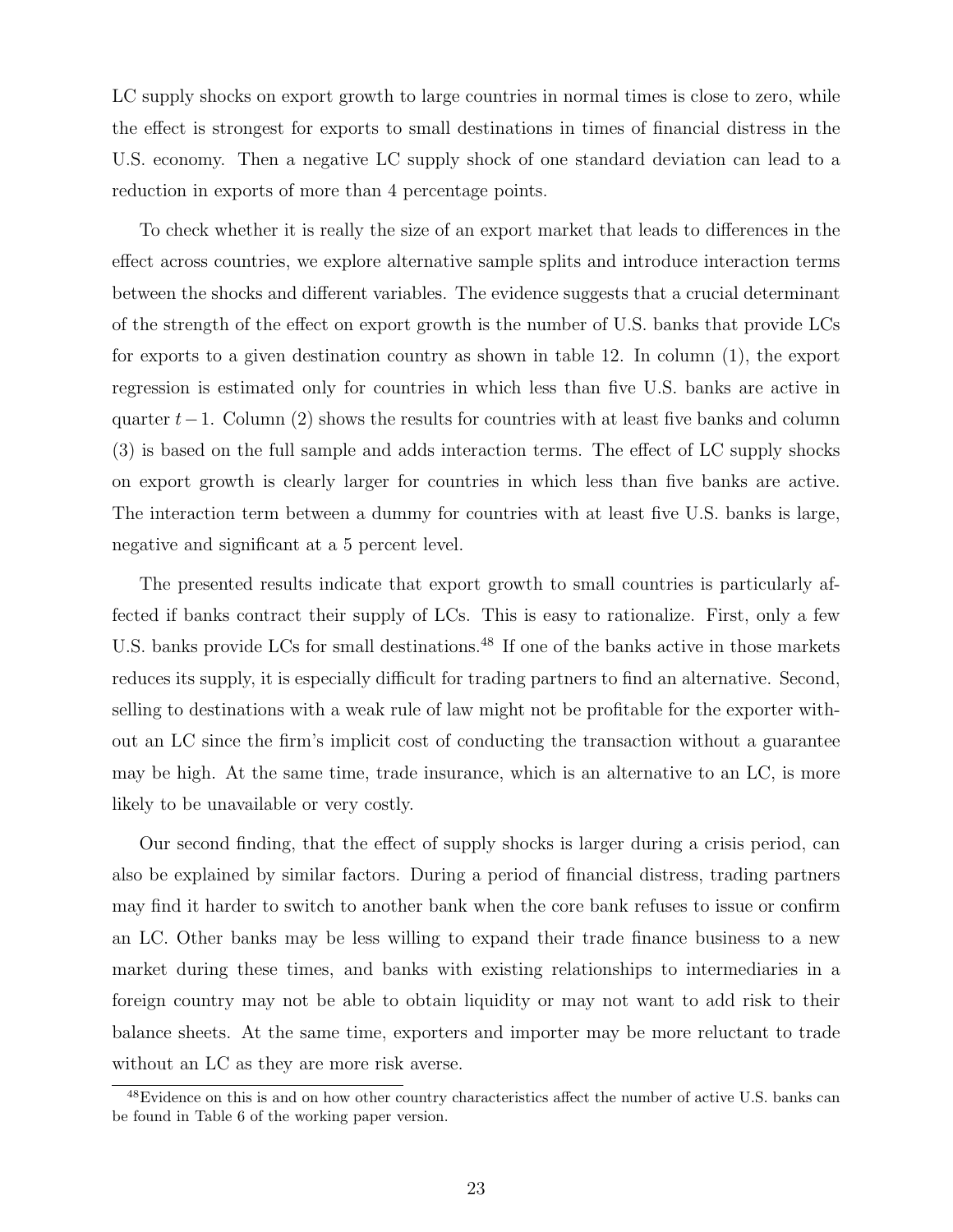#### 5.3 Price versus quantity adjustments and dynamic effects

To explore in more detail the mechanism through which trade finance supply shocks affect export growth, we study adjustments in prices and quantities separately. If the identified shocks represent contractions and expansions in the supply of trade finance, that is, if there is trade finance rationing, U.S. export growth will mostly respond through changes in traded quantities. A rationing of trade finance should leave export prices unaffected if destination markets are competitive.<sup>49</sup> If the shocks mainly captured changes in the cost of trade finance, then they should have a negative effect on observed prices, as importers may pay less to exporters.<sup>50</sup>

To check these conjectures, we construct the average growth in unit prices and the average growth in traded quantities by destination using industry-level export data from the Census Bureau.<sup>51</sup> Growth rates of unit prices and quantities are calculated at the HS 10 digit level, which are then weighted by the share of an industry in the total value of exports to country  $i$ at time  $t$  and summed over all industries.<sup>52</sup> The first two columns of table 13 show the effect of trade finance supply shocks on unit prices for the entire sample period and for the crisis period, respectively; columns (3) and (4) display regression results for quantities. While the effect of trade finance supply shocks on unit prices is close to zero and not significant, there is a positive and significant effect on quantities. This suggests that the adjustment of U.S. exports is mostly due to changes in quantities, lending further support for the mechanism proposed in this paper.

Another interesting question is whether the effect of trade finance supply shocks is longterm or transient. In table 14, lags and leads of the shock variable are included in the regressions. We find that the one-quarter lagged trade finance supply shock also explains export growth. Higher order lags and leads are not significant. The negative coefficient of the one-quarter lagged shock suggests that reductions in export growth from a trade finance supply shock in period  $t$  are partly offset by higher export growth in period  $t + 1$ . To better understand this result, we run regressions separately for the crisis sample and the non-crisis

<sup>49</sup>If U.S. firms had substantial market power in a large number of products and a trade finance expansion made them supply larger quantities, a weak negative correlation between trade finance supply shocks and export prices could arise.

<sup>&</sup>lt;sup>50</sup>This could be the case either because exporters and importers bargain over and share rents or because higher financial costs lead to a reduction in import demand, lowering equilibrium prices.

<sup>&</sup>lt;sup>51</sup>Industry level trade data with information on quantities is available to us from 2006 onward.

<sup>&</sup>lt;sup>52</sup>We drop observation in the bottom and top 10th percentiles of the quantity and unit price growth rate distribution, respectively.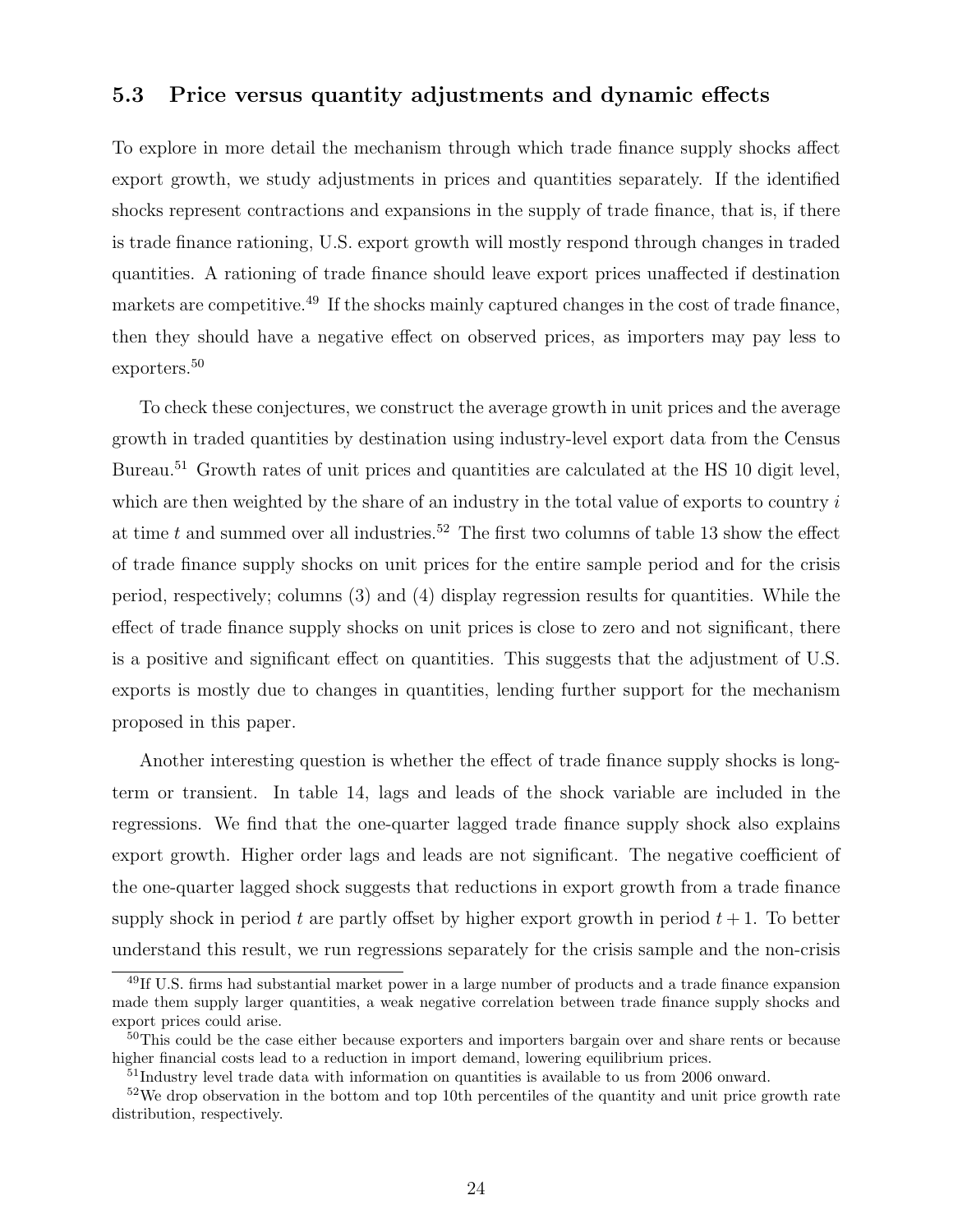sample as shown in columns (4) and (5). While the effects of trade finance supply shocks are in large parts transient in normal times, they are highly persistent in crisis times indicated by the much larger coefficient on the contemporaneous shock (0.17) than on the lagged shock (-0.05) in column (4). Reductions in the supply of trade finance by a single bank may mainly lead to a delay in export transactions until firms have found another bank that can provide the service, but they may harm trade in the long term if they occur during times of financial distress.

#### 5.4 Identification and Robustness

In this section, we present several robustness checks. In particular, we address the concern that the constructed country-level shocks could be endogenous to changes in export supply or export demand. We also show that the results are robust to lagging banks' market shares by an alternative number of periods when construction the country-level supply shocks. Combined with the previous observation that the estimated bank-level shocks are not positively serially correlated, this rules out endogeneity due to sorting of banks into markets.

Ruling out demand effects If banks were fully specialized along a certain dimension, e.g. in firms or industries, and there was a shock to demand or production of the firm or industry, then the estimated bank shocks could reflect changes in exports. Dropping country  $i$  information from the sample would not be sufficient to eliminate this endogeneity. To see this, consider the following example. Assume that there are two banks. Bank A specializes in confirming LCs for machinery, and bank B provides guarantees for exports of textiles. Suppose there is a shock to the supply of or the global demand for machinery so that exports in that industry increase. Then bank A faces a higher demand for trade finance and its trade finance claims increase. Because bank A sees an increase in the demand for LCs but not bank B, the estimation strategy could fail to filter out the demand effect, and the increase in the demand for trade finance could show up as a positive shock to bank A's supply of trade finance. When exports of machinery increase to all destination countries, bank shocks identified without the inclusion of bank  $A$ 's trade finance claims in country  $i$ could still be correlated with exports to country  $i$ .

To address such concerns, we restrict the set of countries employed when estimating the bank-level supply shocks. First, we only use observations for the large countries in the sample to estimate equation 1. Thus we obtain bank-time fixed effects that exclusively reflect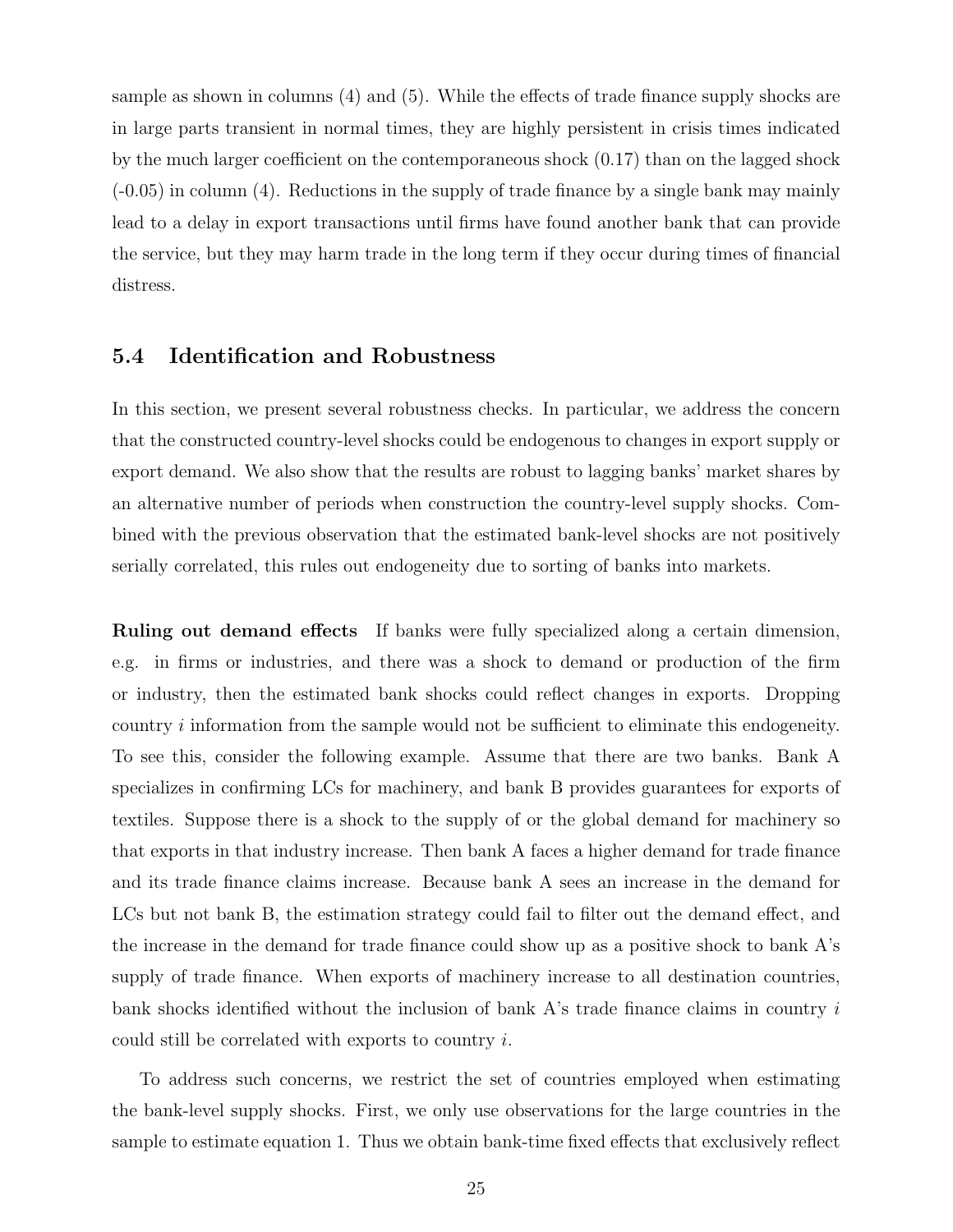the growth or contraction of trade finance by U.S. banks in the large export destinations, whose imports from the U.S. should be more diversified in terms of firms, industries etc. We use these bank-level shocks to construct country-level supply shocks as before and rerun the regressions on the sample of small and large countries.<sup>53</sup> Table 15 presents the results. When the export equation is estimated based on the sample of large countries, the effect of letter of credit supply shocks is close to zero and insignificant (columns (1) and (2)). Thus information on trade finance supplied to large countries does not predict U.S. export growth in large destinations. If the bank-level shocks picked up changes in the demand for trade finance, we should see the opposite. The estimated shocks therefore have to either represent trade finance supply shocks or be uninformative but they cannot be driven by demand-side factors. Column (3) shows that the shocks are able to predict export growth in the small destination countries that were excluded in the construction of the supply shocks. The samples of small and large countries do not systematically vary in their ratio of trade finance claims to U.S. exports, so the hypothesis that our results are driven by the demand for trade finance is hard to defend in consideration of this evidence.

While the first robustness check presented above is, in our view, conclusive in regard of the role of demand effects, we do additional exercises that more specifically address concerns about industry and regional specialization. Next, we use the fact that countries differ substantially in the types of goods they import from the U.S. We compute the average share  $\bar{s}_{ki}$  of industry k in U.S. exports to country i over the sample period. Then, we compute for each country  $i$  and each country  $j$  the sum of squared differences in industry shares between the two countries using the following formula:  $\sum_{k=1}^{K} (\bar{s}_{ki} - \bar{s}_{kj})^2$ . Next, we rank countries according to how similar they are to country  $i$ . This information is then used to systematically exclude countries from the sample on which the bank shocks for country  $i$ are estimated. Specifically, we always exclude the 30 countries that are closest to country  $i$  (in terms of the industry structure of their U.S. imports) when estimating equation 1 for country . The estimated bank-level shocks are aggregated to obtain country-level shocks as before. The results of this exercise are shown in columns (1) to (3) table 16. The effect of letter of credit supply shocks on export growth is still large and highly significant. That is, even when we exclude those countries that are the most similar in terms of the goods they import from the U.S. when we estimate the bank-level shocks, the results still hold.

In a third exercise, we exclude yet another set of countries when estimating equation 1.

<sup>53</sup>For a list of countries designated as small, see the data appendix.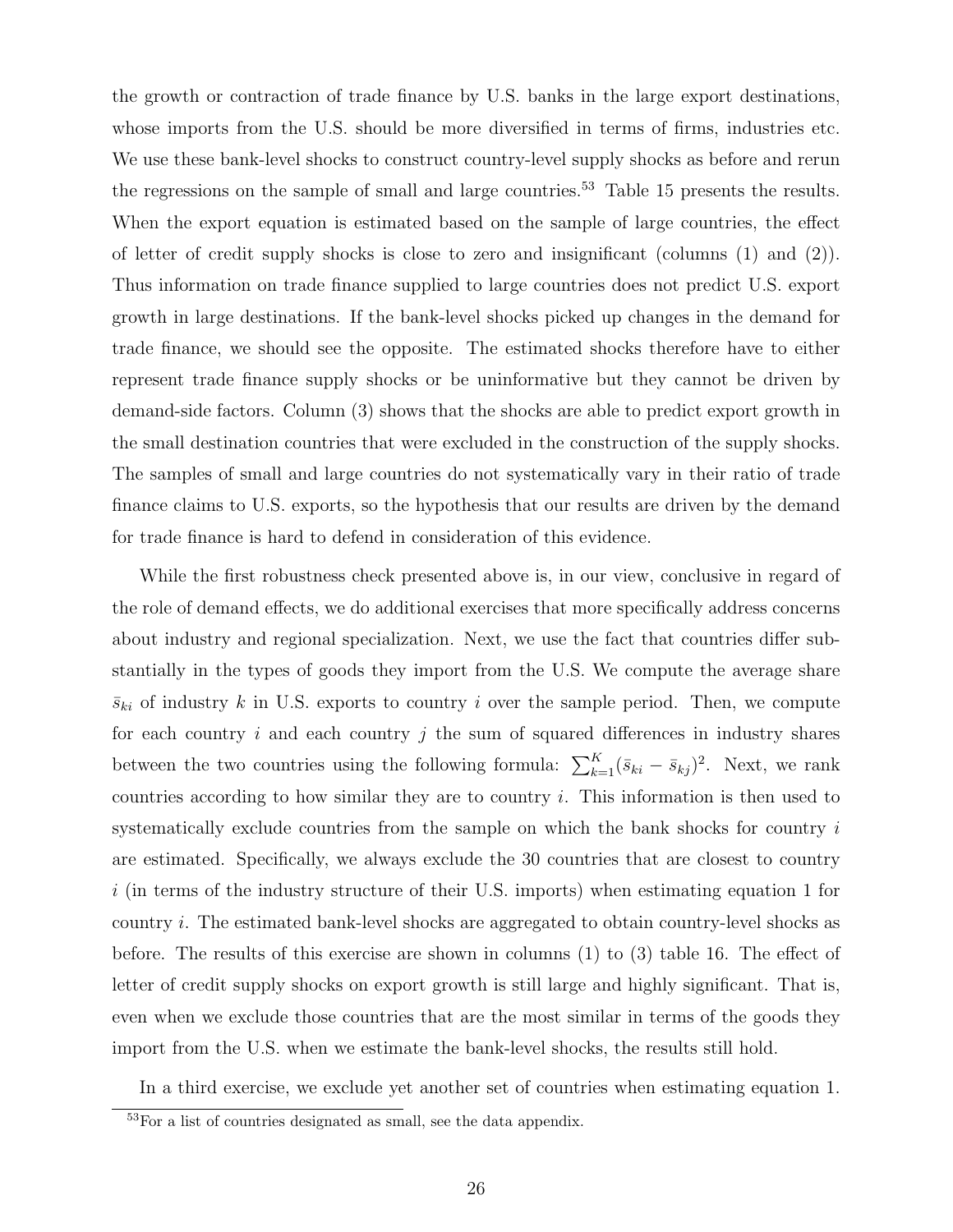Trade patterns are more dissimilar, the more different destination countries are in terms of their geographic location and stages of development. Hence, we drop not only information on country  $i$  but also on the entire region in which country  $i$  is located to obtain the banklevel shocks  $\alpha_{ibt}$  that are used to compute the aggregate supply shock of country i. We split countries into eight regions: East Asia and Pacific, Europe and Central Asia, High-income OECD members, High-income non-OECD members, Latin America and the Caribbean, the Middle East and North Africa, South Asia, and Sub-Saharan Africa. The results are qualitatively the same, as columns (4) to (6) of table 16 show.

Evidence against specialization of banks in industries We now provide evidence against the hypothesis that banks specialize in particular firms or industries and that such specialization drives our results. Note that specialization would imply that a bank's share in the total trade finance claims of country  $i$  is correlated with the country-level export share of the industry in which the bank specializes. In addition, the estimated bank shocks would be correlated with specific industry shocks. To check for evidence of the former relationship, we regress a particular bank's trade finance shares that vary across countries and over time on the export shares of different industries, which also vary across countries and over time. We split industries into fourteen groups.<sup>54</sup> The regression equation reads as follows:

$$
\phi_{it}^{b} = \sigma^{k} \text{ industry share}_{it}^{k} + \delta_{i} + \psi_{it}, \qquad (5)
$$

where  $\phi_{it}^b = \frac{tf_{ibt}}{\sum_{b}^B tf_{ibt}}$  and *industry share*<sup>k</sup> $\frac{X_{ikt}}{\sum_{k}^K X_{ikt}}$ .  $X_{ikt}$  stands for the exports in industry k to country i at time t. This regression is estimated for each bank  $b$  and each industry  $k$ .

In a next step, we obtain industry shocks  $\alpha_{kt}$  by running the following regression:

$$
\Delta X_{kit} = \alpha_{kt} + \beta_{it} + \epsilon_{kit},\tag{6}
$$

where  $\Delta X_{kit}$  reflect the growth in U.S. exports to destination *i* in industry *k* at time *t*. As with the bank-level shocks, we regress the estimated industry shocks  $\alpha_{kt}$  on time fixed effects and work with the residuals  $\hat{\alpha}_{kt}$ . Then we regress the average bank shocks  $\bar{\alpha}_{bt}$ , bank by bank, on the different industry shocks:

$$
\bar{\alpha}_t^b = \theta^k \ \hat{\alpha}_t^k + \xi_t. \tag{7}
$$

<sup>54</sup>These are Stone & Glass; Chemicals & Allied Industries; Transportation, Raw Hides, Skins, Leather, & Furs; Miscellaneous; Machinery & Electrical; Wood & Wood Products; Footwear & Headgear; Plastics & Rubbers; Food; Textiles; Mineral Products; Metals; Other.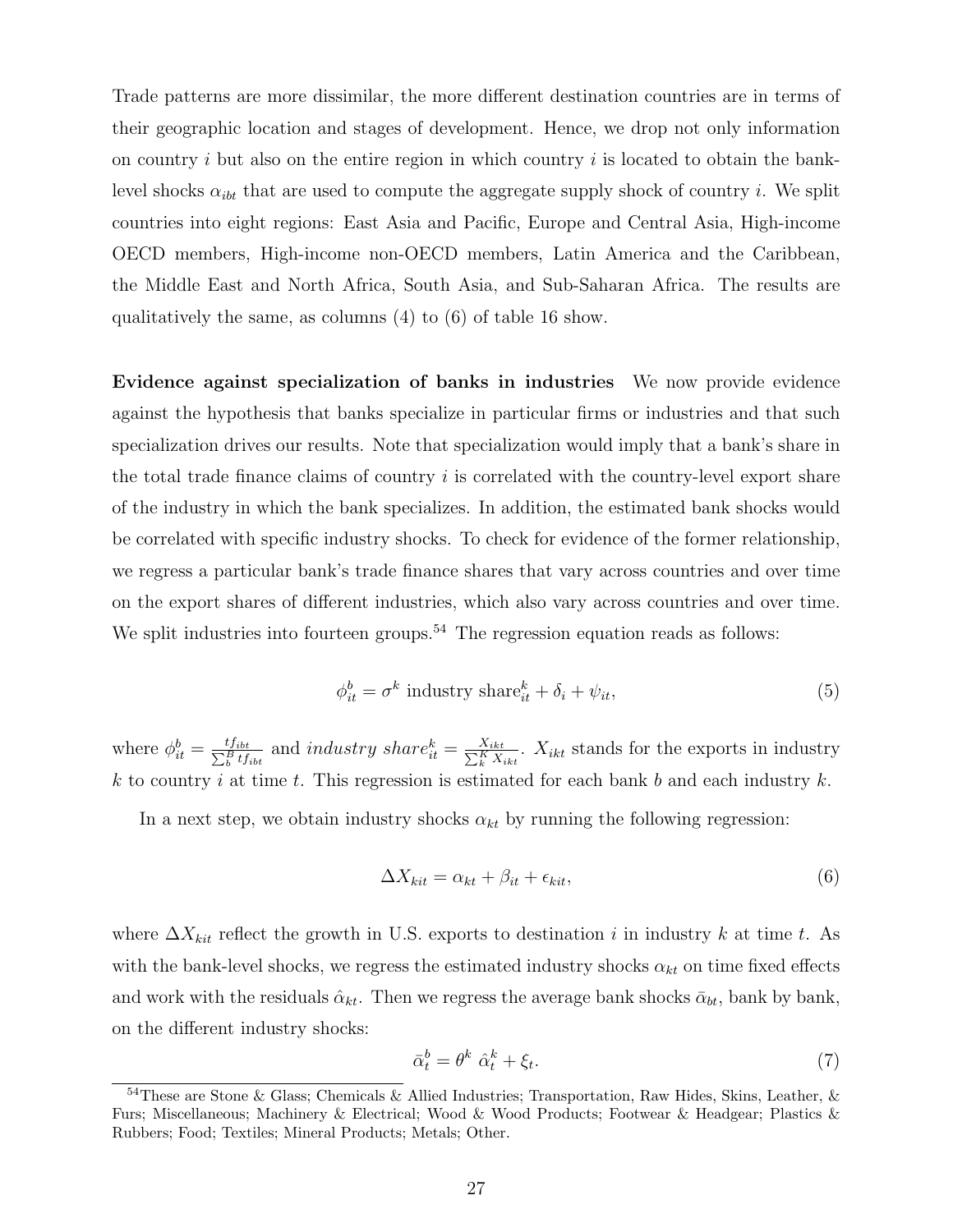Table 17 displays the results for the five largest banks. Each column presents the estimated coefficients for a particular bank. Each row reflects a particular industry. Even columns show the coefficients obtained from estimating equation 5  $(\sigma^k)$ , odd columns those from estimating equation 7 ( $\theta^k$ ). The table indicates that the trade finance shares of banks do not co-vary systematically with the export shares of particular industries. Also industry shocks do not explain bank shocks. Note that it is not a concern that some of the coefficients in table 17 are positive and significant. Specialization would imply that  $\sigma^k$  and  $\theta^k$  are both positive and significant for a particular bank  $b$  and industry  $k$  but this is never the case. We also ran regressions for the other banks in our sample and regressed the log of the trade finance claims of a particular bank on the log of exports in different industries. Each bank's trade finance claims are correlated with exports in more than one industry. At the same time, exports of the same industry explain the variation in the trade finance claims of multiple banks. There is no indication that banks specialize and serve only a single industry or large firm and that this could drive the presented results.

Beyond the econometric evidence just provided, there are also some basic observations that make it very unlikely that banks specialize in industries or that exports of single firms could drive changes in the trade finance claims of single banks and aggregate export growth rates at the same time. There are only a few banks that provide trade finance, while there are many more firms and industries. While it is true that international trade is highly concentrated, concentration is much lower than in the trade finance business. Bernard et al. (2009) report that in 2000 the top 1 percent of exporters, or 2245 firms, were responsible for 80.9 percent of all U.S. exports. In contrast, in our data in 2012, 5 banks accounted for more than 90 percent of U.S. banks' trade finance. It is unlikely that idiosyncratic shocks to any of these 2245 firms would matter for the business of any of these very large trade finance suppliers. So the mere fact that the provision of guarantees is concentrated in a few large banks makes specialization improbable. Also, the largest firms are less likely to rely on LCs. Larger firms have longer lasting relationships and are better able to cope with risks, since they are big and can diversify within the firm.<sup>55</sup> Moreover, a substantial amount of their trade is intra-firm and does not require bank guarantees. Third, banks should seek to spread trade financing over different industries and firms. On one hand, banks want to diversify risks. On the other hand, the costs associated with gathering LC-relevant information about

 $55$ Antràs and Foley (forthcoming) report that the large U.S. food exporter they study employs letters of credit for only 5.5 percent of its exports. This is substantially smaller than the 8.8 percent found by Niepmann and Schmidt-Eisenlohr (2013) for overall U.S. exports. See Monarch and Schmidt-Eisenlohr (2015) for evidence that relationships of larger firms are systematically longer-lasting.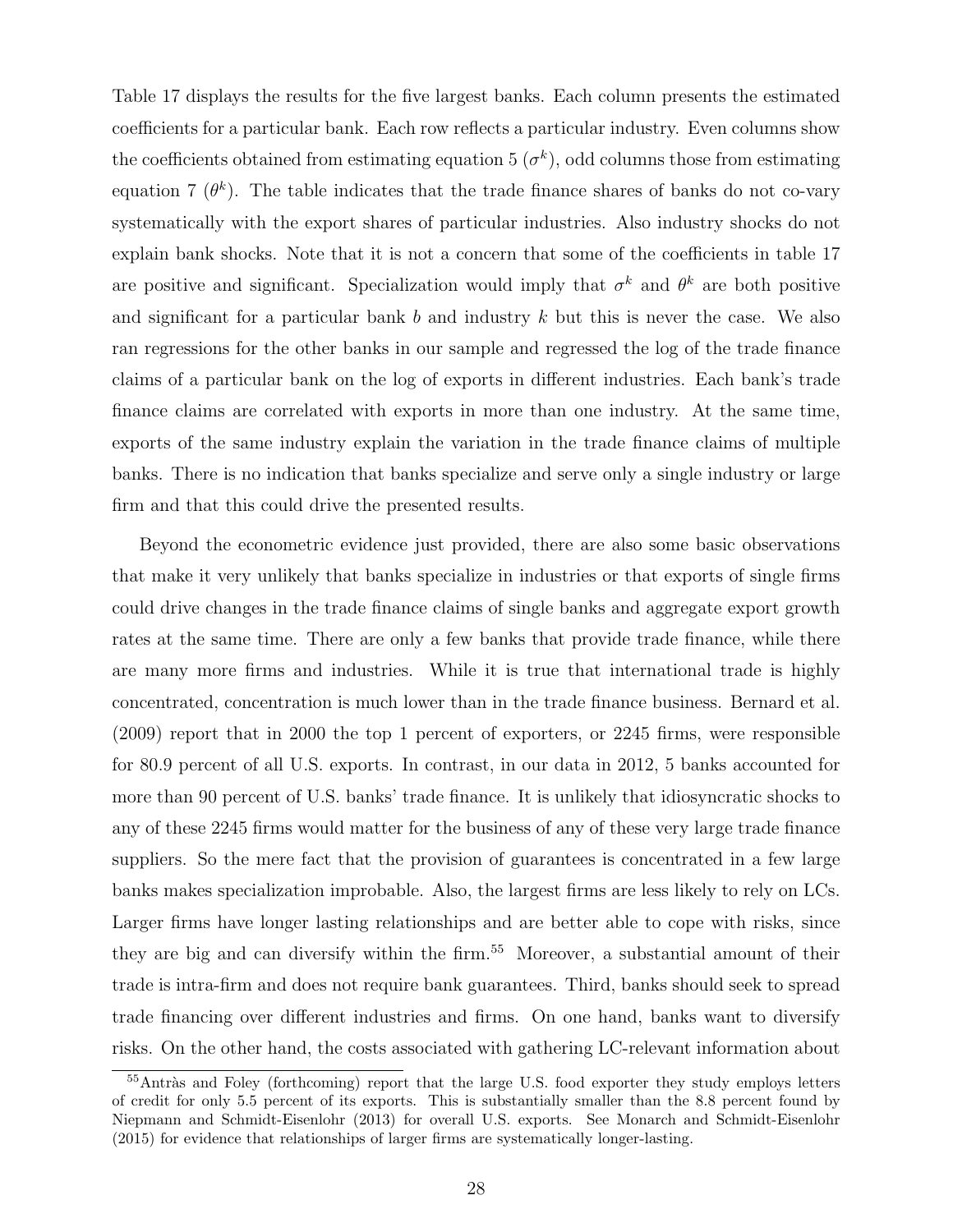a destination and establishing a network of correspondent banks is likely much higher than the cost of acquiring knowledge about an industry.

Country specialization of banks The reader might also be worried that country-level shocks could have feedback effects on banks because these specialize in certain countries and, as a result, are highly exposed to these economies. Suppose, for example, that a bank had most of its business in Argentina. Then, a downturn in Argentina could lead to large losses for that bank and trigger reductions in its supply of trade finance across all markets. To the extent that the Argentina shock moves the bank's trade finance positions in other countries, we would estimate a negative idiosyncratic shock for that bank, and, through the aggregation of bank-level shocks, could get a negative trade finance supply shock for Argentina. A closer inspection of the data and our results shows that this is not an issue in our application. We find that shocks to the top 5 banks explain export growth in the small destinations. No trade finance position of any of the top 5 banks in the small countries represents more than 2.8 percent of the bank's total trade finance claims (the mean share is 0.2 percent). Even a full default of one of these small export destination would therefore be insufficient to trigger any quantitatively relevant adjustments at these banks.

Sorting The previous discussion addresses concerns that the idiosyncratic bank shocks we obtain could be endogenous to export growth. Any remaining endogeneity between countrylevel shocks and export growth rates must thus come through banks' market shares. The identification assumption would be violated if banks with positive shocks in period  $t$  were to provide more trade finance in period  $t-2$  to markets with positive deviations from trend export growth in period  $t$ .

In columns (1), (2) and (3) of table 18, banks' market shares are lagged by one, three and four quarters, respectively, when computing the country shocks  $\Delta t f_{ct}$ , in contrast to the two-quarter lags used in the baseline specification. In column (4), four-quarter rolling averages of banks' market shares lagged by one period are used. In column (5), the yearly average market share of each bank is applied to construct the country-level shocks in the next year. The effect of supply shocks on export growth remains significant at a 10 percent level throughout. Given these results, our identification strategy could be violated only if banks that anticipate growing in period  $t$  sort, in period  $t-1$ ,  $t-2$ ,  $t-3$  and  $t-4$ , into markets with higher deviations from trend export growth in period  $t$ . We have shown in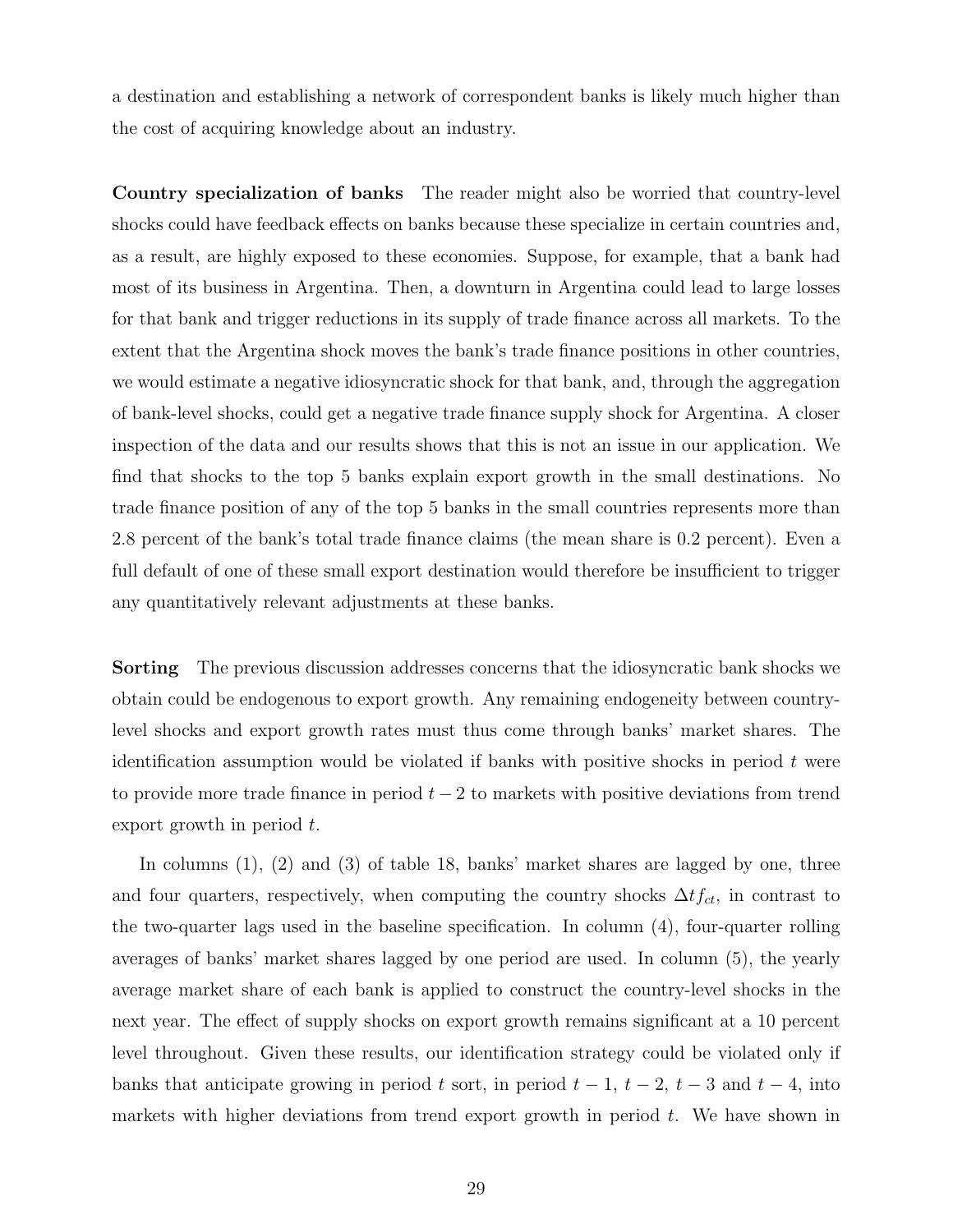section 4.3 that the estimated bank-level shocks are not positively serially correlated. As results hold independent of the number of lags used for the market share variable, systematic sorting of banks period by period can be ruled out.

Placebo test, country time trends and zeros We end the robustness section with a couple of additional checks. In column (1) of table 19, the dependent variable is replaced. Instead of U.S. export growth, we use growth in exports of the EU15 countries to destination  $i$ in quarter  $t^{56}$  Accordingly, we do not include growth in non-U.S. exports as control variable in the regression. The estimated shock coefficient is close to zero and insignificant. This indicates, on one hand, that the supply shocks are not correlated with the demand for goods from EU countries. On the other hand, it suggests that there is no substitution of EU goods for U.S. goods in response to U.S. trade finance shocks. In column (2), we include countryspecific linear time trends in the regression in addition to time and country fixed effects. This has essentially no effect on the magnitude and significance of the shock coefficient compared to the baseline result in column (3) of table 10. Thus we can exclude that results are due to an omitted variable that exhibits a time trend and is correlated with both the shocks and export growth.<sup>57</sup>

In column (3), we present a robustness check that addresses concerns related to our sample selection when estimating bank-time fixed effect. Recall that we deleted observations for which  $tf_{bct}$  was equal to zero (see the discussion in section 4.2) when estimating equation 1. To avoid the exclusion of zeros, we compute growth rates using the formula  $2 \frac{tf_{bcd}-tf_{bcd-1}}{tf_{bcd}+tf_{bcd-1}}$ suggested by Davis et al. (2007). These alternative growth rates are regressed on banktime fixed effects  $\alpha_{bt}$  and country-fixed effects  $\beta_{ct}$ . The obtained bank-time fixed effects are normalized and used to compute country-level shocks as before. Regressions are run equivalently on export growth rates computed as  $\exp$  growth<sub>ct</sub> =  $2\frac{exp_{ct}-exp_{ct}-1}{exp_{ct}+exp_{ct}-1}$ . Including observation with zero trade finance at  $t$  or  $t-1$  creates noise in our estimation, but results for the crisis period go through as column (3) shows. The estimated effect of trade finance supply shocks is significant at a 10 percent level and comparable to earlier findings with a beta coefficient of around 10 percent.

<sup>56</sup>The EU15 countries include: Austria, Belgium, Denmark, Finland, France, Germany, Greece, Ireland, Italy, Luxembourg, the Netherlands, Portugal, Spain, Sweden, the United Kingdom.

<sup>&</sup>lt;sup>57</sup>We also checked that results are robust to excluding the period after 2009, in which U.S. banks expanded their trade finance business in particular in Asia.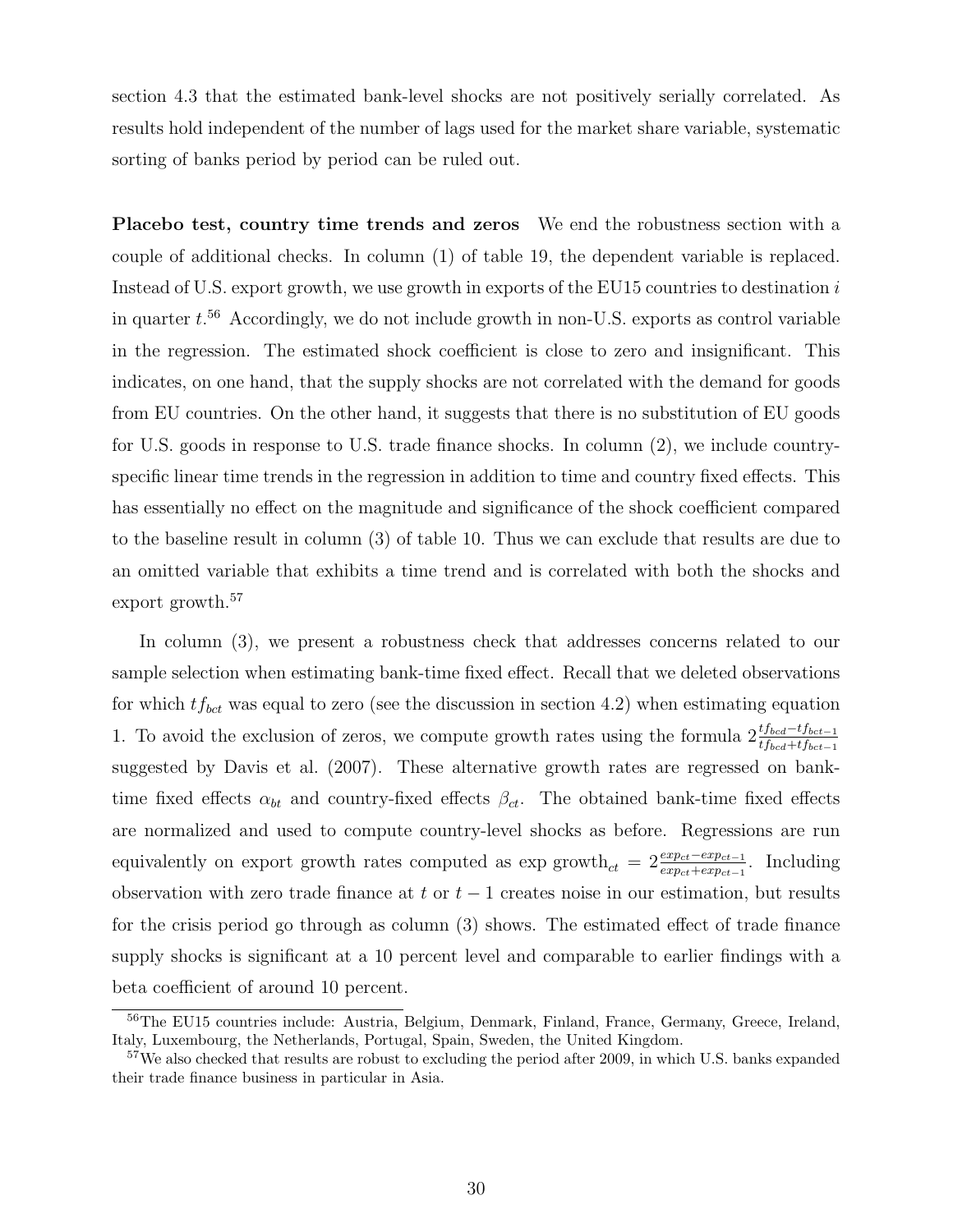### 6 Quantifying the Effect of Supply Shocks

In this section, we conduct several experiments to explore the quantitative relevance of trade finance supply shocks for U.S. exports. We will interpret the effect of  $\gamma$  as the direct effect of trade finance supply shocks on export growth to country  $i$  in the narrative below. However, as discussed in section 4.1,  $\gamma$  probably represents an upper bound of this direct effect.

We start with the following experiment: we assume that a major trade finance provider experiences a negative supply shock that corresponds to the 10th percentile of the bank shock distribution (a value of -0.426). Using this bank's market share in each destination country in the fourth quarter of 2011 and export values in the first and second quarters of 2012, the predicted aggregate effect on export growth is calculated as follows:

$$
\Delta X_t = \frac{\sum_{c=1}^{N} \left( \gamma (-0.426) \phi_{cbt-2} X_{ct-1} \right)}{X_{t-1}}.
$$
\n(8)

We set  $\gamma$  equal to 0.0888, which corresponds to the estimated coefficient in column (3) of table 10. The calculations predict that such a trade finance supply shock would reduce aggregate U.S. export growth by 1.4 percentage points.

It does matter which bank is subject to the shock. In a next step, we choose two large trade finance suppliers and calculate the effect on export growth in selected regions of the world when each of them is hit by the shock described above. Columns (1) and (2) of table 20 show the results. Whereas exports in South Asia would fall by 0.41 percentage point if bank A were hit by the shock (see column (1)), the same relative reduction in trade finance by bank B would reduce exports in this region by 1.86 percentage points (see column (2)). An even stronger asymmetry arises for Sub-Saharan Africa. This example illustrates that banks, through their global operations, can influence export patterns. The same bank shock affects countries differentially, depending on how important the bank is for the provision of LCs in each export market.

So far, we focused on what happens when only one of the banks reduces its supply of trade finance. Next, we analyze the effect on exports if all banks were hit by a moderate shock that corresponds to the 25th percentile of the bank-level shock distribution (a value of  $\alpha_{bt} = -0.245$ ) and roughly to half of the shock considered before. Using the estimated loan growth coefficient in column (4) of table 10, aggregate U.S. exports would fall by around 2.2 percentage points. According to the results presented in section 5, the effect of letter of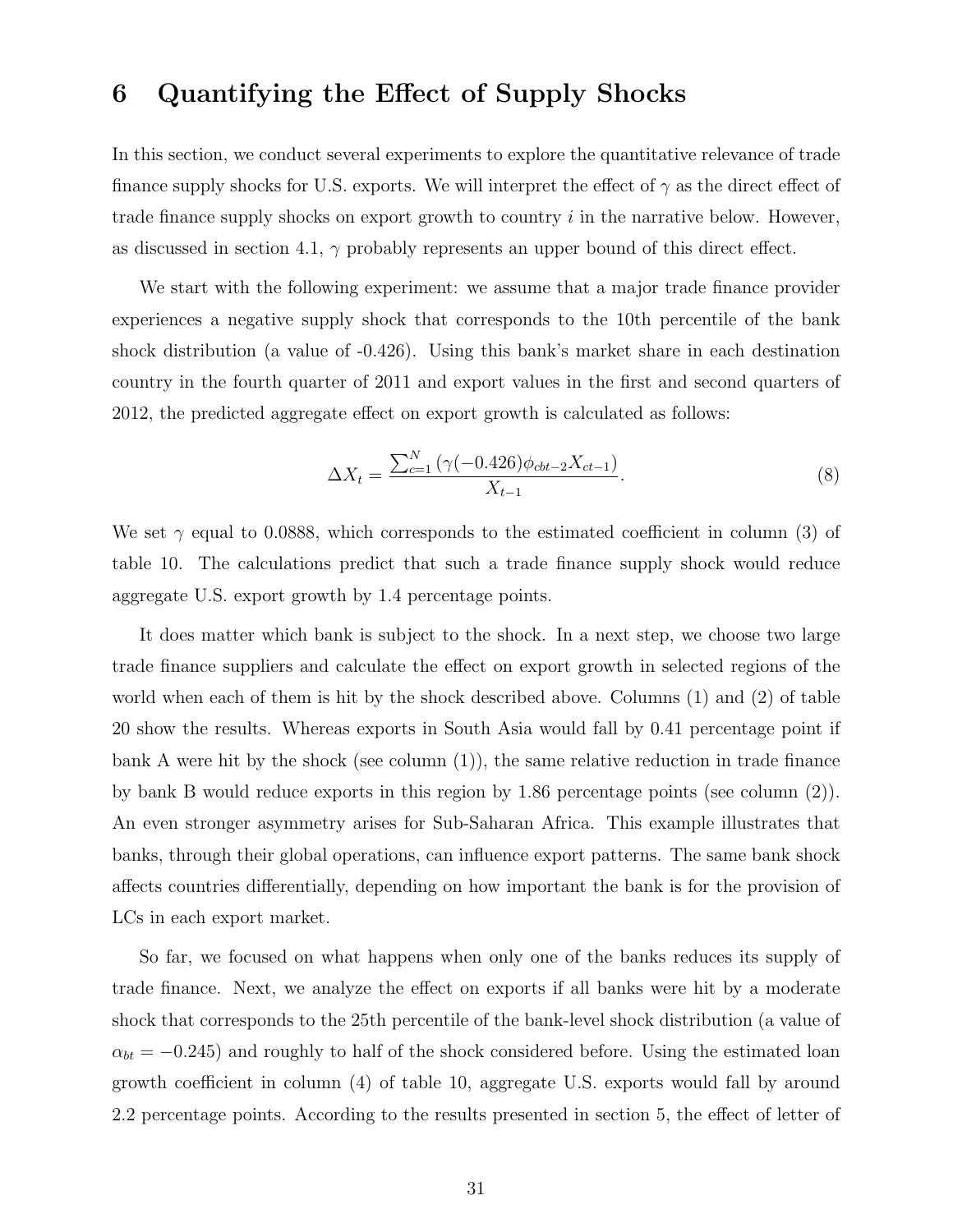credit supply shocks is larger during a crisis period. Based on the coefficient in column (3) of table 11, the effect would double to 4.4 percentage points.<sup>58</sup>

There is also evidence that the effect of shocks varies across countries. Smaller export markets are more affected than larger markets by a reduction in the supply of trade finance. To account for this, we calculate the effect of supply shocks now based on the estimated relationship in column (8) of table 11 for different regions of the world during crisis times. Compared to other regions, sub-saharan Africa would be hit particularly hard by a reduction in the supply of letters of credit as (4) of table 20 shows, since this region hosts many small export markets.

As a final exercise, we compare the effect of an LC supply shock to the effect of an exchange rate shock. According to the estimated coefficient in column (3) of table 11, a 10 percent appreciation of the USD against the local currency of the importing country reduces U.S. exports by 2.53 percentage points. Hence, the effect of a negative LC supply shock of one standard deviation during a crisis episode generates the same reduction in trade as an appreciation of the USD by 12.3 percent. The effects of trade finance supply shocks are comparable to those of exchange rate changes.<sup>59</sup>

The preceding exercises illustrate that trade finance supply shocks are economically relevant for exports. This is particularly true for exports to small countries during times of financial stress, with a beta coefficient of 0.17. The overall role of trade finance for exports is likely larger. Recall that our estimation strategy only identifies effects of trade finance supply shocks through the risk channel. Shocks to the supply of letters of credit should affect trade flows over and above the effects of shocks to the supply of credit identified by Paravisini et al. (2015).

Note further that  $\gamma$  is the elasticity of export growth to bank-specific trade finance supply changes. To disentangle the supply of from the demand for trade finance, the estimated bank-level shocks are purged of any aggregate effects. While necessary for identification, it also means that aggregate trade finance supply shocks, for example during the Great Trade Collapse, cannot be quantified and their effects cannot be estimated. This limitation is not specific to our paper but is a general feature of any cross-sectional estimation strategy like the ones employed by Amiti and Weinstein (2011) and Paravisini et al. (2015).

<sup>58</sup>Relative to non-crisis times the effect more than doubles.

<sup>&</sup>lt;sup>59</sup>We estimate the contemporaneous exchange rate elasticity of U.S. exports. Estimates of the long-run elasticity are typically higher. See, for example Hooper et al. (2000). The beta coefficient of the exchange rate is 5.2 percent, comparable to the beta coefficient of trade finance supply shocks, which is 5 percent.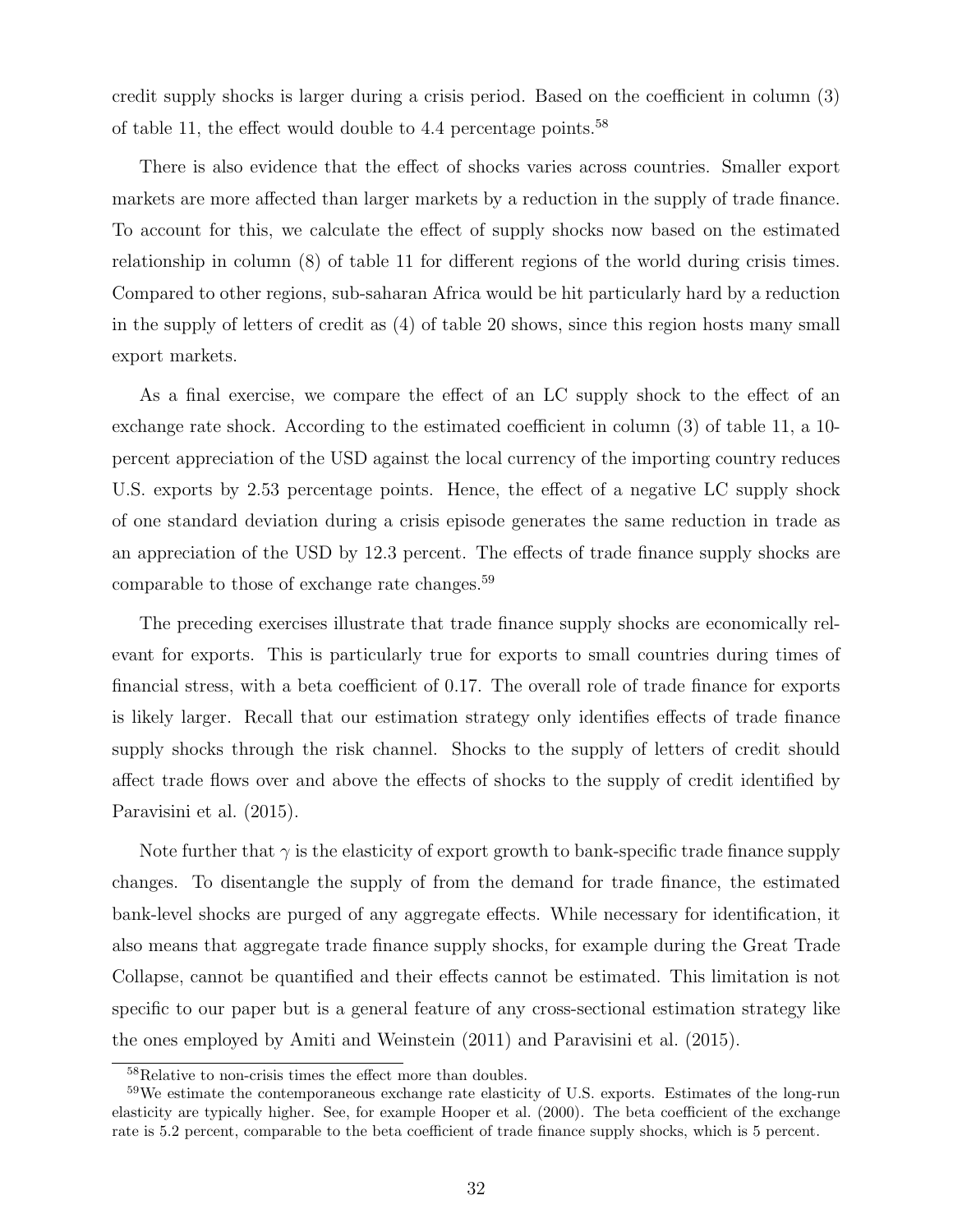We have seen that reductions in the supply of trade finance by single banks have larger effects during times of financial distress. This is probably because exporters find it harder to switch to other banks, which may be less willing to expand their balance sheets or to cooperate with new banks in foreign countries when uncertainty is high and liquidity limited. Switching might be even harder in the presence of an aggregate reduction in the supply of trade finance, which, according to industry reports, happened in 2008. We therefore conclude that trade finance, through the risk channel, very likely played a magnifying role in the Great Trade Collapse, with larger effects for exports to the smaller and poorer countries.

### 7 Conclusions

Exploiting data on the trade finance claims of U.S. banks that vary across countries and over time, this paper sheds new light on the effects of financial shocks on trade. While existing studies emphasize the working capital channel, this work provides evidence for the risk channel. We show that shocks to the supply of  $LCs - a$  trade-specific, risk-reducing financial instrument – have statistically and economically significant effects on exports.

While we follow the strategy of Greenstone et al. (2014) and Amiti and Weinstein (2013) to identify supply shocks from the data, we modify and add new elements to the methodology. First, we estimate bank shocks over multiple periods and propose a normalization to make bank shocks comparable across time. Second, we obtain bank shocks separately for each country and show how to systematically drop information on similar countries to counter endogeneity concerns that may arise. Third, we demonstrate how sorting into markets can be excluded by jointly looking at serial correlation in bank shocks and by estimating the model using different lags of the market shares. These innovations can be useful for future empirical work.

Applying the approach, we find that exports to countries that are poorer and smaller, where fewer U.S. banks are active, are more affected when banks reduce their supply of trade finance. At the same time, changes in supply have much stronger effects during times of financial distress. Another key result of the analysis is that single banks can affect exports in the aggregate. Due to the high concentration of the business, a large negative shock to one of the big U.S. trade finance banks reduces aggregate exports by 1.4 percentage points. This effect more than doubles during times of financial distress. The presented findings suggest that trade finance can constrain exports, especially to the poorer and smaller destinations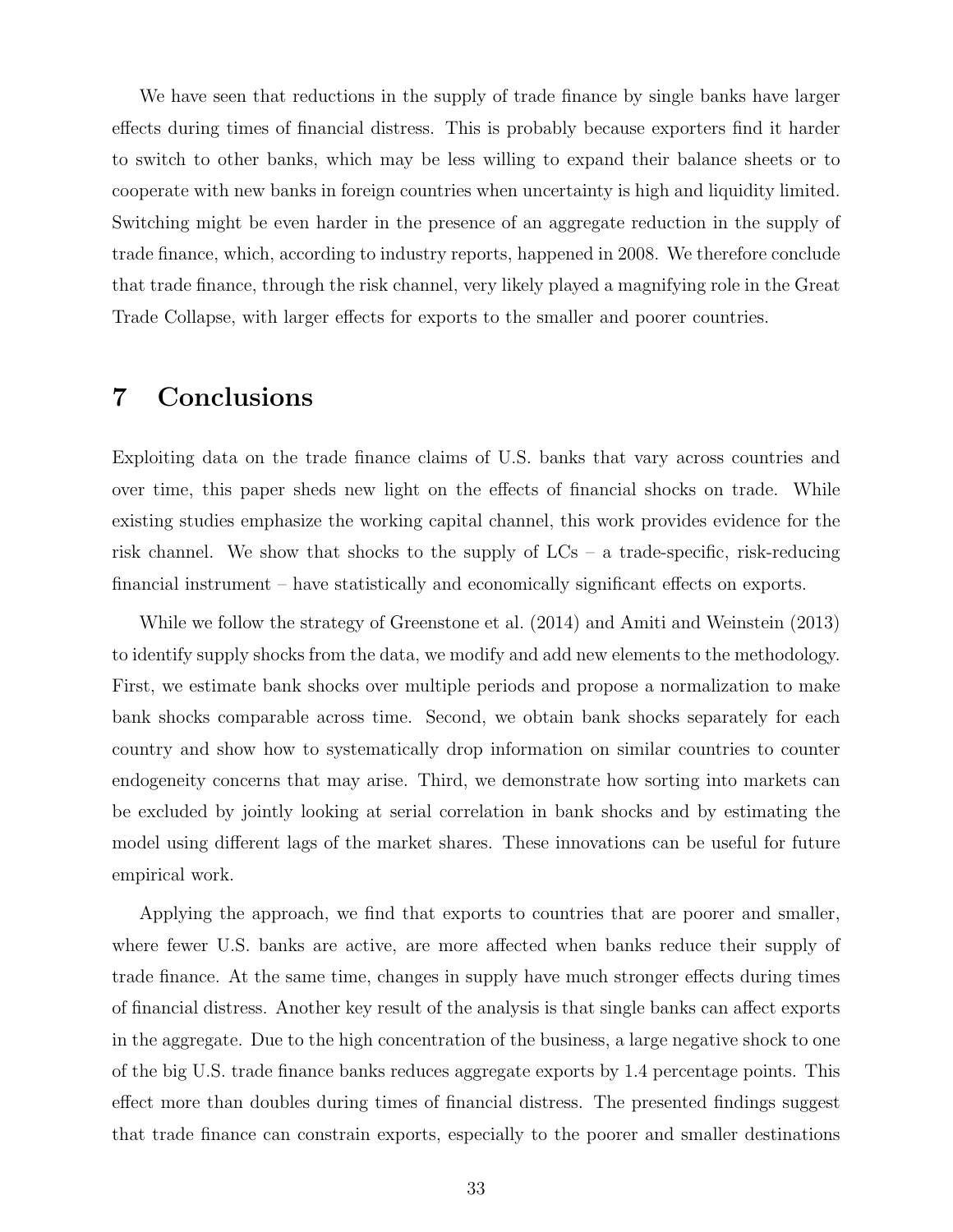and during crises episodes. Considering that reductions in the supply of LCs are associated with a contraction in bank lending and a rise in banks' credit default swap spreads, trade finance may have a role in explaining the collapse in exports to the smaller and poorer countries in 2008/2009.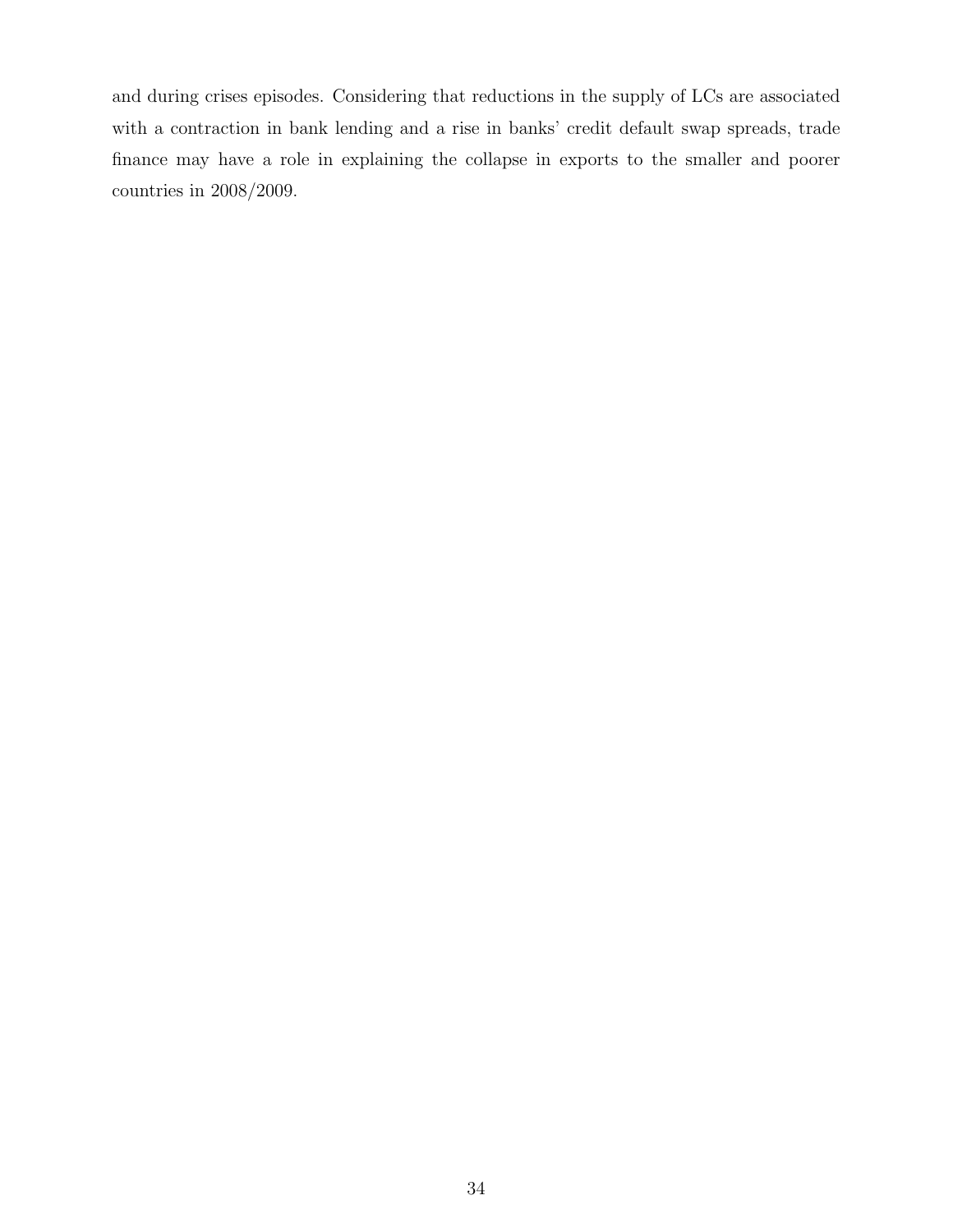### References

- Ahn, JaeBin, "Estimating the Direct Impact of Bank Liquidity Shocks on the Real Economy: Evidence from Letter-of-Credit Import Transactions in Colombia," 2013. mimeo.
- Amiti, Mary and David E. Weinstein, "Exports and Financial Shocks," The Quarterly Journal of Economics, 2011, 126 (4), 1841–1877.
- $\Box$  and  $\Box$ , "How Much do Bank Shocks Affect Investment? Evidence from Matched Bank-Firm Loan Data," Working Paper 18890, National Bureau of Economic Research March 2013.
- Antràs, Pol and C. Fritz Foley, "Poultry in Motion: A Study of International Trade Finance Practices," Journal of Political Economy, forthcoming.
- Ashcraft, Adam B., "Are Banks Really Special? New Evidence from the FDIC-Induced Failure of Healthy Banks," The American Economic Review, 2005, 95 (5), 1712–1730.
- Asmundson, Irena, Thomas William Dorsey, Armine Khachatryan, Ioana Niculcea, and Mika Saito, "Trade and trade finance in the 2008-09 financial crisis," IMF Working Papers 11/16 2011.
- Auboin, Marc and Martina Engemann, "Testing the trade credit and trade link: evidence from data on export credit insurance," Review of World Economics, 2014, pp. 1–29.
- Beck, Thorsten, "Financial Dependence and International Trade," Review of International Economics, May 2003, 11 (2), 296–316.
- Bernanke, Ben S, "Nonmonetary Effects of the Financial Crisis in the Propagation of the Great Depression," The American Economic Review, 1983, 73 (3), 257–276.
- Bernard, Andrew B, J Bradford Jensen, and Peter K Schott, "Importers, exporters and multinationals: a portrait of firms in the US that trade goods," in "Producer dynamics: New evidence from micro data," University of Chicago Press, 2009, pp. 513–552.
- Bruno, Valentina and Hyun Song Shin, "Cross-border banking and global liquidity," Review of Economic Studies, April 2015, 82 (2), 535–564.
- Cetorelli, Nicola and Linda S. Goldberg, "Banking Globalization and Monetary Transmission," The Journal of Finance, 2012, 67 (5), 1811–1843.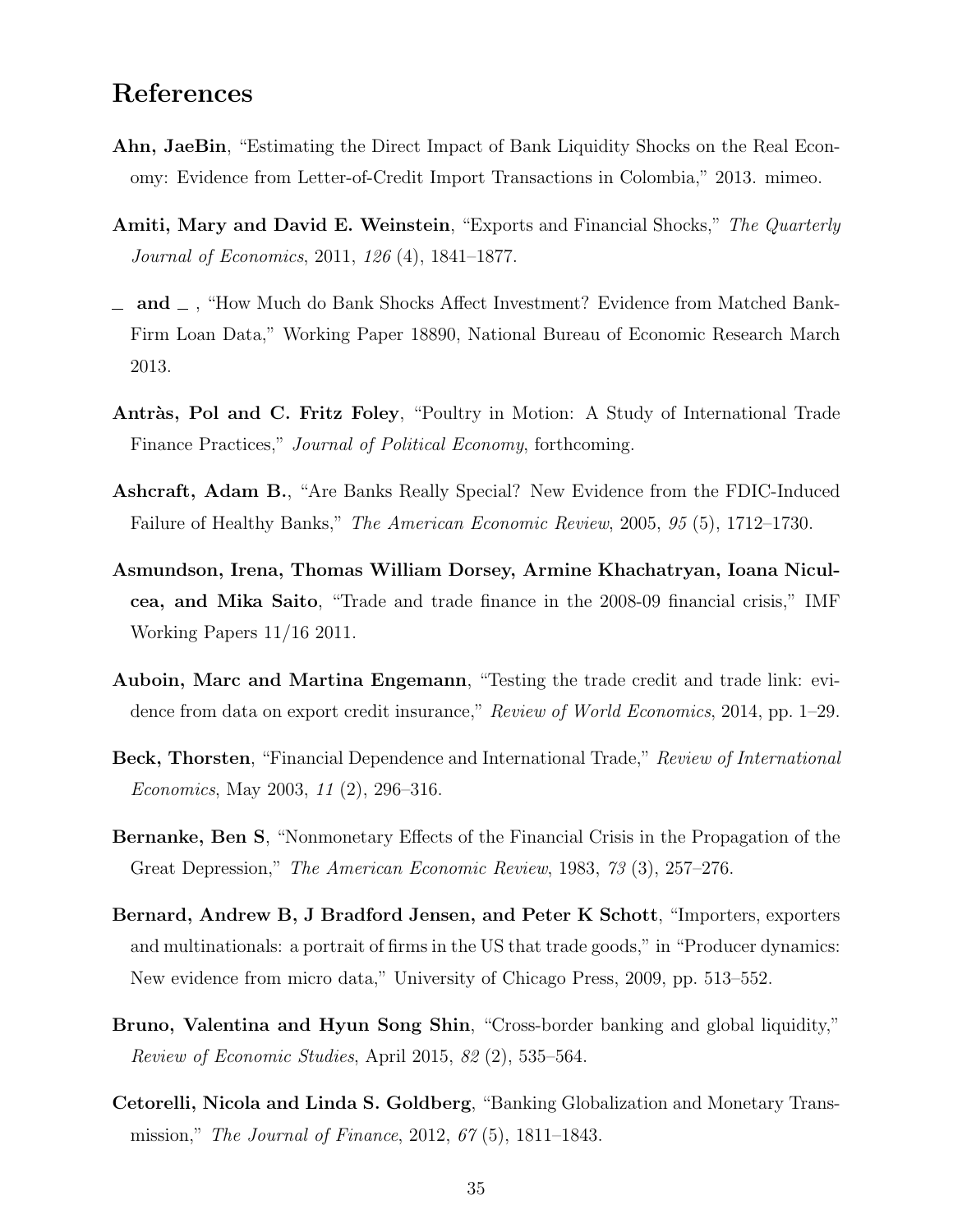- Chodorow-Reich, Gabriel, "The Employment Effects of Credit Market Disruptions: Firm-level Evidence from the 2008-09 Financial Crisis," The Quarterly Journal of Economics, 2014, 129 (1), 1–59.
- Chor, Davin and Kalina Manova, "Off the cliff and back? Credit conditions and international trade during the global financial crisis," Journal of International Economics,  $2012, 87(1), 117-133.$
- Davis, Steven J, John Haltiwanger, Ron Jarmin, and Javier Miranda, "Volatility and dispersion in business growth rates: Publicly traded versus privately held firms," in "NBER Macroeconomics Annual 2006, Volume 21," MIT Press, 2007, pp. 107–180.
- Del Prete, Silvia and Stefano Federico, "Trade and finance: is there more than just trade finance? Evidence from matched bank-firm data," Economic working papers 948, Bank of Italy January 2014.
- G20, "London Summit Leaders' Statement," Technical Report April 2009.
- Greenstone, Michael, Alexandre Mas, and Hoai-Luu Nguyen, "Do credit market shocks affect the real economy? Quasi-experimental evidence from the Great Recession and 'normal' economic times," Working Paper 20704, National Bureau of Economic Research 2014.
- Hale, Galina, Christopher Candelaria, Julian Caballero, and Sergey Borisov, "Bank Linkages and International Trade," Working Paper 2013-14, Federal Reserve Bank of San Francisco June 2013.
- Head, Keith, Thierry Mayer, and John Ries, "The erosion of colonial trade linkages after independence," Journal of International Economics, May 2010, 81 (1), 1–14.
- Hoefele, Andreas, Tim Schmidt-Eisenlohr, and Zhihong Yu, "Payment Choice in International Trade: Theory and Evidence from Cross-country Firm Level Data," CESifo Working Paper Series 4350, CESifo Group Munich 2013.
- Hooper, Peter, Karen Johnson, and Jaime Marquez, "Trade Elasticities for G-7 Countries," Princeton Studies in International Economics, August 2000, 87.
- ICC, "Global Risks Trade Finance Report 2013," Technical Report, International Chamber of Commerce April 2013.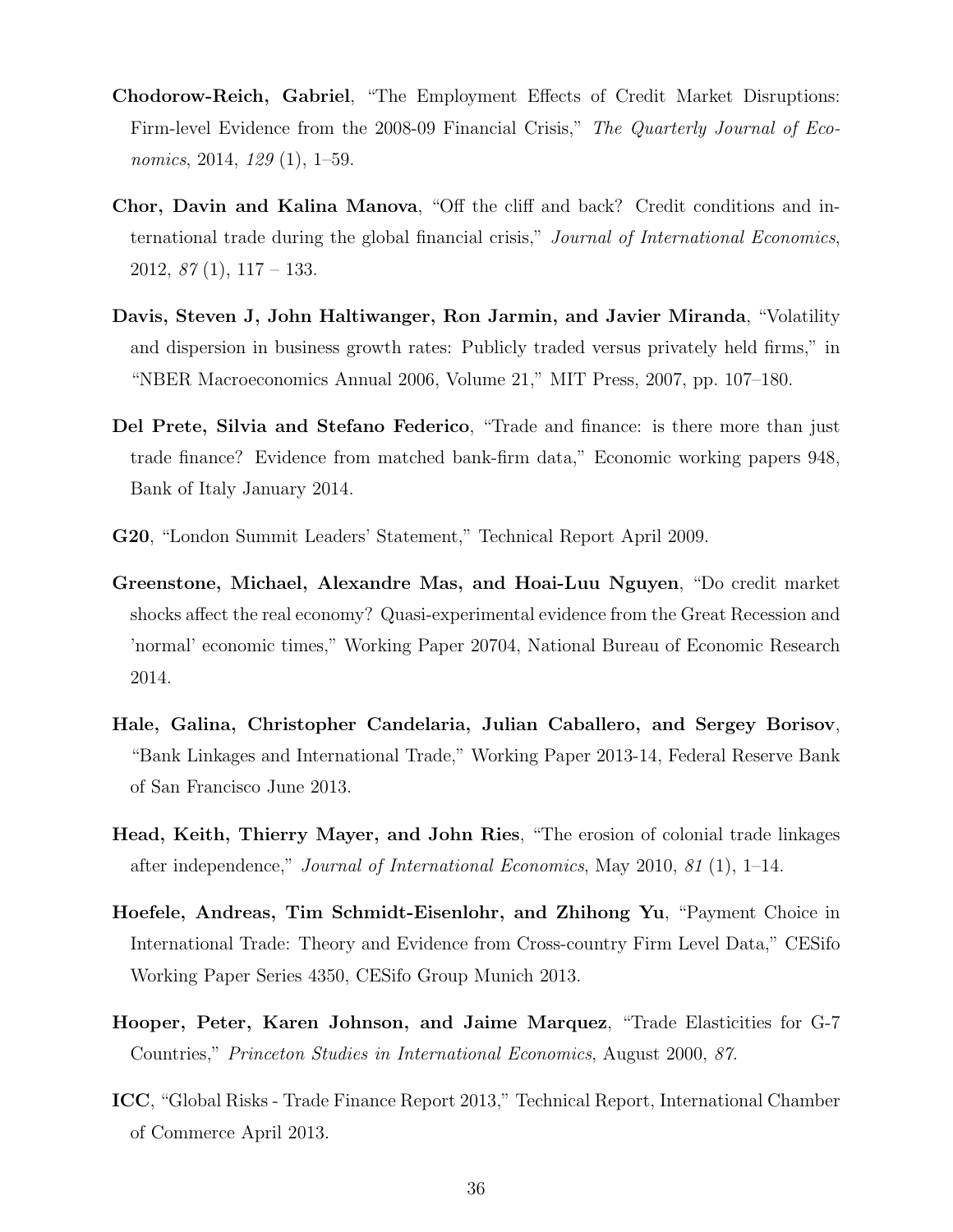- IFC, "Global Trade Finance Program Brochure," Technical Report, International Finance Corporation January 2012.
- Kalemli-Ozcan, Sebnem, Elias Papaioannou, and Fabrizio Perri, "Global Banks and Crisis Transmission," Journal of International Economics, 2013, 89 (2), 495–510.
- Khwaja, Asim Ijaz and Atif Rehman Mian, "Tracing the Impact of Bank Liquidity Shocks: Evidence from an Emerging Market," American Economic Review, 2008, 98 (4), 1413–42.
- Kletzer, Kenneth and Pranab Bardhan, "Credit markets and patterns of international trade," Journal of Development Economics, 1987, 27 (1), 57–70.
- Manova, Kalina, "Credit constraints, heterogeneous firms, and international trade," The Review of Economic Studies, 2013, 80 (2), 711–744.
- Mian, Atif and Amir Sufi, "Household Leverage and the Recession of 2007–09," IMF Economic Review, 2010, 58 (1), 74–117.
- Monarch, Ryan and Tim Schmidt-Eisenlohr, "Learning and the Value of Relationships in International Trade," 2015. Federal Reserve Board, mimeo.
- Niepmann, Friederike and Tim Schmidt-Eisenlohr, "International Trade, Risk, and the Role of Banks," Staff Reports 633, Federal Reserve Bank of New York September 2013.
- Ongena, Steven, Jose Luis Peydro, and Neeltje van Horen, "Shocks Abroad, Pain at Home? Bank-Firm Level Evidence on the International Transmission of Financial Shocks," DNB Working Papers 385, Netherlands Central Bank July 2013.
- Paravisini, Daniel, Veronica Rappoport, Philipp Schnabl, and Daniel Wolfenzon, "Dissecting the effect of credit supply on trade: Evidence from matched credit-export data," The Review of Economic Studies, 2015, 82 (1), 333–359.
- Peek, Joe and Eric S. Rosengren, "The International Transmission of Financial Shocks: The Case of Japan," American Economic Review, September 1997, 87 (4), 495–505.
- $\Box$  and  $\Box$ , "Collateral Damage: Effects of the Japanese Bank Crisis on Real Activity in the United States," American Economic Review, March 2000, 90 (1), 30–45.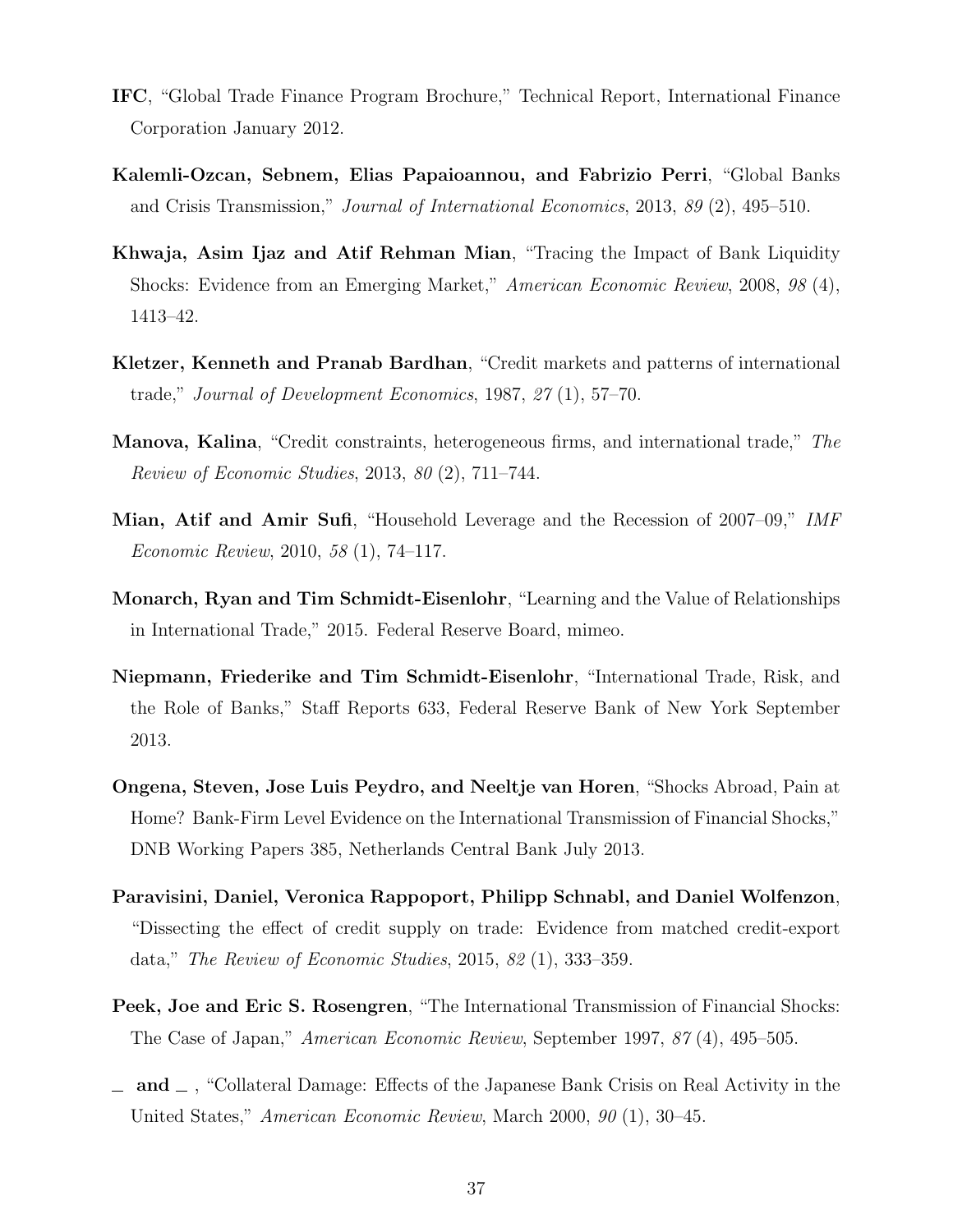- Schmidt-Eisenlohr, Tim, "Towards a theory of trade finance," Journal of International Economics, 2013, 91 $(1)$ , 96 – 112.
- Van der Veer, Koen, "The Private Credit Insurance Effect on Trade," Journal of Risk and Insurance, forthcoming.
- Working Group on Trade, Debt and Finance, "Improving the availability of trade finance in developing countries: an assessment of remaining gaps," Note by the Secretariat, World Trade Organization 2014.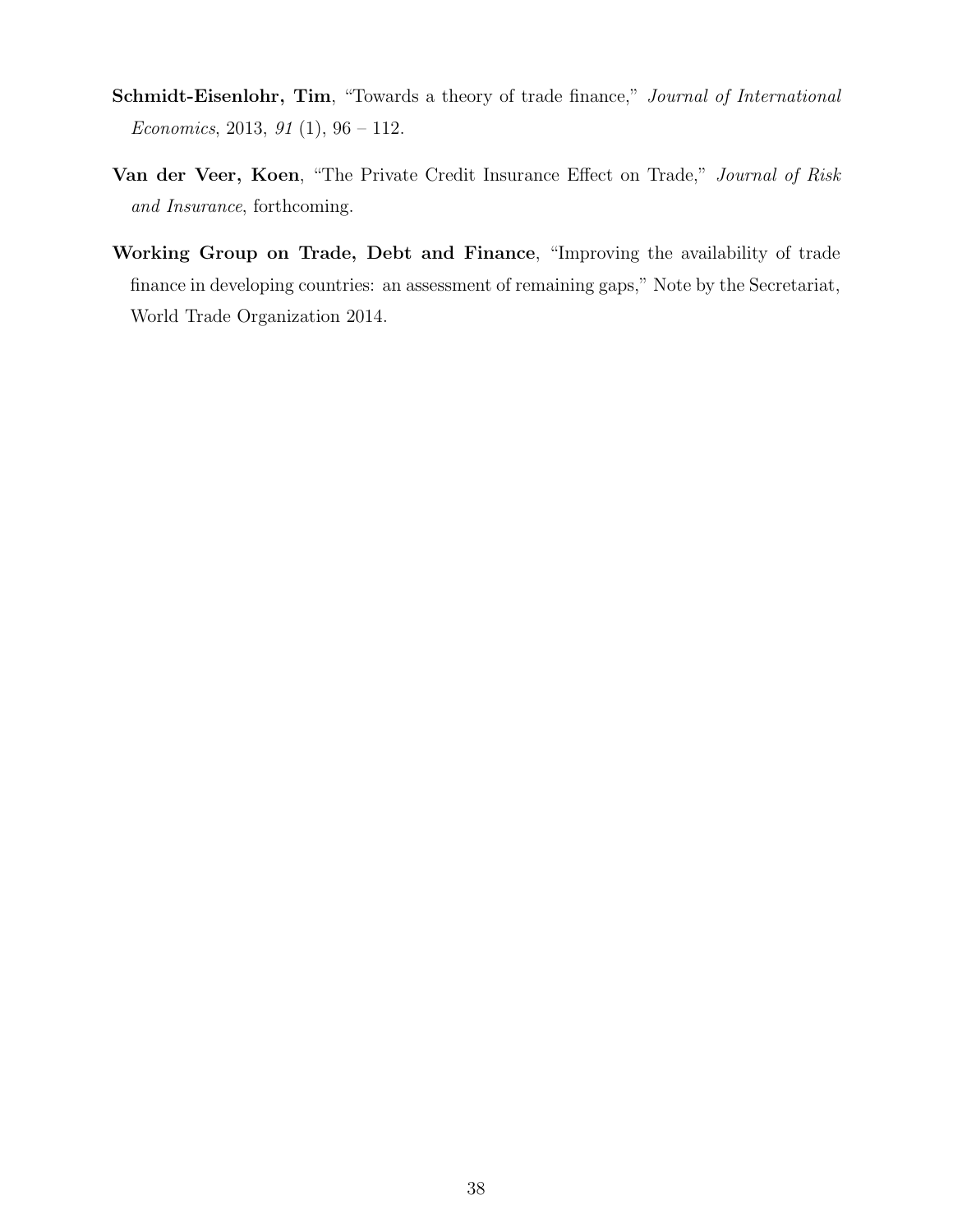### Data Appendix

#### Data sources

- ∙ U.S. banks' trade finance claims: FFIEC009 Report, Statistics Group, New York Fed.
- ∙ SWIFT MT700 messages received by U.S. banks: the SWIFT Institute.
- ∙ Quarterly trade data: IMF Direction of Trade Statistics.
- ∙ Quarterly industry-level trade data: Census Bureau.
- ∙ Bank balance sheet data: FFIEC031 or Y9c reports. Where available, FFIEC031 information was aggregated up for each Bank Holding Company to match the FFIEC009 reporting level.
- ∙ Quarterly GDP was obtained from national statistical agencies via Haver Analytics' Data Link Express (DLX) Software.
- ∙ Annual population, GDP per capita: World Development Indicators, the World Bank.
- ∙ Rule of law: World Government Indicators, the World Bank.
- ∙ Distance: CEPII (see Head et al. (2010)).
- ∙ Exchange rates: International Financial Statistics, IMF.
- ∙ Quarterly credit default swap spreads on senior unsecured debt with maturity 6 months in USD: Markit.com. Matching between ticker names and IDRSSDs was done manually. Quarterly data was obtained by averaging the monthly data.

#### List of countries

- ∙ Countries designated as offshore financial centers: Netherlands Antilles, Antigua and Barbados, Azerbaijan, Bahrain, Bahamas, Belize, Bermuda, Barbados, Cayman Islands, Cyprus, Dominica, Grenada, Hong Kong, Ireland, Jordan, Lebanon, Macao, Monaco, Maldives, Malta, Mauritius, Seychelles, Vanuatu, Samoa.
- ∙ Countries designated as small export destinations: Afghanistan, Algeria, Angola, Armenia, Azerbaijan, Bahrain, Bangladesh, Barbados, Belarus, Belize, Benin, Bermuda,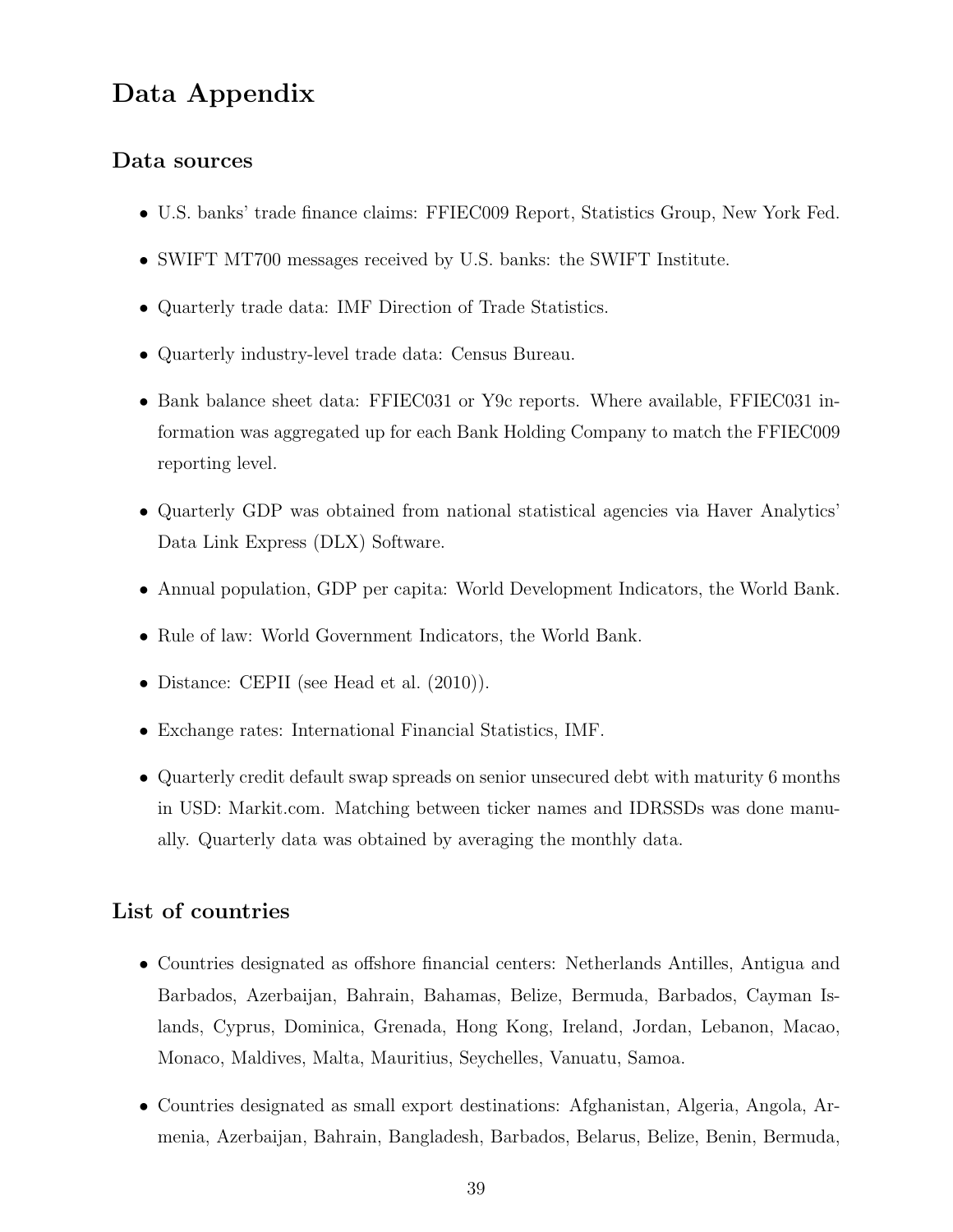Bolivia, Botswana, Brunei Darussalam, Bulgaria, Burkina Faso, Cabo Verde, Cambodia, Cameroon, Democratic Republic of Congo, Republic of the Congo, Cote d'Ivoire, Croatia, Cyprus, Czech Republic, Denmark, Djibouti, Estonia, Ethiopia, Fiji, French Polynesia, Gabon, Georgia, Ghana, Greece, Guinea, Guyana, Haiti, Hungary, Iceland, Iraq, Jordan, Kazakhstan, Kenya, Latvia, Lebanon, Liberia, Libya, Lithuania, Luxembourg, Macau, Macedonia, Madagascar, Malawi, Maldives, Mali, Malta, Mauritania, Mauritius, Mongolia, Morocco, Mozambique, Namibia, Nepal, Netherlands Antilles, New Caledonia, Nicaragua, Oman, Pakistan, Papua New Guinea, Paraguay, Portugal, Qatar, Romania, Rwanda, Samoa, Senegal, Slovakia, Slovenia, Sri Lanka, Sudan, Suriname, Swaziland, Syria, Tanzania, Togo, Trinidad & Tobago, Tunisia, Turkmenistan, Uganda, Ukraine, Uruguay, Uzbekistan, Yemen, Zambia, Zimbabwe.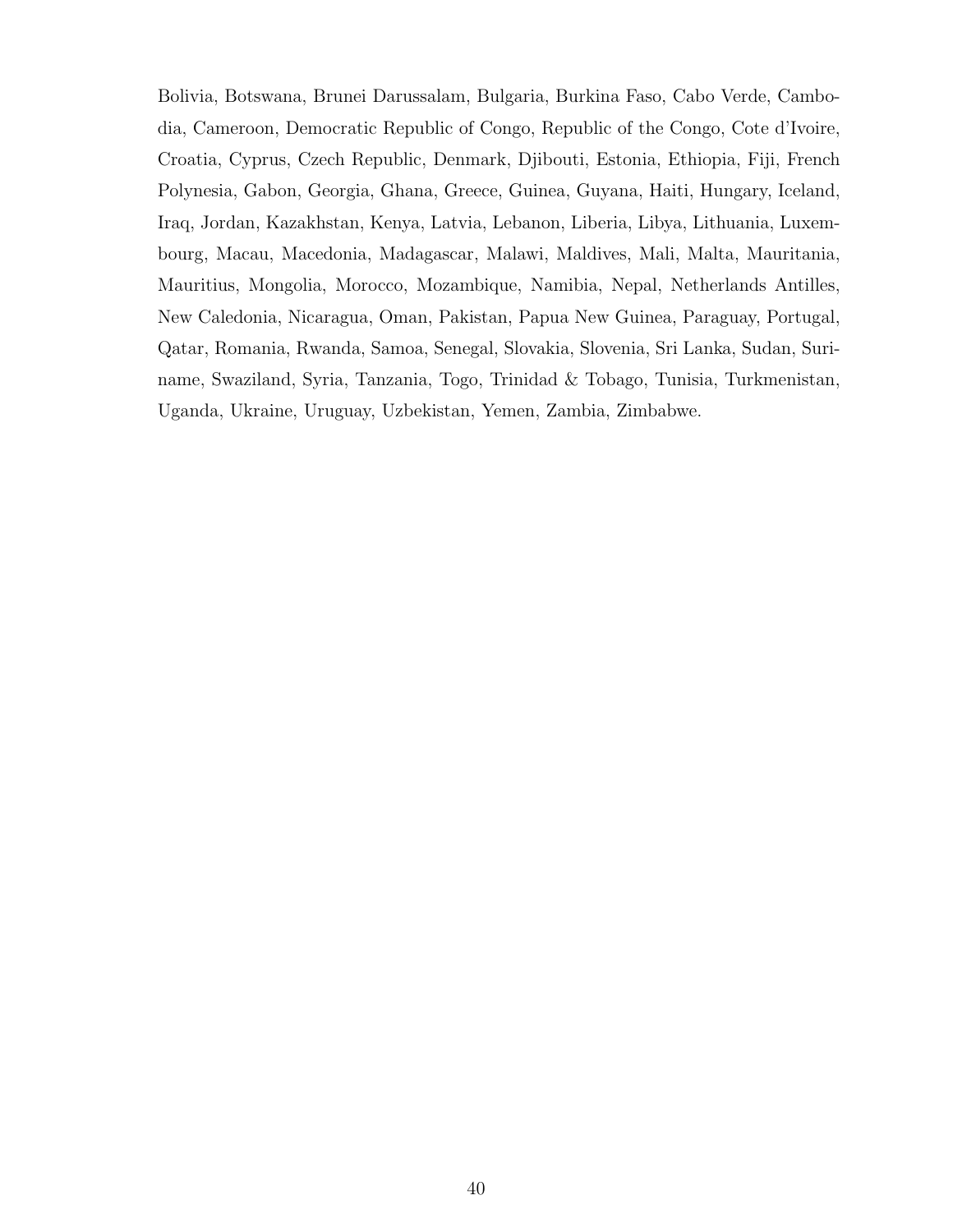Figure 1: How a letter of credit works

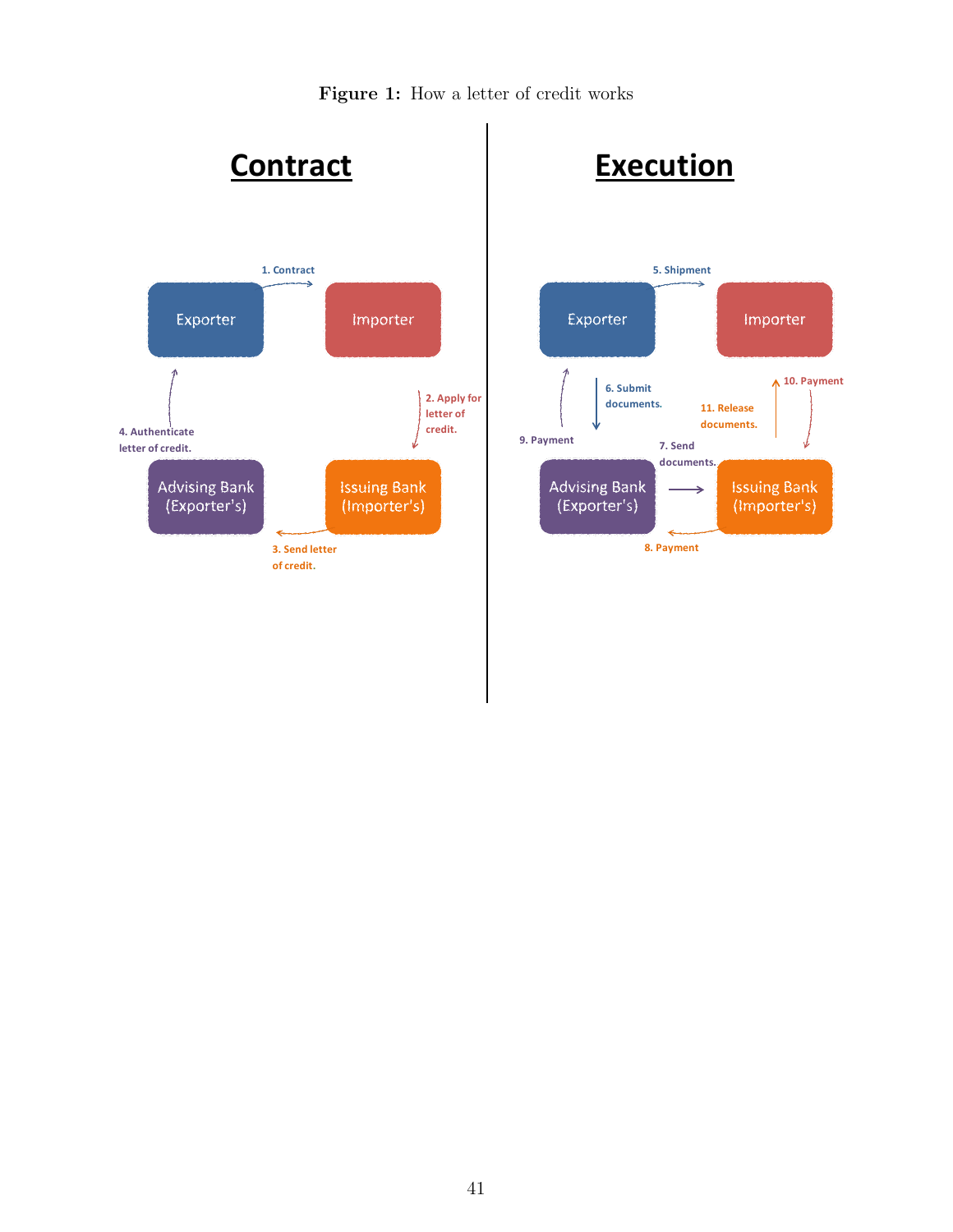Figure 2: Evolution of aggregate trade finance claims and U.S. exports over time



Note: The solid line in the graph shows the aggregate trade finance claims of all reporting U.S. banks over time. The years 1997-2000 exclude data from one large bank that changed its trade finance business fundamentally in the reporting period. The dotted line displays the evolution of aggregate U.S. exports in goods over time.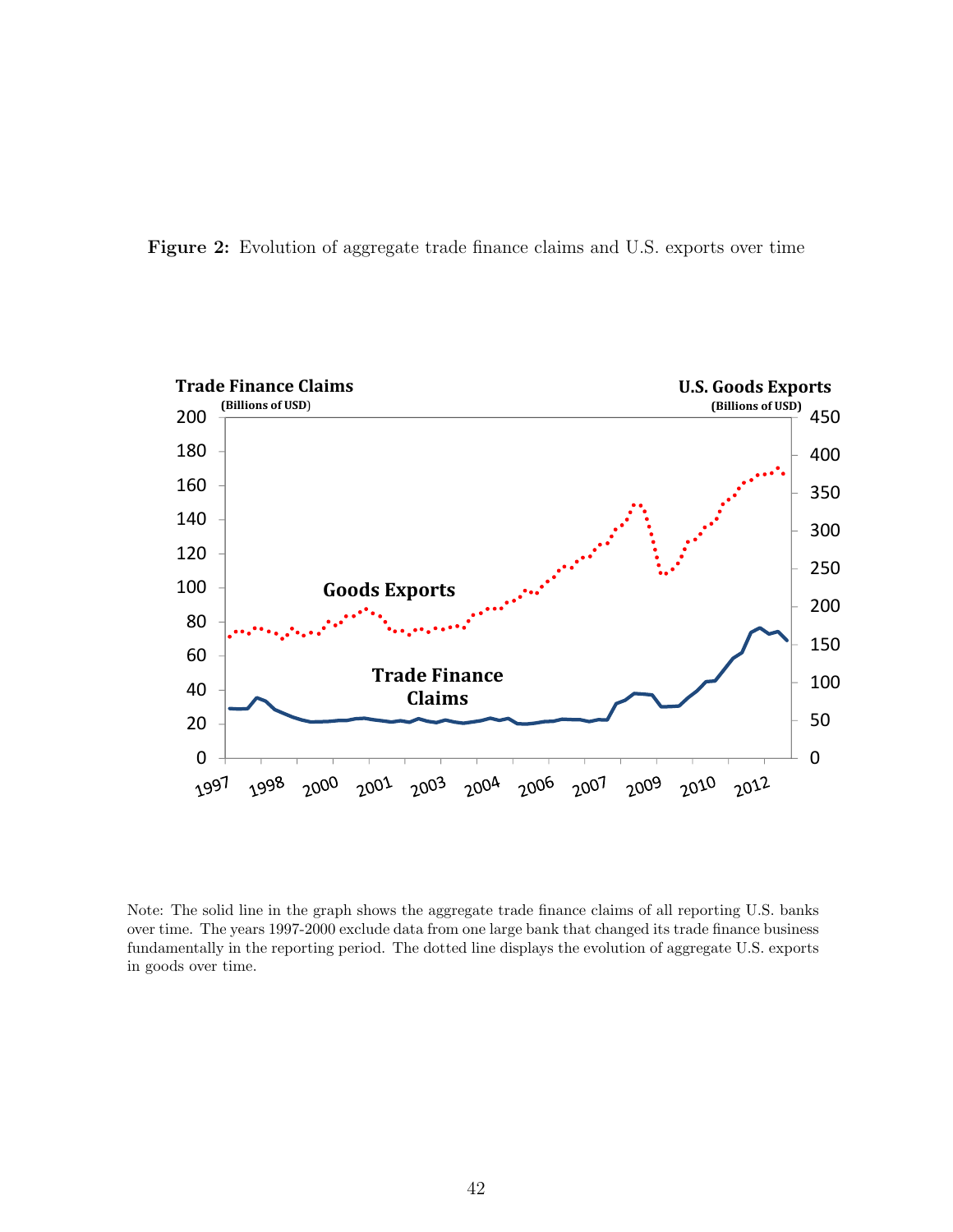



Note: The upper bar in the graph shows the shares of eight groups of countries in banks' total trade finance claims in 2012 q2. The lower graphs displays each group's share in total U.S. goods exports in that quarter.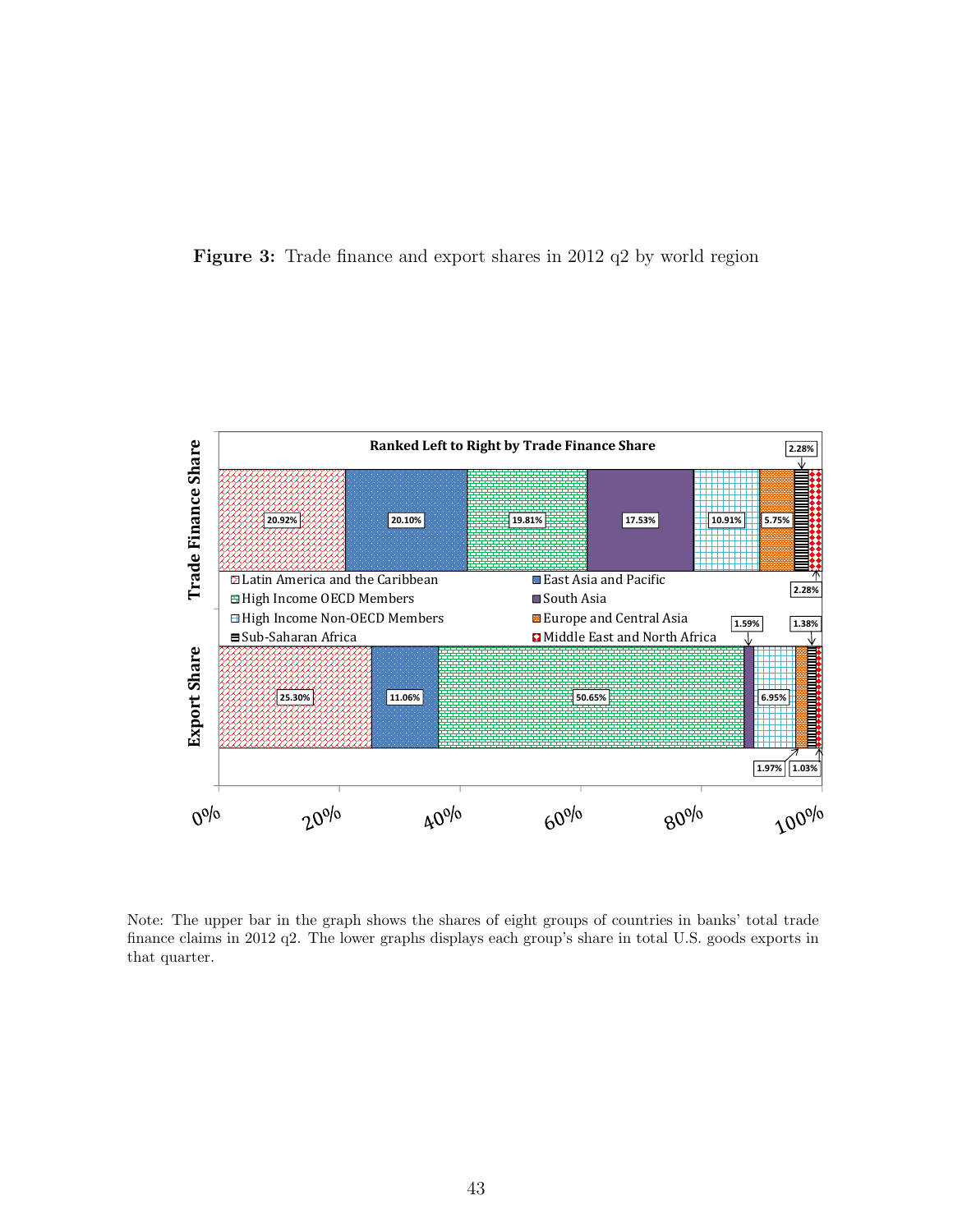

Figure 4: Distribution of bank supply shocks

Note: The graph shows the histogram of the 325,389 bank-level shocks that are estimated based on the trade finance data.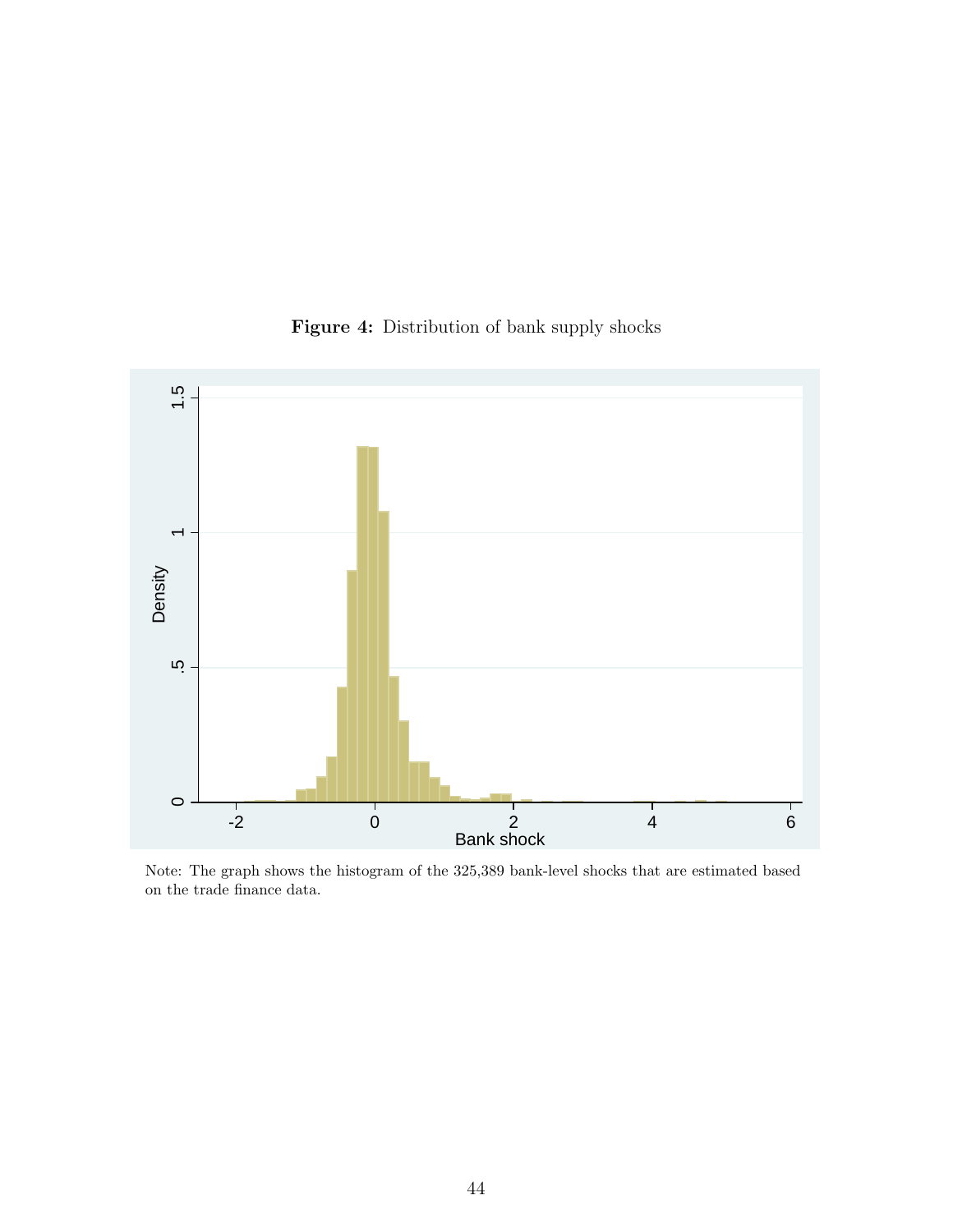

Figure 5: Mean, median and standard deviation of bank supply shocks over time

Note: The solid line in the graph shows the median bank-level supply shock over time. The dashed line displays the mean shock. The dash-dotted line reflects the standard deviation of the bank shocks in each quarter.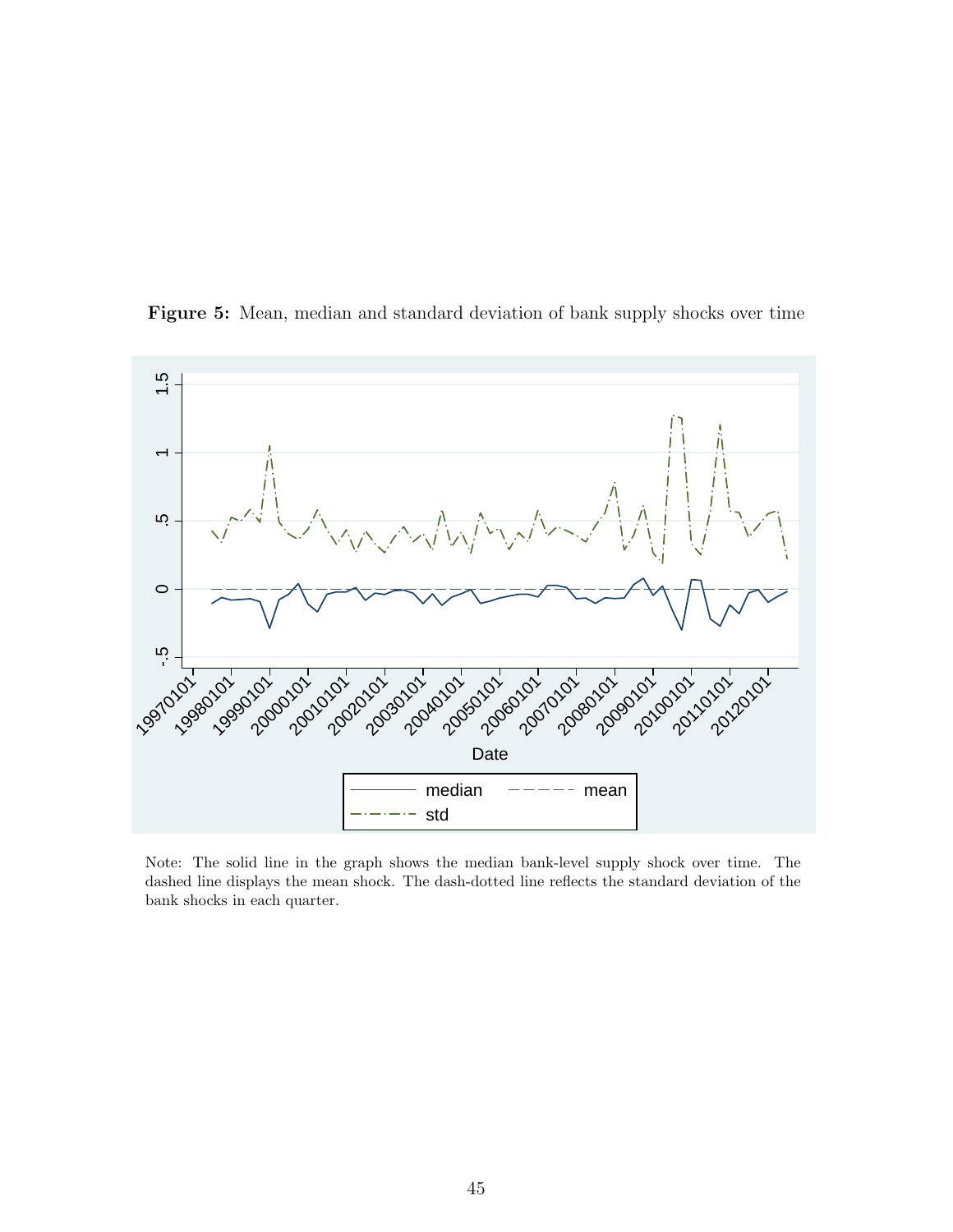

Figure 6: Evidence for random distribution of shocks across countries

Note: The histogram shows the distribution of country means of a dummy variable that takes value 1 if country  $i$  is hit by an above median shock in period  $t$  and zero otherwise. If shocks are randomly distributed across countries, then the means should be distributed symmetrically around 0.5.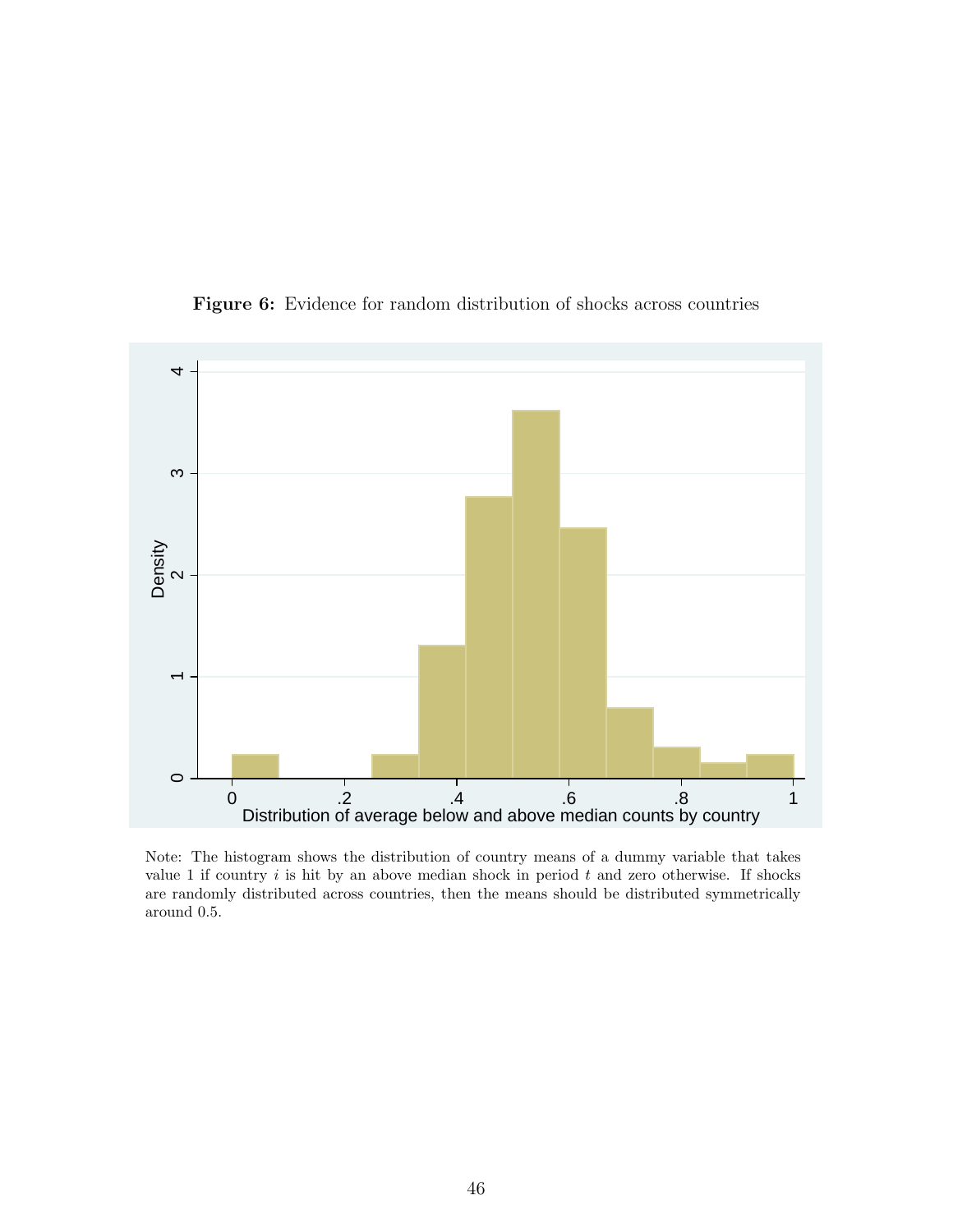|                                  |  | U.S. exports U.S. imports Third party trade |
|----------------------------------|--|---------------------------------------------|
| Pre-export financing (parent)    |  |                                             |
| Pre-import financing (affiliate) |  |                                             |
| LC issuance (affiliate)          |  |                                             |
| LC confirmation (parent)         |  |                                             |

Table 1: Possible instruments and underlying trade transactions in the data

Note:  $X$  indicates that this type of trade transaction could be included in the FFIEC 009 data based on the reporting instructions.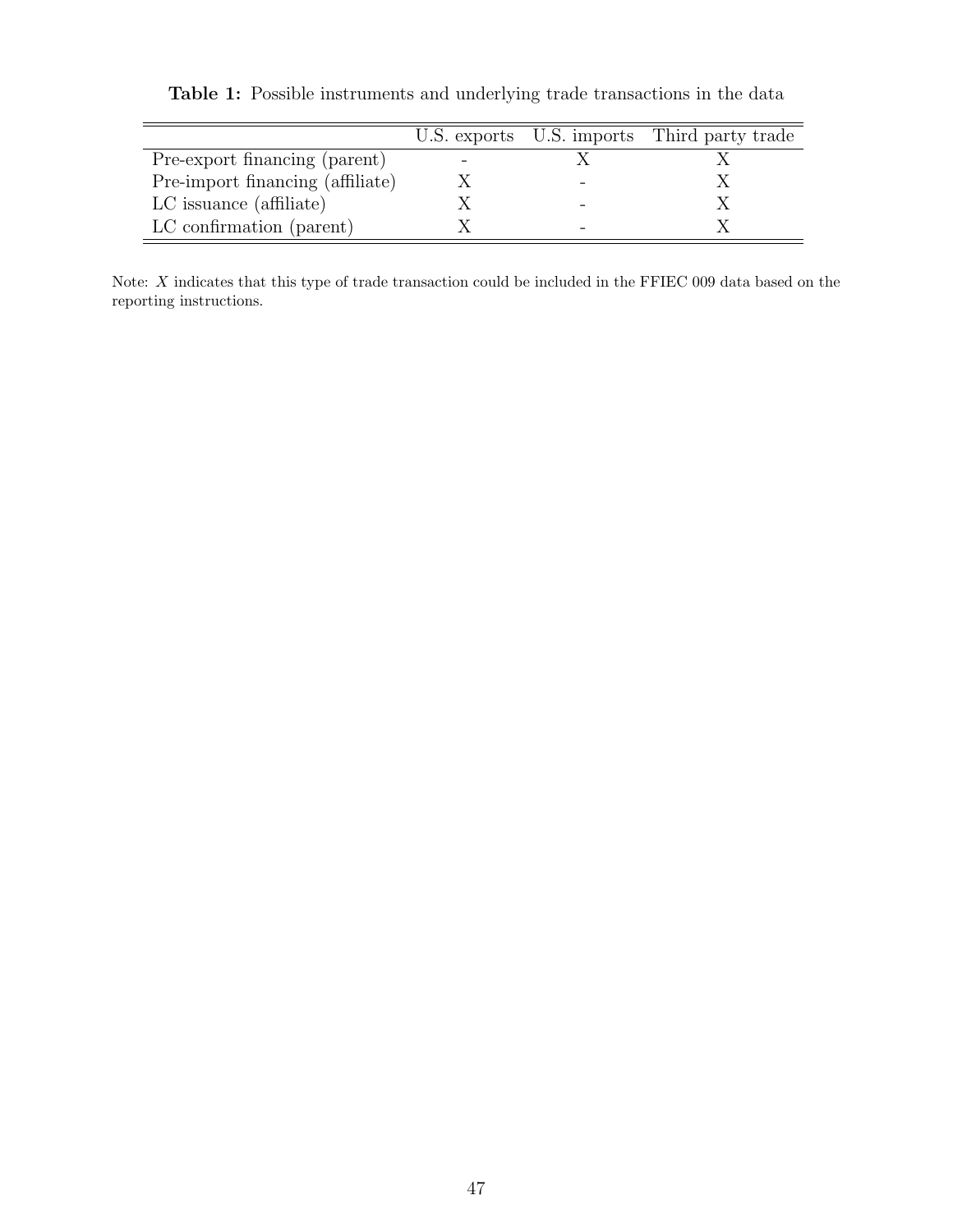| dep. var $\log(tf)_{ct}$               |                                      | $\widehat{\mathbb{C}}$   | $\widehat{\mathbb{C}}$  | $\bigoplus$                          | $\widetilde{5}$        | $\widehat{\mathbf{e}}$ |
|----------------------------------------|--------------------------------------|--------------------------|-------------------------|--------------------------------------|------------------------|------------------------|
| $\log(\text{exports}_{\text{ct}})$     | $0.861***$<br>(0.0886)               | $0.851***$<br>(0.0903)   | $0.245***$<br>(0.0595)  | $0.482***$<br>(0.0473)               | $0.411***$<br>(0.0506) | $0.320***$<br>(0.106)  |
| $\log(\text{imports}_{\text{ct}})$     | (0.0712)<br>$-0.0274$                | (0.0741)<br>$-0.0310$    | (0.0438)<br>0.0193      |                                      |                        |                        |
| $log(non-U.S.$ exports <sub>ct</sub> ) | $(0.0672$<br>(0.140)                 | $(0.0405$<br>$(0.142)$   | $-0.0339$<br>(0.119)    |                                      |                        |                        |
| $log(non-U.S.$ imports $_{ct}$ )       | $-0.112$<br>(0.155)                  | $-0.0538$<br>(0.163)     | $\frac{0.173}{(0.172)}$ |                                      |                        |                        |
| $log(GDP$ per cap <sub>ct</sub> )      | $-0.224***$<br>(0.0891)              | $-0.217**$<br>(0.0902)   | $0.931***$<br>(0.232)   |                                      |                        |                        |
| $\log(\text{\# of SWIFT measure})$     |                                      |                          |                         | $0.591***$<br>(0.0521)               | $0.636***$<br>(0.0558) | $0.283***$<br>(0.0823) |
| Time FE                                | $\overline{\mathsf{X}}$              | $Y$ es                   | Yes                     | $\overline{\mathsf{X}}^{\mathsf{o}}$ | ${\rm Yes}$            | Yes                    |
| Country FE                             | $\overline{\mathsf{X}}^{\mathsf{o}}$ | $\tilde{\Sigma}^{\circ}$ | Yes                     | $\tilde{\mathsf{X}}^{\mathsf{o}}$    | $\tilde{\mathsf{X}}$   | ${\rm Yes}$            |
| Observations<br>R-squared              | 6,599<br>0.550                       | 6,599<br>0.559           | 0.833<br>6,599          | 0.678<br>3,383                       | 0.699<br>3,383         | 3,383<br>0.870         |

Table 2: Exploring the claims data Table 2: Exploring the claims data Note: This table analyzes the relationship between trade finance claims from the FFIEC 009 form, trade and the number of letter-of-credit messages from the SWIFT Institute. The dependent variable is the log of the sum of t # of SWIFT messages<sub>ct</sub> represents the number of MT700 (LC) messages received by U.S. banks from country c in quarter t. Clustered standard errors are in parentheses. \*, \*\* and \*\*\* denote significance at the 10%, 5% and 1 Note: This table analyzes the relationship between trade finance claims from the FFIEC 009 form, trade and the number of letter-of-credit messages from the SWIFT Institute. The dependent variable is the log of the sum of the trade finance claims of all U.S. banks by quarter and destination country. The variable # of SWIFT messages<sub>d</sub> represents the number of MT700 (LC) messages received by U.S. banks from country  $c$  in quarter t. Clustered standard errors are in parentheses. \*, \*\* and \*\*\* denote significance at the 10%, 5% and 1% level.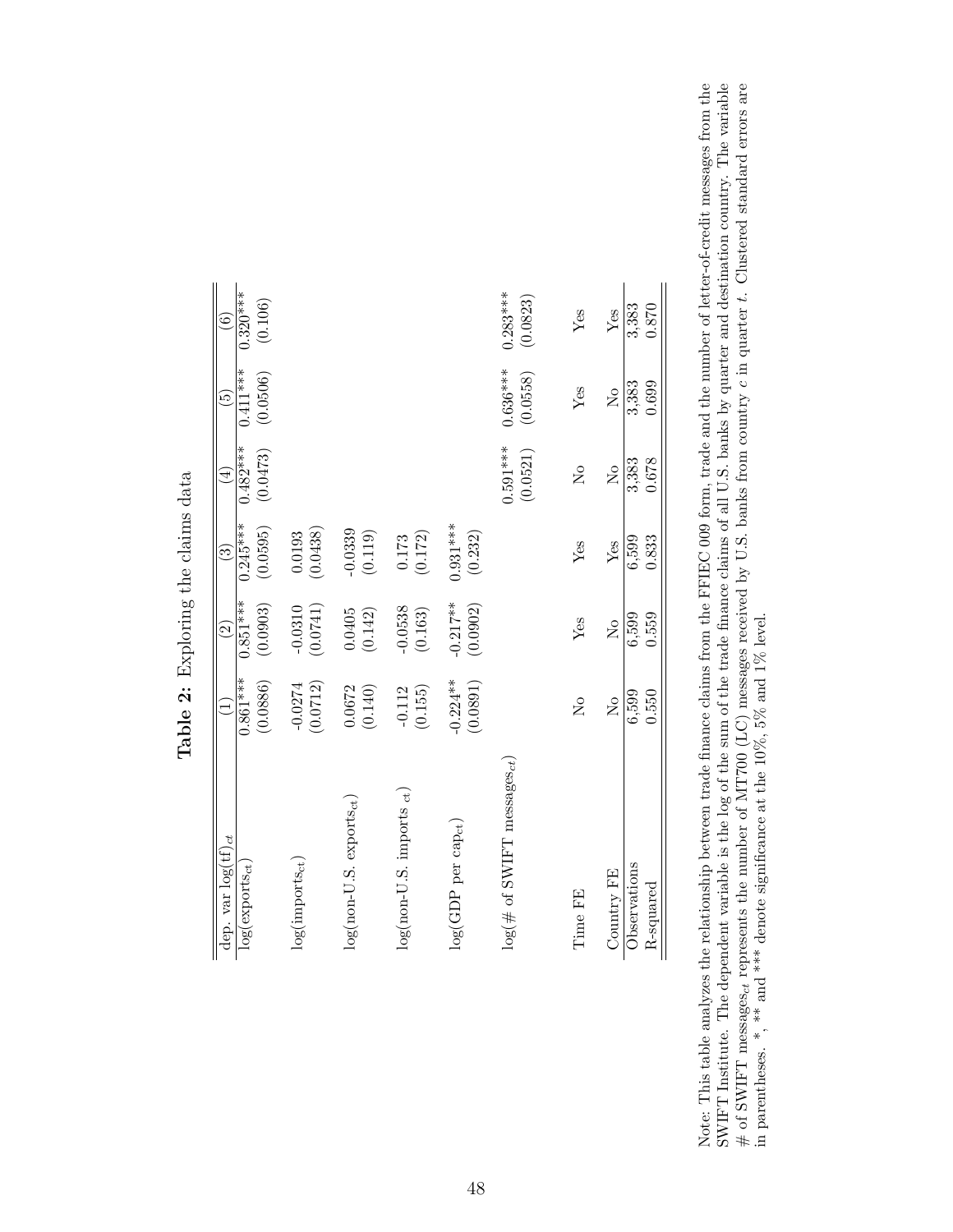|              | date                           | N | mean              | std. | min          | max          |
|--------------|--------------------------------|---|-------------------|------|--------------|--------------|
|              |                                |   |                   |      |              |              |
| $\phi_{ibt}$ | $2000 \text{ q1}$              |   | 758  0.151  0.250 |      | 0.0003       | 1            |
|              | 2006 q1 453 0.256 0.314 0.0003 |   |                   |      |              | $\mathbf{1}$ |
|              | 2012 q1 484 0.277 0.324 0.0001 |   |                   |      |              | 1            |
|              |                                |   |                   |      |              |              |
| $n_{it}$     | $2000 \text{ q1}$              |   | 115 6.591 6.569   |      | $\mathbf{1}$ | 34           |
|              | 2006 q1 116 3.905 2.871        |   |                   |      | $\mathbf{1}$ | 14           |
|              | $2012$ q $1$                   |   | 134 3.612 2.810   |      | 1            | 13           |

Table 3: Summary statistics of banks' market shares and the number of banks by country

Note: This table reports summary statistics based on data from the Country Exposure Report (FFIEC 009).  $\phi_{ibt}$  is the share of the trade finance claims of bank b in the total trade finance claims of country i at time t.  $n_{it}$  is the number of banks with positive trade finance claims in country i at time t.

| dep. var. $\phi_{ibt}$ | (1)        | 21         | $\left(3\right)$ |
|------------------------|------------|------------|------------------|
| $\varphi_{ibt-1}$      | $0.913***$ |            |                  |
|                        | (0.00331)  |            |                  |
| $\phi_{ibt-2}$         |            | $0.880***$ | $0.831***$       |
|                        |            | (0.00399)  | (0.00493)        |
| Observations           | 32,896     | 29,538     | 29,538           |
| R-squared              | 0.836      | 0.773      | 0.780            |

Table 4: Persistence in banks' market shares

Note: This table analyzes the persistence of banks' market shares within countries. The dependent variable is the share of the trade finance claims of bank  $b$  in the trade finance claims of all banks in country  $i$  at time  $t$ . All regressions include a constant. The regression in column  $(3)$  includes bank fixed effects. Robust standard errors are in parentheses.  $*, **$  and  $***$  denote significance at the 10%, 5% and 1% level.

| dep. var. $n_{it}$ |            | (2)                     | (3)                    |
|--------------------|------------|-------------------------|------------------------|
| $n_{it-1}$         | $0.956***$ |                         | $0.690***$             |
|                    | (0.00440)  |                         | (0.0173)               |
| $n_{it-2}$         |            | $0.925***$<br>(0.00547) | $0.265***$<br>(0.0173) |
| Observations       | 6,914      | 6,697                   | 6,587                  |
| R-squared          | 0.947      | 0.924                   | 0.950                  |

Table 5: Persistence in the number of banks active in a market

Note: This table analyzes the persistence of the number of banks active in a trade finance market. The dependent variable is the number of banks with positive trade finance claims in country  $i$  at time  $t$ . All regressions include a constant. Robust standard errors are in parentheses. \*, \*\* and \*\*\* denote significance at the  $10\%$ , 5% and 1% level.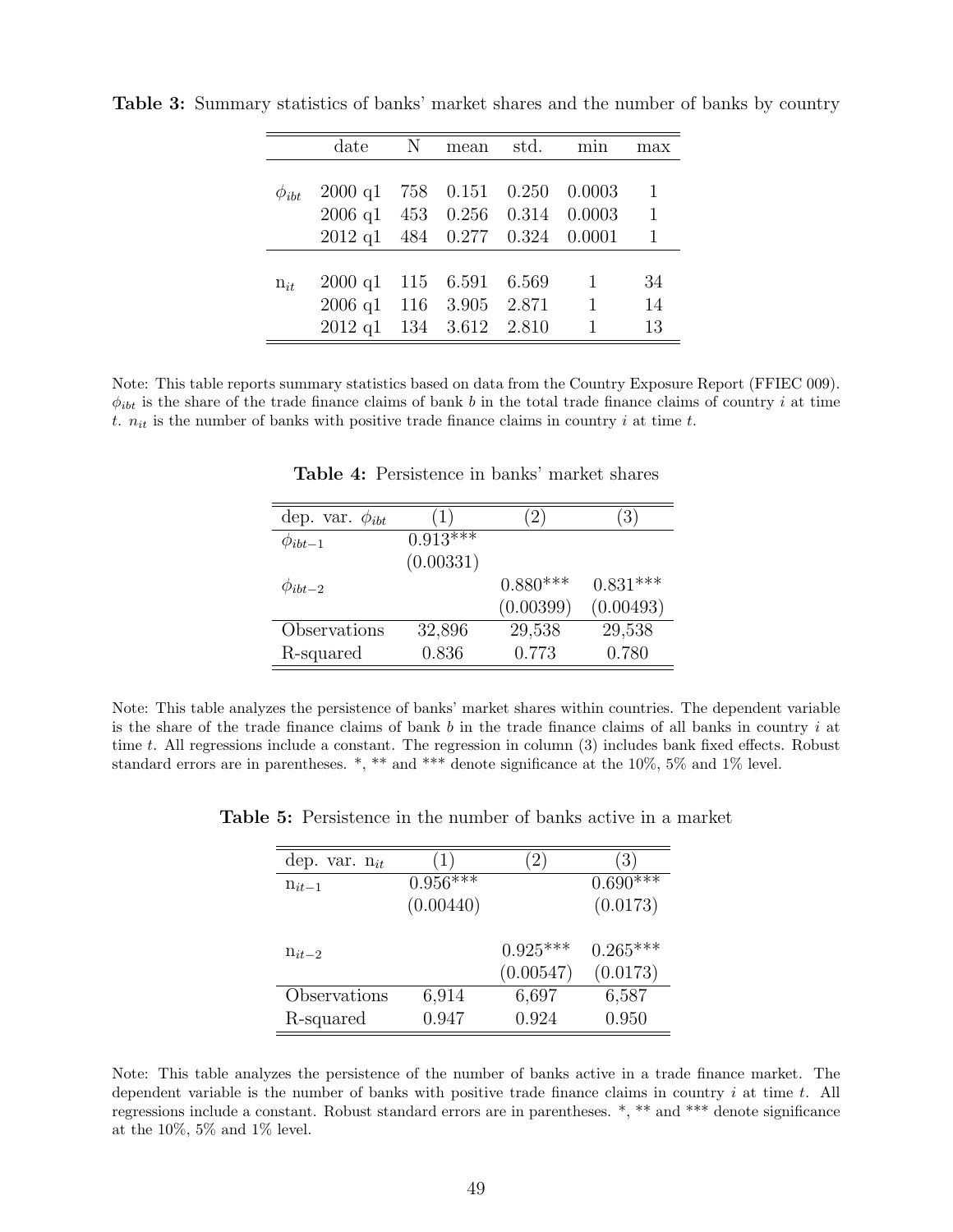|                                                           | $\left( 1\right)$ | $\left( 2\right)$ | $\left( 3\right)$ | (4)      | (5)   |
|-----------------------------------------------------------|-------------------|-------------------|-------------------|----------|-------|
| variable                                                  | N                 | mean              | sd                | min      | max   |
| trade finance growth $\Delta t f_{bct}$                   | 32,256            | 0.225             | 1.049             | $-.904$  | 9.8   |
| bank shock $\hat{\alpha}_{iht}$                           | 325,389           | $\Omega$          | 0.500             | $-2.316$ | 5.806 |
| country-level shock <sub>it</sub>                         | 6,751             | 0.030             | 0.171             | $-0.97$  | 2.202 |
| country-level shock <sub>it</sub> in sample with controls | 4,904             | 0.032             | 0.174             | $-0.971$ | 1.813 |
| export growth $\Delta X_{it}$ in sample with controls     | 4,904             | 0.057             | 0.309             | -.667    | 2.06  |

#### Table 6: Summary statistics

Note: In the first row, summary statistics of trade finance growth rates are given that are observed in the sample that is used to estimate equation 1. The second row provides summary statistics of the normalized bank shocks that are obtained from estimating equation 1, always dropping country  $i$  from the sample. The summary statistics of the country-level shocks in the third row are for all country-level shocks that are computed. In the fourth column only those country-level shocks are included that are used in the estimation of equation 3 with controls. The last row displays summary statistics of the corresponding export growth rates.

| dep. var $\Delta t f_{ibt}$ | $\left(1\right)$ | $\left(2\right)$ | $\left(3\right)$ |
|-----------------------------|------------------|------------------|------------------|
| $\hat{\alpha}_{ibt}$        | $0.305***$       | $0.307***$       | $0.326***$       |
|                             | (0.0521)         | (0.0531)         | (0.0680)         |
|                             |                  |                  |                  |
| Country FE                  | no               | yes              | no               |
|                             |                  |                  |                  |
| Time FE                     | no               | yes              | no               |
|                             |                  |                  |                  |
| Time×County FE              | no               | no               | yes              |
|                             |                  |                  |                  |
| Observations                | 32,025           | 32,025           | 32,025           |
| R-squared                   | 0.002            | 0.009            | 0.142            |

Table 7: Predicting observed trade finance growth rates using bank-level shocks

Note: This table analyzes the relationship between the country-specific bank-level shock  $\hat{\alpha}_{ibt}$  and the observed growth  $\Delta t f_{bit}$  in bank b's trade finance claims in country i at time t. All regressions include a constant. Standard errors are clustered at the bank-time level and are in parentheses. \*, \*\* and \*\*\* denote significance at the  $10\%$ , 5% and 1% level.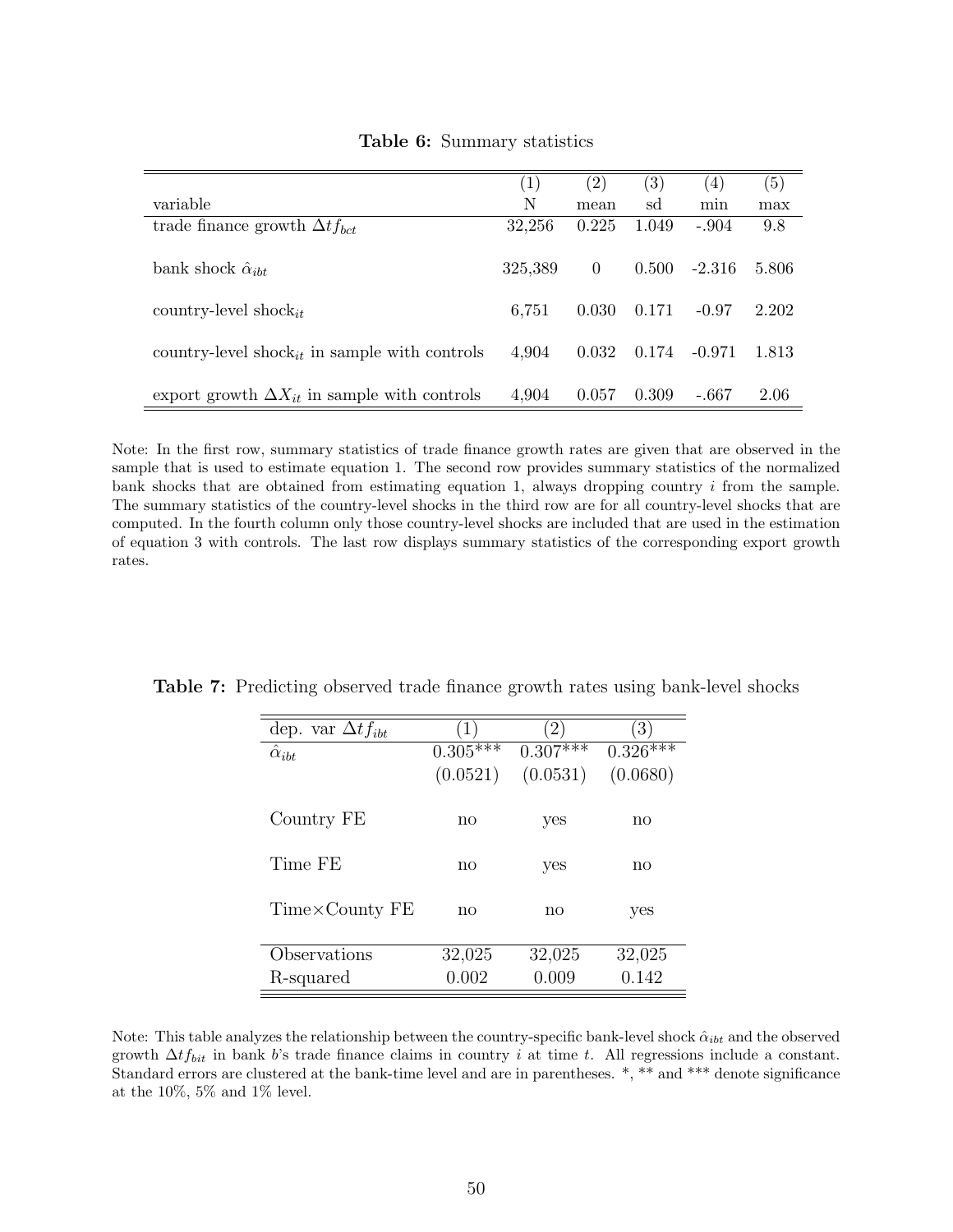| dep. var $\bar{\alpha}_{bt}$ | $\left(1\right)$ | $^{\prime}2)$ | $\left(3\right)$ |
|------------------------------|------------------|---------------|------------------|
| $\bar{\alpha}_{bt-1}$        | $-0.0883***$     | $-0.0909**$   | $-0.0889**$      |
|                              | (0.0337)         | (0.0363)      | (0.0420)         |
| $\bar{\alpha}_{bt-2}$        |                  | 0.0184        | $-0.00572$       |
|                              |                  | (0.0292)      | (0.0294)         |
| $\alpha_{bt-3}$              |                  |               | $-0.0143$        |
|                              |                  |               | (0.0276)         |
| $\alpha_{bt-4}$              |                  |               | $-0.0214$        |
|                              |                  |               | (0.0298)         |
|                              |                  |               |                  |
| Observations                 | 1,894            | 1,758         | 1,545            |
| R-squared                    | 0.012            | 0.015         | 0.017            |

Table 8: Testing whether bank-level supply shocks are serially correlated

Note: This table tests for serial correlation in the average bank level supply shocks  $\bar{\alpha}_{bt}$ , which corresponds to the value of  $\hat{\alpha}_{ibt}$  averaged over all countries. All regressions include a constant and time fixed effects. Robust standard errors are in parentheses. \*, \*\* and \*\*\* denote significance at the 10%, 5% and 1% level.

| dep. var $\bar{\alpha}_{bt}$ | $\left(1\right)$ | $\left(2\right)$ | (3)         | $\left( 4\right)$ |
|------------------------------|------------------|------------------|-------------|-------------------|
|                              | all              | after 2006       | all         | after 2006        |
| loan growth <sub>bt</sub>    | $0.333*$         | $0.829***$       |             |                   |
|                              | (0.184)          | (0.278)          |             |                   |
| deposit growth <sub>bt</sub> | 0.0196           | $-0.271$         |             |                   |
|                              | (0.196)          | (0.308)          |             |                   |
| $CDS$ spread <sub>bt</sub>   |                  |                  | $-0.0838**$ | $-0.0862***$      |
|                              |                  |                  | (0.0351)    | (0.0212)          |
| Observations                 | 2,179            | 469              | 256         | 150               |
| R-squared                    | 0.073            | 0.069            | 0.343       | 0.432             |

Table 9: Correlation of estimated bank shocks with bank-level variables

Note: This table analyzes the relationship between the estimated bank shocks and bank-level variables. The dependent variable is the mean bank shock  $\bar{\alpha}_{bt}$ , which corresponds to the value of  $\hat{\alpha}_{ibt}$  averaged over all countries. CDS spread is the bank-specific current default swap spread of bank  $b$  at time  $t$ . All regressions include bank and time fixed effects. Standard errors clustered by bank and are in parentheses. \*, \*\* and \*\*\* denote significance at the 10%, 5% and 1% level.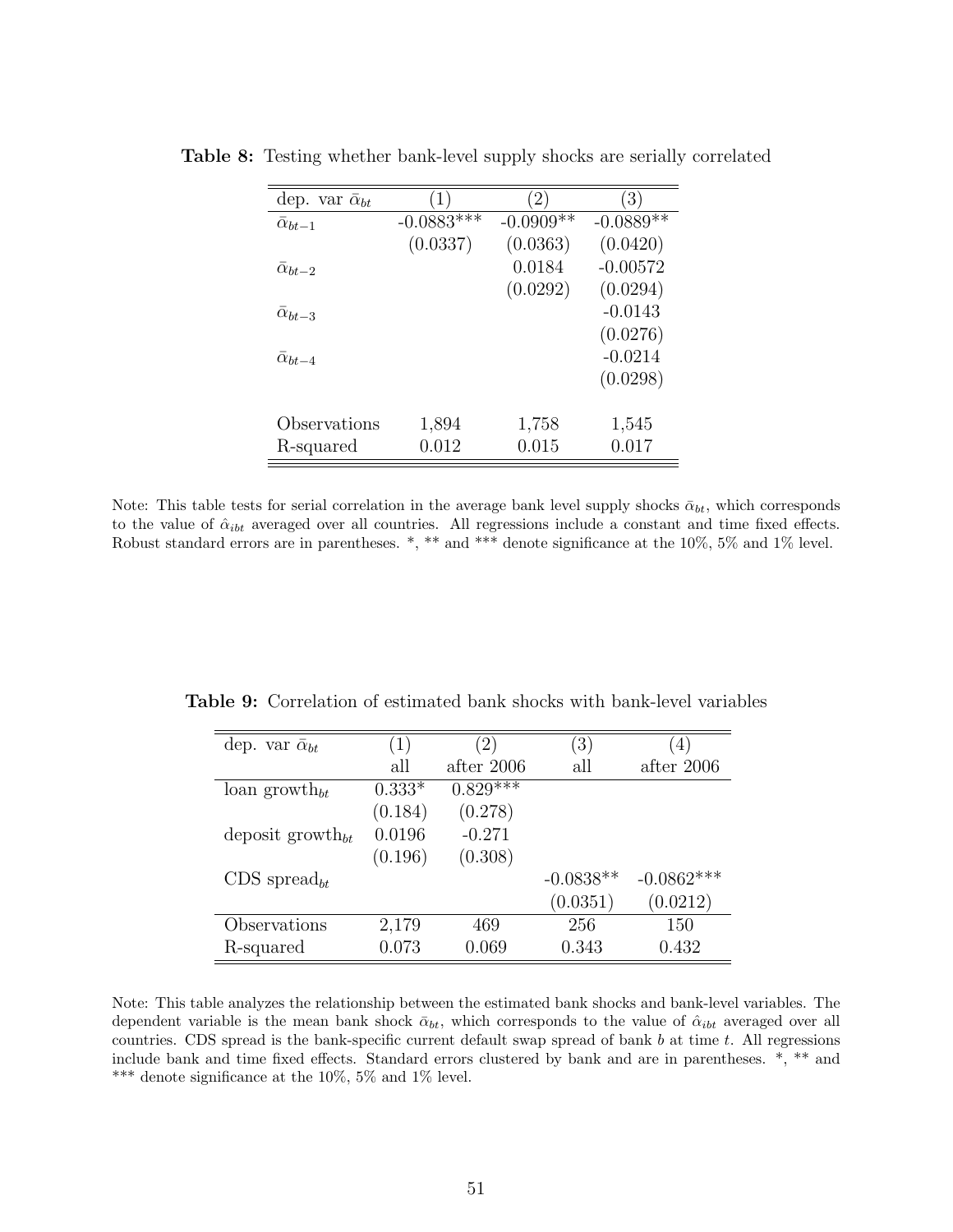|                                 | $\left(\frac{1}{2}\right)$ | $\widehat{S}$      | $\odot$     | $(\pm)$            | $\widetilde{\mathbf{e}}$  | $\widehat{\circ}$    | (7)<br>(7)           |
|---------------------------------|----------------------------|--------------------|-------------|--------------------|---------------------------|----------------------|----------------------|
| dep. var. $\Delta X_{it}$       |                            |                    |             |                    |                           | 1997-2003            | 2004-2012            |
| $\mathrm{shock}_{it}$           | $0.0875***$                | $0.0878**$         | $0.0888**$  |                    |                           |                      |                      |
|                                 | (0.0331)                   | (0.0350)           | (0.0351)    |                    |                           |                      |                      |
| shock <sub>it</sub> $< p50$     |                            |                    |             | $0.159**$          |                           |                      |                      |
|                                 |                            |                    |             | (0.0721)           |                           |                      |                      |
| shock $i t \geq p50$            |                            |                    |             | (0.0401)<br>0.0602 |                           |                      |                      |
| shock smaller banks $_{it}$     |                            |                    |             |                    | $0.0943*$                 | $0.158**$            | 0.00318              |
|                                 |                            |                    |             |                    | (0.0531)                  | (0.0760)             | $(0.0669)$<br>0.109* |
| shock top 5 banks $_{it}$       |                            |                    |             |                    | $0.0858***$               | $-0.0250$<br>(0.101) | (0.0580)             |
| pop. $\text{growth}_{it}$       |                            | $1.527**$          | $2.299***$  | $2.289***$         | $(0.0418)$<br>$-2.298***$ | $-2.282$             | $2.625***$           |
|                                 |                            | (0.607)            | (0.703)     | (0.656)            | (0.721)                   | (1.716)              | (0.838)              |
| GDP growth $_{it}$              |                            | $-0.0418$          | $-0.0859$   | $-0.0838$          | $-0.0857$<br>(0.0696)     | $-0.0321$            | $-0.142$             |
|                                 |                            | (0.0748)           | (0.0699)    | (0.0796)           |                           | (0.128)              | (0.103)              |
| USD xrate growth $_{it}$        |                            | $0.199***$         | $-0.252***$ | $-0.252***$        | $-0.252***$               | $-0.164*$            | $0.459***$           |
|                                 |                            | (0.0701)           | (0.0783)    | (0.0863)           | (0.0726)                  | (0.0978)             | (0.163)              |
| $non-U.S.$ import $growth_{it}$ |                            | $0.370***$         | $0.361***$  | $0.361***$         | $0.361***$<br>(0.0504)    | $0.333***$           | $0.386***$           |
|                                 |                            | (0.0519)           | (0.0536)    | (0.0519)           |                           | (0.0699)             | (0.0740)             |
| Country FE                      | $\overline{\rm n}$         | $\overline{\rm n}$ | yes         | yes                | yes                       | $y$ es               | $y$ es               |
| Time FE                         | $y$ es                     | $y$ es             | yes         | $y$ es             | $y$ es                    | $y$ es               | $y$ es               |
| Observations                    | 5,357                      | 4,904              | 4,904       | 4,904              | 4,904                     | $2,105$              | 2,799                |
| R-squared                       | 0.049                      | 0.068              | 0.102       | 0.102              | 0.102                     | 0.112                | 0.113                |

Table 10: Baseline results Table 10: Baseline results

growth rate of U.S. exports to country  $i$  at time t. shock<sub>it</sub> is the constructed country-level trade finance supply shock. Above and below median shocks are Note: This table reports our baseline results on the causal impact of trade finance supply shocks on U.S. export growth. The dependent variable is the constructed using only bank-level shocks above or below the quarterly median. Column (5) includes country-level shocks that are obtained by aggregating separately the bank-level shocks of the top 5 banks and the remaining banks. Column (6) includes all years prior to 2004. Column (7) includes the years from 2004 onward. All regressions include a constant. Standard errors are bootstrapped and are in parentheses. \*, \*\* and \*\*\* denote significance at the  $10\%, 5\%$ Note: This table reports our baseline results on the causal impact of trade finance supply shocks on U.S. export growth. The dependent variable is the growth rate of U.S. exports to country  $i$  at time  $t$ . shock<sub>it</sub> is the constructed country-level trade finance supply shock. Above and below median shocks are constructed using only bank-level shocks above or below the quarterly median. Column (5) includes country-level shocks that are obtained by aggregating separately the bank-level shocks of the top 5 banks and the remaining banks. Column (6) includes all years prior to 2004. Column (7) includes the years from  $\alpha_0$  includes the years from  $\alpha_0$  includes the vears from  $\$ 2004 onward. All regressions include a constant. Standard errors are bootstrapped and are in parentheses. \*, \*\* and \*\*\* denote significance at the 10%, 5%  $\frac{1}{6}$ and 1% level. and 1% level.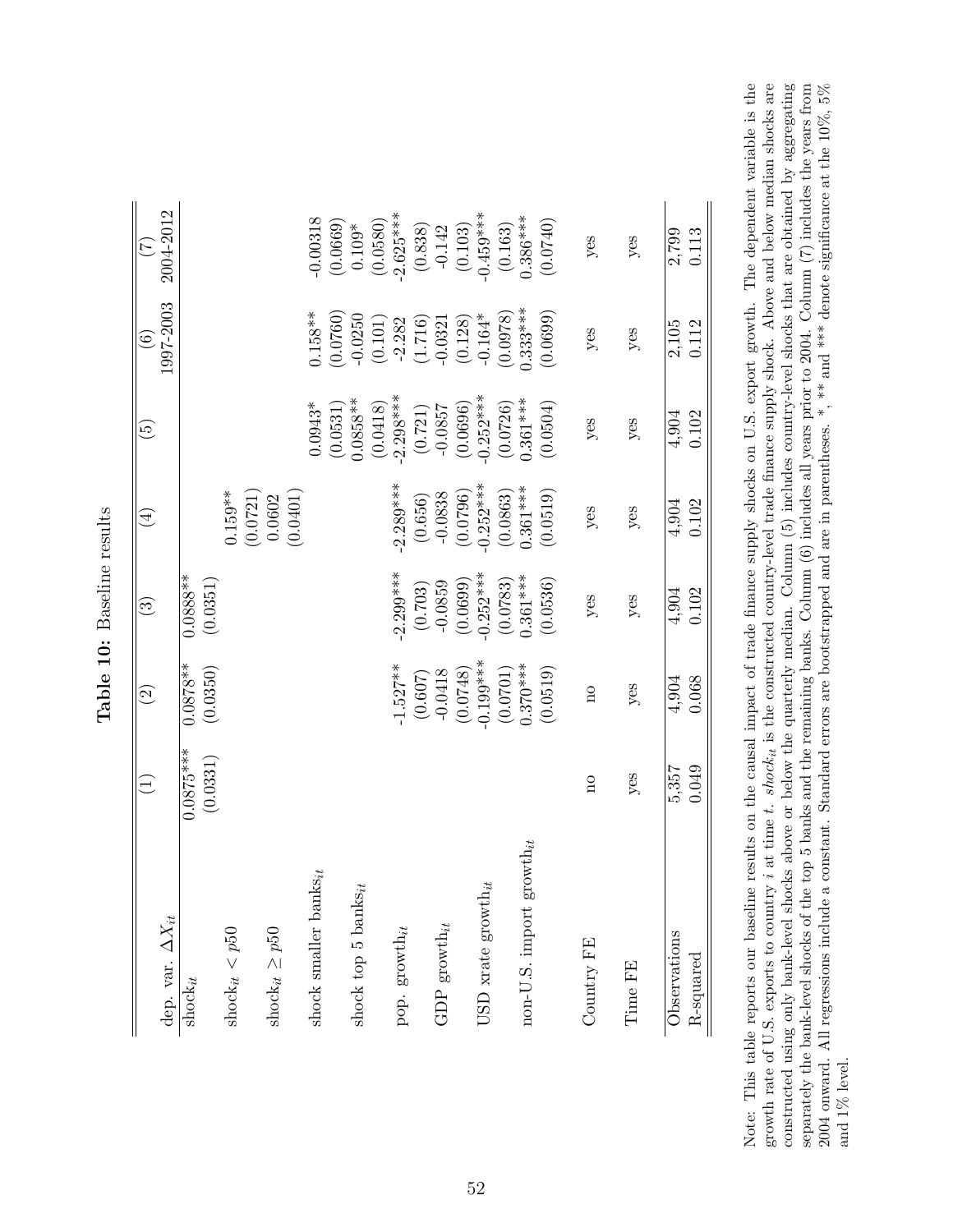| $0.183***$<br>(0.0668)<br>crisis<br>dep. var. $\Delta X_{it}$<br>$shock_{it}$ | $\widehat{\Omega}$ | $\widetilde{\mathbb{C}}$ | $(\pm)$               | $\widetilde{\mathbf{e}}$ | $\odot$                |                                                                                | $\circled{s}$          |
|-------------------------------------------------------------------------------|--------------------|--------------------------|-----------------------|--------------------------|------------------------|--------------------------------------------------------------------------------|------------------------|
|                                                                               | no crisis          | all                      | small cntry           | arge cntry               |                        | small entry $&$ crisis                                                         |                        |
|                                                                               | 0.0611             | 0.0587                   | $0.189***$            | 0.00196                  | 0.0442                 | $0.332**$                                                                      | 0.0041                 |
|                                                                               | 0.0409             | (0.0461)                 | (0.0620)              | (0.0262)                 | 0.0340                 | (0.133)                                                                        | (0.0425)               |
| shock <sub>it</sub> $\times$ crisis dummy <sub>t</sub>                        |                    | $0.123*$                 |                       |                          |                        |                                                                                | $0.139**$              |
|                                                                               |                    | (0.0744)                 |                       |                          |                        |                                                                                |                        |
| $\text{shock}_{it}$ × small cntry dummy <sub>i</sub>                          |                    |                          |                       |                          | 0.0800                 |                                                                                | $(0.0681)$<br>$0.0906$ |
|                                                                               |                    |                          |                       |                          | (0.0526)               |                                                                                | (0.0567)               |
| $-3.785$<br>pop. $\text{growth}_{it}$                                         | $.915**$           | $2.292***$               | $2.925***$            | 0.169                    | $2.325***$             | $-4.139$                                                                       | $2.320***$             |
| (2.664)                                                                       | 0.767)             | (0.690)                  | (0.812)               | (0.838)                  | (0.698)                | (4.437)                                                                        |                        |
| $-0.0675$<br>GDP growth $\boldsymbol{i}$                                      | $-0.114$           | $-0.0823$                | $-0.198$              | $-0.0443$                | $-0.0879$              | $-0.137$                                                                       | $(0.699)$<br>-0.0842   |
| (0.278)                                                                       | 0.0803)            | (0.0774)                 | $(0.129)$<br>-0.413** |                          | $(0.0774)$<br>0.251*** |                                                                                | (0.0775)               |
| $-0.547$<br>USD xrate growth <sub>it</sub>                                    | $.212***$          | $-0.253***$              |                       | $(0.0745)$<br>0.165**    |                        |                                                                                | $-0.252***$            |
| (0.375)                                                                       | 0.0798)            | (0.0799)                 | (0.188)               | (0.0734)                 | (0.0668)               | $\begin{array}{c} (0.424) \\ -1.017 \\ 0.670) \\ (0.670) \\ 0.507 \end{array}$ | (0.0764)               |
| $0.503***$<br>non-U.S. import growth $_{it}$                                  | $.332***$          | $0.359***$               | $0.381***$            | $0.377***$               | $0.362***$             |                                                                                | $0.360***$             |
| (0.182)                                                                       | 0.0515             | 0.0487                   | (0.0759)              | 0.0478                   | $0.0509$ )             | 0.343)                                                                         | 0.0466                 |
| <b>IOZ</b><br>Observations                                                    | 4.203              | 4,904                    | 2,203                 | 2,701                    | 4,904                  | 320                                                                            | 4,904                  |
| 0.212<br>R-squared                                                            | 0.099              | 0.103                    | 0.082                 | 0.228                    | 0.103                  | 0.175                                                                          | 0.103                  |

Note: This table tests for differences in the effect of trade finance supply shocks on U.S. export growth over time and across countries. The dependent variable is the growth rate of U.S. exports to country *i* at time *t*. shock<sub>it</sub> is the constructed country-level trade finance supply shock. Column (1) only includes observations during the crisis period from 2007 q3 to 2009 q2. Column (2) excludes these. Column (3) includes a crisis dummy variable takes a value of one includes only large export destinations. Column  $(6)$  is based on the full sample, where small cntry dummy, takes a value of 1 if log U.S. exports to a destination are below the sample median. Column (7) includes observations for small export destinations during the crisis period. Column (8) uses the full sample and Note: This table tests for differences in the effect of trade finance supply shocks on U.S. export growth over time and across countries. The dependent variable is the growth rate of U.S. exports to country *i* at time *t*. shock<sub>it</sub> is the constructed country-level trade finance supply shock. Column (1) only includes observations during the crisis period from 2007 q3 to 2009 q2. Column (2) excludes these. Column (3) includes a crisis dummy variable takes a value of one during the crisis period. Column (4) is based on a sample of small U.S. export destinations with log U.S. exports below the sample median. Column (5) during the crisis period. Column (4) is based on a sample of small U.S. export destinations with log U.S. exports below the sample median. Column (5) includes only large export destinations. Column (6) is based on the full sample, where small cntry dummy takes a value of 1 if log U.S. exports to a destination are below the sample median. Column (7) includes observations for small export destinations during the crisis period. Column (8) uses the full sample and includes both dummies. All regressions include a constant, time- and country-fixed effects. Standard errors are bootstrapped and are in parentheses. \*, \*\* includes both dummies. All regressions include a constant, time- and country-fixed effects. Standard errors are bootstrapped and are in parentheses. \*, \*\* and \*\*\* denote significance at the  $10\%$ ,  $5\%$  and  $1\%$  level. and \*\*\* denote significance at the 10%, 5% and 1% level.

Table 11: Heterogeneous effects on export growth across countries and over time I Table 11: Heterogeneous effects on export growth across countries and over time I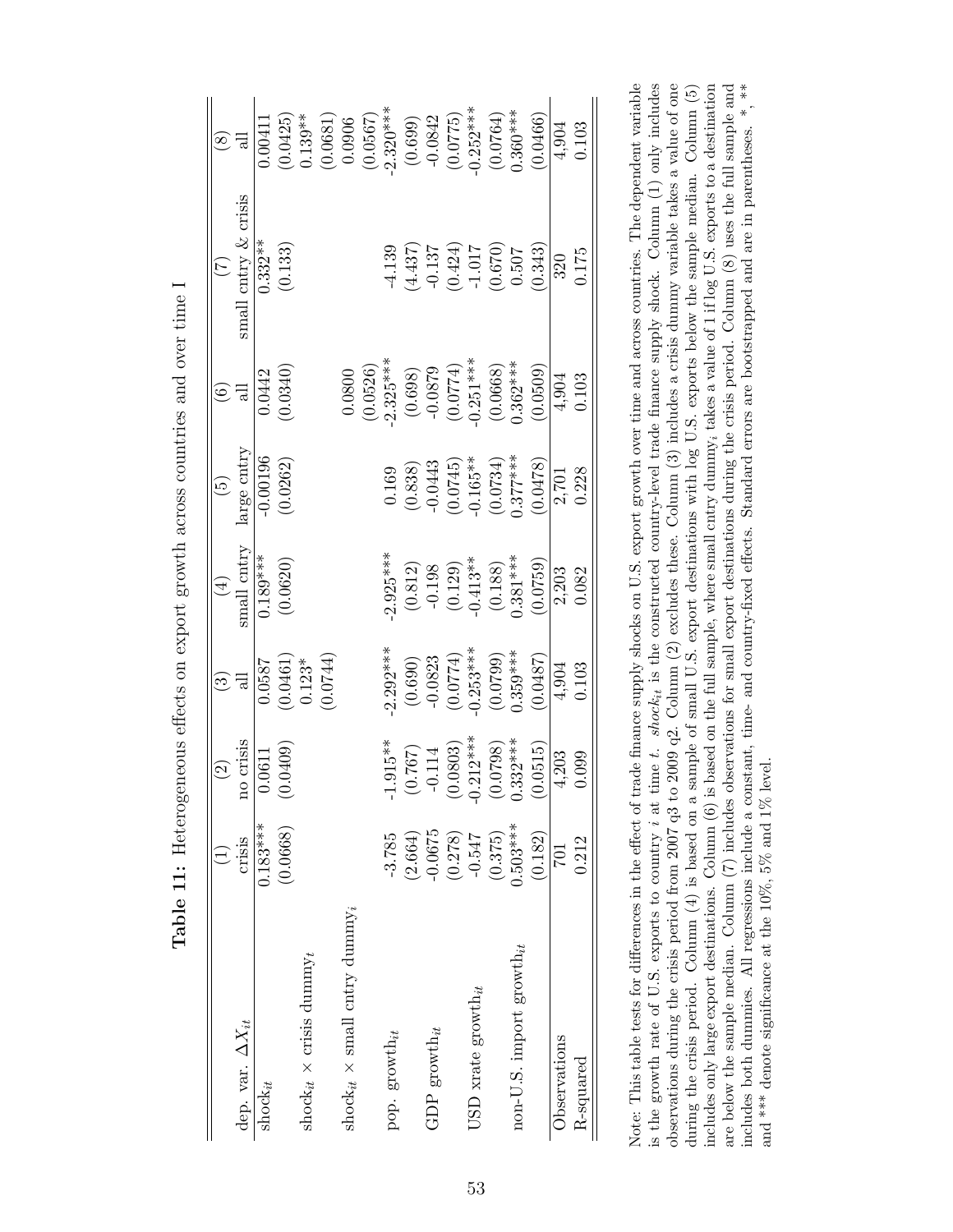|                                                        |                 | $\widehat{\mathfrak{O}}$ | $\widehat{\mathbb{C}}$ |
|--------------------------------------------------------|-----------------|--------------------------|------------------------|
| dep. var. $\Delta X_{it}$                              | small $#$ banks | large $#$ banks          |                        |
| $shock_{it}$                                           | $0.186***$      | $-0.0346$                | $0.0915*$              |
|                                                        | (0.0558)        | (0.0314)                 | (0.0477)               |
| shock <sub>it</sub> $\times$ crisis dummy <sub>t</sub> |                 |                          | $0.129*$               |
|                                                        |                 |                          | (0.0752)               |
| shock $_{it}$ × large $\#$ banks dummy $_{it}$         |                 |                          | $-0.0927**$            |
|                                                        |                 |                          | (0.0464)               |
| large $\#$ banks dummy $_{it}$                         |                 |                          | 0.00649                |
|                                                        |                 |                          | (0.0152)               |
| pop. $\text{growth}_{it}$                              | $-2.702***$     | $-0.708$                 | $-2.321***$            |
|                                                        | (0.833)         | (0.982)                  | (0.700)                |
| GDP growth <sub>it</sub>                               | $-0.115$        | $-0.0736$                | $-0.0872$              |
|                                                        | (0.138)         | (0.0631)                 | (0.0793)               |
| USD xrate growth <sub>it</sub>                         | $-0.333*$       | $0.226***$               | $-0.254***$            |
|                                                        | (0.201)         | (0.0644)                 | (0.0835)               |
| $\text{non-U.S. import growth}_{it}$                   | $0.414***$      | $0.324***$               | $0.359***$             |
|                                                        | (0.0792)        | (0.0449)                 | (0.0489)               |
| Observations                                           | 2,390           | 2,514                    | 4,904                  |
| R-squared                                              | 0.088           | 0.234                    | 0.103                  |

| ֧֧֧ׅ֧֧֧֧֦֧֦֧֧֧֧֧֧֧֧֧֧֧֧֦֧֛֪ׅ֧֚֚֚֚֡֕֕֓֕֓֕֓֬֓֓֬֓֓֡֬֓֓֬֓֓֬֓֓֬֓֓֬֓֓֬֓֓֬֓֓֓֓֓֬֓֬֓֓֬֓֬֬֓֓֬֬֓֬֓֬֬֬֓<br>ו<br>ו |
|--------------------------------------------------------------------------------------------------------|
|                                                                                                        |
|                                                                                                        |
|                                                                                                        |
| リンニニュン                                                                                                 |
|                                                                                                        |
| $\frac{1}{2}$                                                                                          |
|                                                                                                        |
| ことになる こうしょう こうしょう そうしょうしょう こうしょく くうしゅうしょう せきしん こうしゃく こうしく こうしょく こうしょう<br>Î                             |
| j<br>١<br>)<br>1<br>$\frac{1}{2}$<br>l<br>                                                             |
| $\ddot{\phantom{0}}$                                                                                   |
| $\frac{1}{2}$<br>'<br> <br>                                                                            |

destinations that were served by less than five U.S. banks in quarter  $t-1$ . Column (2) includes destinations with at least five active banks. Column (3) is based on the full sample, where large  $\#$  banks dummy<sub>it</sub> is a Note: This table tests for differences in the effect of trade finance supply shocks on U.S. export growth across countries and over time. The dependent variable is the growth rate of U.S. exports to country *i* at time *t*. shock<sub>it</sub> is the constructed country-level trade finance supply shock. Column  $(1)$  only includes country  $i$  at time  $t-1$  and zero otherwise. All regressions include a constant, time- and country-fixed effects. Standard errors are bootstrapped and are in destinations that were served by less than five U.S. banks in quarter  $t-1$ . Column (2) includes destinations with at least five active banks. Column (3) is included to the least five active banks. Column (3) is Note: This table tests for differences in the effect of trade finance supply shocks on U.S. export growth across countries and over time. The dependent variable is the growth rate of U.S. exports to country *i* at time *t.* shock<sub>it</sub> is the constructed country-level trade finance supply shock. Column (1) only includes based on the full sample, where large  $\#$  banks dummy is a variable that takes the value of 1 if at least five U.S. banks had positive trade finance claims in country *i* at time *t* − 1 and zero otherwise. All regressions include a constant, time- and country-fixed effects. Standard errors are bootstrapped and are in parentheses. \*, \*\* and \*\*\* denote significance at the  $10\%$ ,  $5\%$  and  $1\%$  level. parentheses. \*, \*\* and \*\*\* denote significance at the 10%, 5% and 1% level.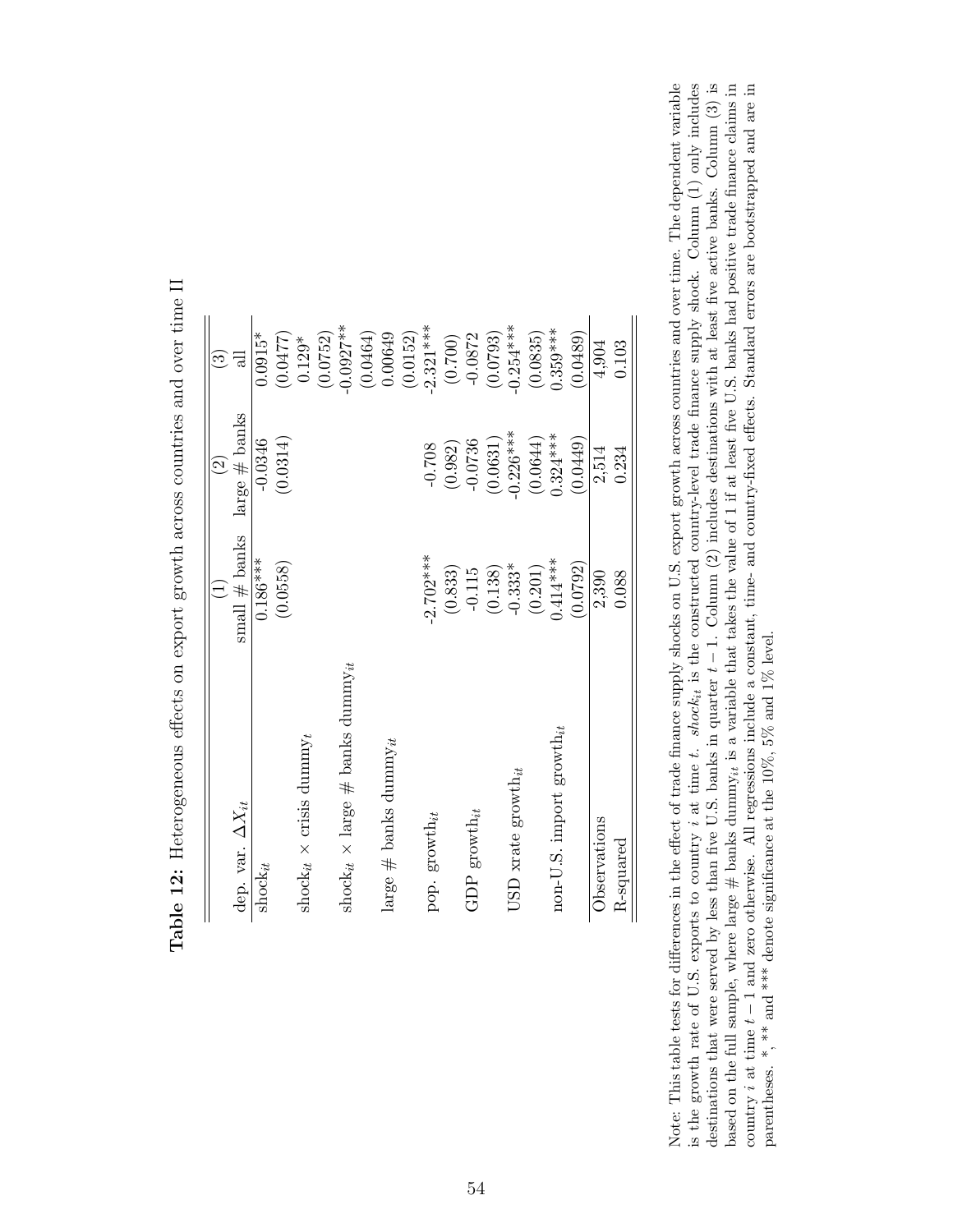|                                      |               | $\widehat{\Xi}$ | $\widehat{\mathbb{C}}$ | $\left(\frac{1}{2}\right)$ |
|--------------------------------------|---------------|-----------------|------------------------|----------------------------|
|                                      | price growth  |                 | quantity growth        |                            |
|                                      | entire sample | crisis          | entire sample          | crisis                     |
| $shock_{it}$                         | 0.00862       | 1.00767         | $0.0708**$             | $0.0863*$                  |
|                                      | (0.00598)     | (0.0104)        | (0.0304)               | 0.0454)                    |
| pop. $\text{growth}_{it}$            | 0.0958        | 0.0974          | $-0.912*$              | $-1.239$                   |
|                                      | (0.0911)      | (0.291)         | (0.545)                | (1.296)                    |
| GDP growth $\boldsymbol{_{it}}$      | 0.00926       | $-0.0244$       | $-0.0772$              | $-0.0831$                  |
|                                      | (0.0173)      | (0.0386)        | (0.0718)               | (0.172)                    |
| JSD xrate $growth_{it}$              | 0.0470        | $0.0915*$       | $0.229**$              | $-0.329$                   |
|                                      | (0.0291)      | 0.0532          | (0.113)                | (0.213)                    |
| non-U.S. import $\text{growth}_{it}$ | 0.0153        | 0.0385          | 0.0600                 | $0.204**$                  |
|                                      | 0.0112)       | (0.0239)        | 0.0468                 | (1620.0)                   |
| Observations                         | 2,119         | <b>701</b>      | 2,119                  |                            |
| K-squared                            | 0.196         | 0.339           | 0.189                  | 0.251                      |
|                                      |               |                 |                        |                            |

Table 13: Price versus quantity adjustments Table 13: Price versus quantity adjustments

variable in columns  $(1)$  and  $(2)$  is the weighted average of the unit value growth rates calculated at the HS10 level for exports to country i at time t. In columns  $(3)$  and  $(4)$ , the dependent variable is the weighted average of the quantity growth rates calculated at the HS10 level of exports to country i at time t. For both dependent variables, HS10 growth rates are weighted by the value share of the respective product in total U.S. exports. *shock<sub>it</sub>* is the constructed country-level trade finance supply shock. All regressions Note: This table reports results on the effect of trade finance supply shocks on U.S. export unit price growth and on U.S. export quantities. The dependent variable in columns (1) and (2) is the weighted average of the unit value growth rates calculated at the HS10 level for exports to country i at time t. In columns (3) and (4), the dependent variable is the weighted average of the quantity growth rates calculated at the HS10 level of exports to country at time t. For both dependent variables, HS10 growth rates are weighted by the value share of the respective product in total U.S. exports. shock<sub>it</sub> is the constructed Note: This table reports results on the effect of trade finance supply shocks on U.S. export unit price growth and on U.S. export quantities. The dependent country-level trade finance supply shock. All regressions include a constant, time- and country-fixed effects. Standard errors are bootstrapped and are in parentheses. \*, \*\* and \*\*\* denote significance at the  $10\%$ ,  $5\%$  and  $1\%$  level. parentheses. \*, \*\* and \*\*\* denote significance at the 10%, 5% and 1% level.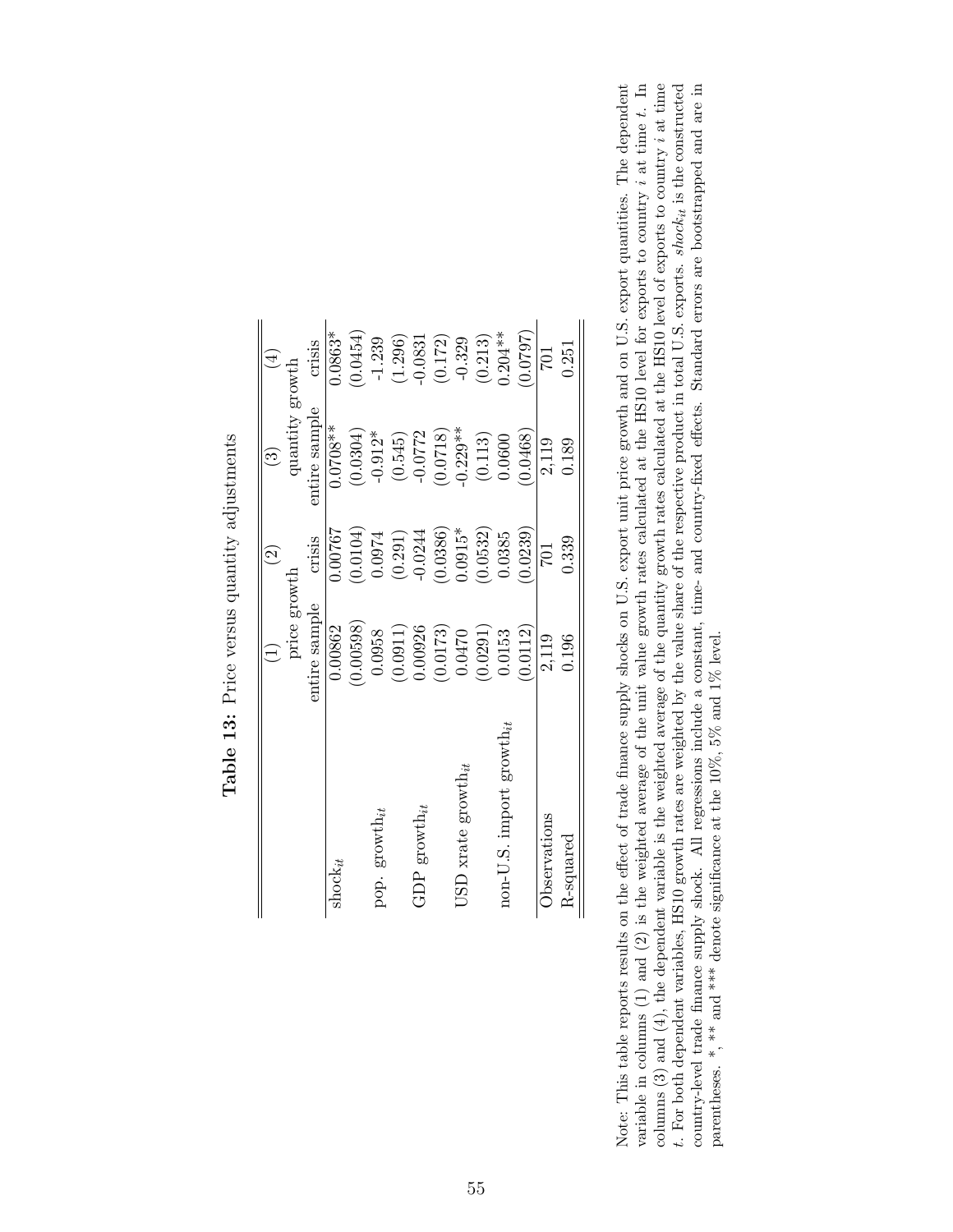| $shock_{it+1}$                               |             | $\widehat{\Omega}$ | $\widetilde{\mathbb{C}}$ | $(\pm)$    | $\tilde{5}$ |
|----------------------------------------------|-------------|--------------------|--------------------------|------------|-------------|
|                                              |             | ಸ                  |                          | crisis     | no crisis   |
|                                              |             |                    | $-0.00506$               |            |             |
|                                              |             |                    | (0.0337)                 |            |             |
| $\mathrm{shock}_{it}$                        | $0.0910***$ | $0.0742**$         | $0.0753***$              | $0.173***$ | 0.0656      |
|                                              | (0.0352)    | (0.0343)           | (0.0348)                 | (0.0628)   | (0.0423)    |
| $\mathrm{shock}_{it-1}$                      | $-0.0724**$ | $-0.0645*$         | $0.0596*$                | $-0.0541$  | $-0.0683$   |
|                                              | (0.0346)    | (0.0342)           | (0.0346)                 | (0.0720)   | 0.0418      |
| $shock_{it-2}$                               |             | 0.0274             |                          |            |             |
|                                              |             | (0.0323)           |                          |            |             |
| pop. $\text{growth}_{it}$                    | $-2.270***$ | $-2.090***$        | $-2.291***$              | $3.752**$  | $1.894***$  |
|                                              | (0.656)     | (0.649)            | (0.662)                  | (1.775)    | (0.705)     |
| GDP growth <sub>it</sub>                     | $-0.0841$   | $-0.0587$          | $-0.130*$                | $-0.0399$  | $-0.117$    |
|                                              | (0.0762)    | (0.0763)           | (0.0733)                 | (0.244)    | (0.0814)    |
| JSD xrate $\text{growth}_{it}$               | $-0.249***$ | $-0.243***$        | $-0.290***$              | $-0.514$   | $0.211***$  |
|                                              | (0.0749)    | (0.0752)           | (0.0746)                 | (0.329)    | (0.0773)    |
| $\text{non-U.S. import } \text{growth}_{it}$ | $0.361***$  | $0.375***$         | $0.356***$               | $0.504***$ | $0.332***$  |
|                                              | 0.0512      | (0.0526)           | (0.0511)                 | (0.169)    | 0.0535      |
| Observations                                 | 4,904       | 4,675              | 4,754                    | 701        | 4,203       |
| R-squared                                    | 0.103       | 0.108              | 0.106                    | 0.213      | 0.100       |

Table 14: Dynamics Table 14: Dynamics

Note: This table reports results on the dynamic effects of trade finance supply shocks. The dependent variable is the growth rate of U.S. exports to country i at time *t.* shock<sub>it</sub> is the constructed country-level trade finance supply shock. Columns (1) - (3) are estimated on the whole sample but with different lag and lead structures. Column (4) only includes observations dur Note: This table reports results on the dynamic effects of trade finance supply shocks. The dependent variable is the growth rate of U.S. exports to country at time t. shock<sub>it</sub> is the constructed country-level trade finance supply shock. Columns  $(1)$  -  $(3)$  are estimated on the whole sample but with different lag and lead structures. Column (4) only includes observations during the crisis period from 2007 q3 to 2009 q2. Column (5) excludes these. All regressions include a constant, time- and country-fixed effects. Standard errors are bootstrapped and are in parentheses. \*, \*\* and \*\*\* denote significance at the 10%, 5% and  $1\%$  level.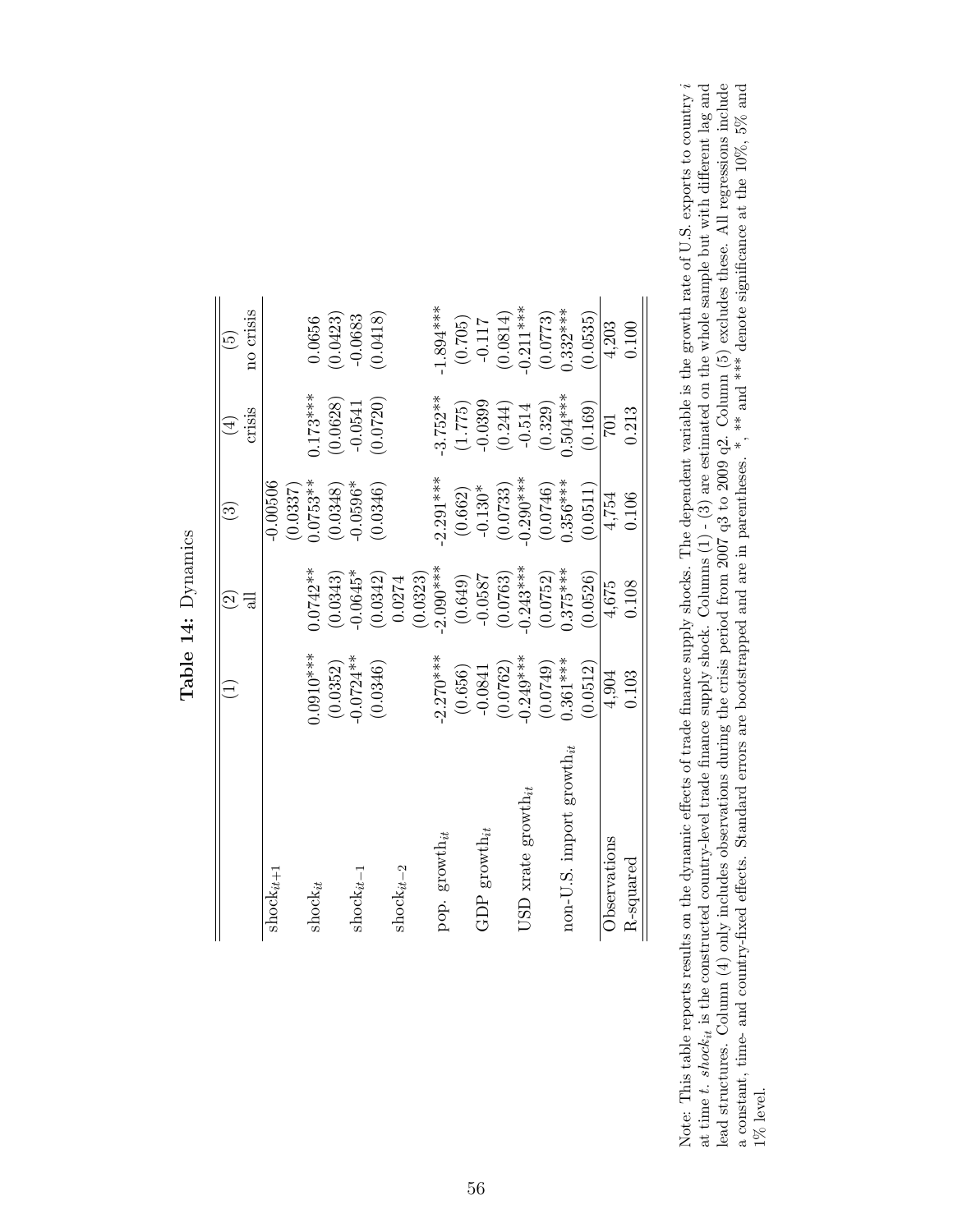|                                      | $\bigoplus$                                                 | $\odot$                                                            | $\odot$                                       | $(\pm)$                                                      |
|--------------------------------------|-------------------------------------------------------------|--------------------------------------------------------------------|-----------------------------------------------|--------------------------------------------------------------|
| dep. var. $\Delta X_{it}$            | arge cntry                                                  | large cntry & crisis                                               | $\,$ small cntry                              | small entry $\&$ erisis                                      |
| $\operatorname{shock}_{i\neq}$       | $-0.00474$                                                  | 1.0141                                                             | $0.0806*$                                     | 0.183                                                        |
|                                      | (0.0215)                                                    | 0.0464)                                                            | (0.0461)                                      | (0.122)                                                      |
| pop. growth <sub>it</sub>            |                                                             | $-1.182$                                                           | $-2.880***$                                   |                                                              |
|                                      | $\begin{array}{c} (0.404) \\ (0.720) \\ 0.0195 \end{array}$ | $(1.585)$<br>$0.00253$                                             | $(0.931)$<br>-0.195<br>$(0.123)$<br>$(0.123)$ | $\frac{-2.931}{(3.790)}$<br>$\left(\frac{0.146}{5.1}\right)$ |
| , growth $_{it}$<br>GDP              |                                                             |                                                                    |                                               |                                                              |
|                                      | (0.0725)                                                    |                                                                    |                                               | $(0.415)$<br>$0.953*$                                        |
| $\text{JSD}$ xrate growth $_{it}$    | $-0.0639$                                                   |                                                                    |                                               |                                                              |
|                                      | (0.0604)                                                    | $\begin{array}{c} (0.153) \\ -0.0397 \\ \hline 0.198) \end{array}$ |                                               | (0.495)                                                      |
| $\text{non-U.S. import growth}_{it}$ | $0.394***$                                                  | $0.475***$                                                         | $(0.169)$<br>0.327***                         | 0.381                                                        |
|                                      | 0.0476                                                      | 0.0789                                                             | 0.0693)                                       | 0.268)                                                       |
| Observations                         | 2,782                                                       | 382                                                                | 2,514                                         | 355                                                          |
| R-squared                            | 0.202                                                       | 0.417                                                              | 1.077                                         | 0.155                                                        |

| ļ                                                 |
|---------------------------------------------------|
| ţ<br>j<br>$\overline{\phantom{a}}$<br>י<br>i<br>I |
| J<br>Í<br>i<br>֕<br>i<br>I                        |
| i                                                 |
| i<br>1<br>I<br>J<br>j<br>ı                        |
| ֚֚֬                                               |
| I<br>l<br>į                                       |

Note: The table shows the results when only large export destinations are used to estimate bank-level shocks. In column  $(1)$  only large destinations are included in the sample. In column  $(2)$ , only large countries and q Note: The table shows the results when only large export destinations are used to estimate bank-level shocks. In column (1) only large destinations are included in the sample. In column (2), only large countries and quarters from 2007 q3 to 2009 q2 are included. Column (3) is based on a sample with small export destinations only. Columns (4) shows the effect for small export markets and the crisis period. All regressions include a constant, time- and country-fixed effects. Standard errors are bootstrapped and are in parentheses. \*, \*\* and \*\*\* denote significance at the  $10\%, 5\%$  and  $1\%$  level. country-fixed effects. Standard errors are bootstrapped and are in parentheses. \*, \*\* and \*\*\* denote significance at the 10%, 5% and 1% level.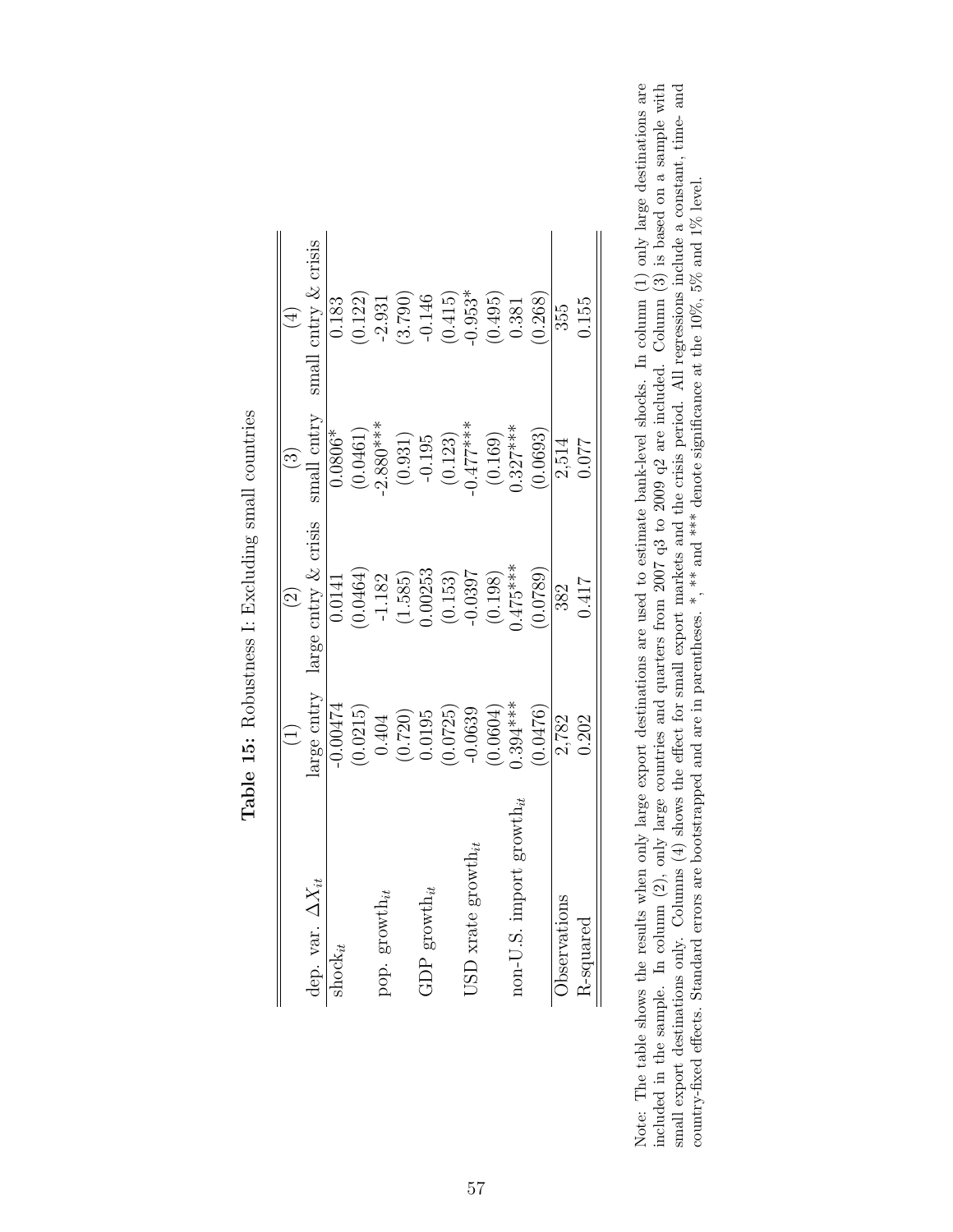|                                      | (1)         | $\left( 2\right)$ | (3)        | $\left( 4\right)$ | (5)       | (6)        |
|--------------------------------------|-------------|-------------------|------------|-------------------|-----------|------------|
| dep. var. $\Delta X_{it}$            | all         | crisis            | no crisis  | all               | crisis    | no crisis  |
| shock <sub>it</sub>                  | $0.0677**$  | $0.126***$        | 0.0515     | $0.0529**$        | $0.116**$ | 0.0330     |
|                                      | (0.0307)    | (0.0544)          | (0.0341)   | (0.0263)          | (0.0578)  | (0.0288)   |
| pop. growth <sub>it</sub>            | $-2.285***$ | $-3.724$          | $-1.909**$ | $-1.487**$        | $-3.808$  | $-1.849**$ |
|                                      | (0.683)     | (2.653)           | (0.775)    | (0.596)           | (2.536)   | (0.791)    |
| GDP growth <sub>it</sub>             | $-0.0852$   | $-0.0577$         | $-0.115$   | $-0.0357$         | $-0.0709$ | $-0.107$   |
|                                      | (0.0717)    | (0.253)           | (0.0839)   | (0.0730)          | (0.274)   | (0.0827)   |
| USD xrate growth <sub>it</sub>       | $-0.250***$ | $-0.534*$         | $-0.210**$ | $-0.197***$       | $-0.542$  | $-0.209**$ |
|                                      | (0.0731)    | (0.279)           | (0.0849)   | (0.0698)          | (0.330)   | (0.0836)   |
| non-U.S. import growth <sub>it</sub> | $0.362***$  | $0.506***$        | $0.332***$ | $0.370***$        | $0.503**$ | $0.332***$ |
|                                      | (0.0532)    | (0.171)           | (0.0534)   | (0.0524)          | (0.199)   | (0.0532)   |
| Observations                         | 4,903       | 701               | 4,202      | 4,902             | 701       | 4,201      |
| R-squared                            | 0.102       | 0.209             | 0.099      | 0.068             | 0.208     | 0.099      |

Table 16: Robustness II: Excluding countries with similar industry trade structure and regions

Note: This table reports results of two robustness checks. The first exploits information on the similarity across destinations in terms of the goods they import from the U.S. The bank-level shocks that are used to compute the country-level shocks  $shock_{it}$  for each country *i* are obtained by excluding those 30 countries that are closest to country  $i$  in terms of the industry structure of their U.S. imports (see. columns  $(1)$  to  $(3)$ ). Columns (4) to (6) of the table report results of the second robustness check: the bank-level shocks that are used to compute the country-level shocks that apply to country  $i$  are estimated without information from any country in country i's the region. All regressions include a constant, time- and country-fixed effects. Standard errors are bootstrapped and are in parentheses. \*, \*\* and \*\*\* denote significance at the 10%, 5% and 1% level.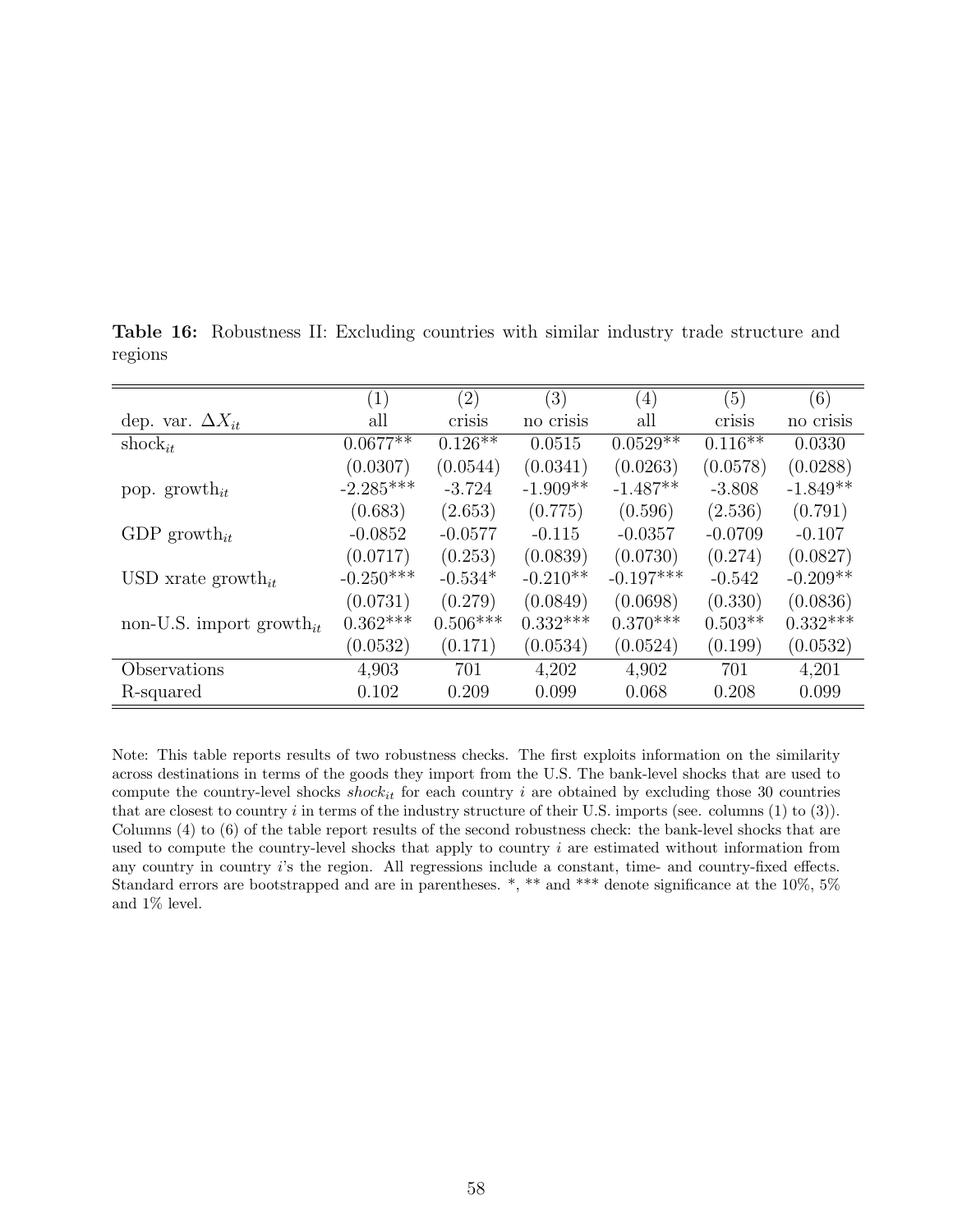| ı             |
|---------------|
| ļ<br>)        |
| l             |
| $\frac{1}{1}$ |
| :<br>l        |
| いく くずまくする     |
| l             |
| $F_{\rm c}$   |

|                                   | $_{\rm{Ban}}$        | $\widehat{c}$                                                                                                                                                                                                                                                                                       | (3) $(4)$<br>Bank B                                                                                                                                                                                                                                                                                                |                                                                                                                                                                                                                                                                                       |                                                                                                                                                                                                                                                                                             |                                                                                                                                                                                                                                                                       |                                                                                                                                                                                                                                                                                                                         | $\circledcirc$                                                                                                                                                                                                                                                                              | Bank E<br>$\odot$                                                                                                                                                                                                                                                                                                          | $\left( \begin{matrix} 10 \end{matrix} \right)$                                                                                                                                                                                                                                                  |
|-----------------------------------|----------------------|-----------------------------------------------------------------------------------------------------------------------------------------------------------------------------------------------------------------------------------------------------------------------------------------------------|--------------------------------------------------------------------------------------------------------------------------------------------------------------------------------------------------------------------------------------------------------------------------------------------------------------------|---------------------------------------------------------------------------------------------------------------------------------------------------------------------------------------------------------------------------------------------------------------------------------------|---------------------------------------------------------------------------------------------------------------------------------------------------------------------------------------------------------------------------------------------------------------------------------------------|-----------------------------------------------------------------------------------------------------------------------------------------------------------------------------------------------------------------------------------------------------------------------|-------------------------------------------------------------------------------------------------------------------------------------------------------------------------------------------------------------------------------------------------------------------------------------------------------------------------|---------------------------------------------------------------------------------------------------------------------------------------------------------------------------------------------------------------------------------------------------------------------------------------------|----------------------------------------------------------------------------------------------------------------------------------------------------------------------------------------------------------------------------------------------------------------------------------------------------------------------------|--------------------------------------------------------------------------------------------------------------------------------------------------------------------------------------------------------------------------------------------------------------------------------------------------|
| Industries                        | Shares<br>$\sigma^k$ | $\begin{array}{c} \mathrm{Shocks} \\ \theta^k \end{array}$                                                                                                                                                                                                                                          | Shares $\sigma^k$                                                                                                                                                                                                                                                                                                  | $\operatorname*{Shocks}_{\theta^{k}}$                                                                                                                                                                                                                                                 | $\overline{\frac{5}{\text{Bank}}},$ Shares                                                                                                                                                                                                                                                  | k C<br>Shocks<br>$\theta^k$                                                                                                                                                                                                                                           | $\begin{array}{c} \hline (7) \ \text{Bank D} \ \text{Shares} \ \text{S}^{\text{h}} \ \text{S}^{\text{h}} \end{array}$                                                                                                                                                                                                   | $\overset{\sim}{\theta^k}$                                                                                                                                                                                                                                                                  | $\label{eq:shares} \begin{aligned} & \text{Shares} \\ & \sigma^k \end{aligned}$                                                                                                                                                                                                                                            | $\operatorname*{Shocks}_{\theta^{k}}$                                                                                                                                                                                                                                                            |
| Chemicals & Allied Industries     | $-0.0551$            |                                                                                                                                                                                                                                                                                                     |                                                                                                                                                                                                                                                                                                                    |                                                                                                                                                                                                                                                                                       |                                                                                                                                                                                                                                                                                             |                                                                                                                                                                                                                                                                       |                                                                                                                                                                                                                                                                                                                         |                                                                                                                                                                                                                                                                                             |                                                                                                                                                                                                                                                                                                                            |                                                                                                                                                                                                                                                                                                  |
|                                   | (0.201)              |                                                                                                                                                                                                                                                                                                     |                                                                                                                                                                                                                                                                                                                    |                                                                                                                                                                                                                                                                                       |                                                                                                                                                                                                                                                                                             |                                                                                                                                                                                                                                                                       |                                                                                                                                                                                                                                                                                                                         |                                                                                                                                                                                                                                                                                             |                                                                                                                                                                                                                                                                                                                            |                                                                                                                                                                                                                                                                                                  |
| Food Stuff                        | 1.167                |                                                                                                                                                                                                                                                                                                     |                                                                                                                                                                                                                                                                                                                    |                                                                                                                                                                                                                                                                                       |                                                                                                                                                                                                                                                                                             |                                                                                                                                                                                                                                                                       |                                                                                                                                                                                                                                                                                                                         |                                                                                                                                                                                                                                                                                             |                                                                                                                                                                                                                                                                                                                            |                                                                                                                                                                                                                                                                                                  |
|                                   | (0.836)              |                                                                                                                                                                                                                                                                                                     |                                                                                                                                                                                                                                                                                                                    |                                                                                                                                                                                                                                                                                       |                                                                                                                                                                                                                                                                                             |                                                                                                                                                                                                                                                                       |                                                                                                                                                                                                                                                                                                                         |                                                                                                                                                                                                                                                                                             |                                                                                                                                                                                                                                                                                                                            |                                                                                                                                                                                                                                                                                                  |
| Footwear & Headgear               | 0.651                |                                                                                                                                                                                                                                                                                                     |                                                                                                                                                                                                                                                                                                                    |                                                                                                                                                                                                                                                                                       |                                                                                                                                                                                                                                                                                             |                                                                                                                                                                                                                                                                       |                                                                                                                                                                                                                                                                                                                         |                                                                                                                                                                                                                                                                                             |                                                                                                                                                                                                                                                                                                                            |                                                                                                                                                                                                                                                                                                  |
|                                   | (2.643)              | $\begin{array}{l} 1.531 \\ 0.368 \\ 0.369 \\ 0.360 \\ 0.360 \\ 0.370 \\ 0.381 \\ 0.398 \\ 0.302 \\ 0.303 \\ 0.303 \\ 0.303 \\ 0.303 \\ 0.303 \\ 0.303 \\ 0.303 \\ 0.303 \\ 0.303 \\ 0.303 \\ 0.303 \\ 0.303 \\ 0.303 \\ 0.303 \\ 0.303 \\ 0.303 \\ 0.303 \\ 0.303 \\ 0.303 \\ 0.303 \\ 0.303 \\ 0.$ | $\begin{array}{l} 1.164 \\[-4.8ex] -0.16419 \\[-4.8ex] -0.0419 \\[-4.8ex] -0.0959 \\[-4.8ex] -0.0959 \\[-4.8ex] -0.0959 \\[-4.8ex] -0.0959 \\[-4.8ex] -0.0958 \\[-4.8ex] -0.0958 \\[-4.8ex] -0.0958 \\[-4.8ex] -0.0958 \\[-4.8ex] -0.0958 \\[-4.8ex] -0.0958 \\[-4.8ex] -0.0958 \\[-4.8ex] -0.0958 \\[-4.8ex] -0.$ | $\begin{array}{l} 0.0988\\ -0.237\\ 0.5108\\ -0.508\\ 0.0000\\ -0.00000\\ -0.00000\\ -0.00000\\ -0.00000\\ -0.00000\\ -0.00000\\ -0.00000\\ -0.00000\\ -0.00000\\ -0.00000\\ -0.00000\\ -0.00000\\ -0.00000\\ -0.00000\\ -0.00000\\ -0.00000\\ -0.00000\\ -0.00000\\ -0.00000\\ -0.0$ | $\begin{array}{l} 0.0784 \\ 0.0998 \\ 0.0998 \\ 0.0339 \\ 0.0315 \\ 0.0112 \\ 0.0112 \\ 0.0112 \\ 0.0017 \\ 0.0007 \\ 0.0007 \\ 0.0007 \\ 0.0007 \\ 0.0007 \\ 0.0007 \\ 0.0007 \\ 0.0007 \\ 0.0007 \\ 0.0007 \\ 0.0007 \\ 0.0007 \\ 0.0007 \\ 0.0007 \\ 0.0007 \\ 0.0007 \\ 0.0007 \\ 0.00$ | $\begin{array}{l} 129\\ 0.271\\ 2.117\\ 0.207\\ 0.332\\ 0.333\\ 0.333\\ 0.232\\ 0.233\\ 0.233\\ 0.233\\ 0.233\\ 0.233\\ 0.233\\ 0.233\\ 0.233\\ 0.233\\ 0.233\\ 0.233\\ 0.233\\ 0.233\\ 0.233\\ 0.233\\ 0.233\\ 0.233\\ 0.233\\ 0.233\\ 0.233\\ 0.233\\ 0.233\\ 0.23$ | $\begin{array}{l} 306^{**} \\ (0.110) \\ (0.110) \\ (0.108) \\ (0.105) \\ (0.105) \\ (0.105) \\ (0.105) \\ (0.105) \\ (0.105) \\ (0.105) \\ (0.105) \\ (0.105) \\ (0.105) \\ (0.105) \\ (0.105) \\ (0.105) \\ (0.105) \\ (0.105) \\ (0.105) \\ (0.105) \\ (0.105) \\ (0.105) \\ (0.105) \\ (0.105) \\ (0.105) \\ (0.10$ | $\begin{array}{l} 0.268 \\ 0.552 \\ 0.338 \\ 0.383 \\ 0.552 \\ 0.641 \\ 0.553 \\ 0.0141 \\ 0.0141 \\ 0.0008 \\ 0.0008 \\ 0.0008 \\ 0.0008 \\ 0.0008 \\ 0.0008 \\ 0.0008 \\ 0.0008 \\ 0.0008 \\ 0.0008 \\ 0.0009 \\ 0.0009 \\ 0.00009 \\ 0.00009 \\ 0.00009 \\ 0.000000 \\ 0.000000 \\ 0.00$ | $\begin{array}{l} \mbox{1.59\%} \\[-2.0ex] \mbox{1.50\%} \\[-2.0ex] \mbox{1.51\%} \\[-2.0ex] \mbox{1.51\%} \\[-2.0ex] \mbox{1.51\%} \\[-2.0ex] \mbox{1.53\%} \\[-2.0ex] \mbox{1.51\%} \\[-2.0ex] \mbox{1.53\%} \\[-2.0ex] \mbox{1.51\%} \\[-2.0ex] \mbox{1.52\%} \\[-2.0ex] \mbox{1.53\%} \\[-2.0ex] \mbox{1.53\%} \\[-2.$ | $\begin{array}{l} 1.123\\[-4pt] 1.2389\\[-4pt] 0.889\\[-4pt] 0.362\\[-4pt] 0.632\\[-4pt] 0.635\\[-4pt] 0.635\\[-4pt] 0.635\\[-4pt] 0.635\\[-4pt] 0.635\\[-4pt] 0.635\\[-4pt] 0.635\\[-4pt] 0.635\\[-4pt] 0.635\\[-4pt] 0.635\\[-4pt] 0.635\\[-4pt] 0.635\\[-4pt] 0.635\\[-4pt] 0.635\\[-4pt] 0.$ |
| Machinery & Electrical            | $0.398***$           |                                                                                                                                                                                                                                                                                                     |                                                                                                                                                                                                                                                                                                                    |                                                                                                                                                                                                                                                                                       |                                                                                                                                                                                                                                                                                             |                                                                                                                                                                                                                                                                       |                                                                                                                                                                                                                                                                                                                         |                                                                                                                                                                                                                                                                                             |                                                                                                                                                                                                                                                                                                                            |                                                                                                                                                                                                                                                                                                  |
|                                   | (0.109)              |                                                                                                                                                                                                                                                                                                     |                                                                                                                                                                                                                                                                                                                    |                                                                                                                                                                                                                                                                                       |                                                                                                                                                                                                                                                                                             |                                                                                                                                                                                                                                                                       |                                                                                                                                                                                                                                                                                                                         |                                                                                                                                                                                                                                                                                             |                                                                                                                                                                                                                                                                                                                            |                                                                                                                                                                                                                                                                                                  |
| Metals                            | $-0.827***$          |                                                                                                                                                                                                                                                                                                     |                                                                                                                                                                                                                                                                                                                    |                                                                                                                                                                                                                                                                                       |                                                                                                                                                                                                                                                                                             |                                                                                                                                                                                                                                                                       |                                                                                                                                                                                                                                                                                                                         |                                                                                                                                                                                                                                                                                             |                                                                                                                                                                                                                                                                                                                            |                                                                                                                                                                                                                                                                                                  |
|                                   | (0.253)              |                                                                                                                                                                                                                                                                                                     |                                                                                                                                                                                                                                                                                                                    |                                                                                                                                                                                                                                                                                       |                                                                                                                                                                                                                                                                                             |                                                                                                                                                                                                                                                                       |                                                                                                                                                                                                                                                                                                                         |                                                                                                                                                                                                                                                                                             |                                                                                                                                                                                                                                                                                                                            |                                                                                                                                                                                                                                                                                                  |
| Mineral Products                  | $-0.261**$           |                                                                                                                                                                                                                                                                                                     |                                                                                                                                                                                                                                                                                                                    |                                                                                                                                                                                                                                                                                       |                                                                                                                                                                                                                                                                                             |                                                                                                                                                                                                                                                                       |                                                                                                                                                                                                                                                                                                                         |                                                                                                                                                                                                                                                                                             |                                                                                                                                                                                                                                                                                                                            |                                                                                                                                                                                                                                                                                                  |
|                                   | (0.113)              |                                                                                                                                                                                                                                                                                                     |                                                                                                                                                                                                                                                                                                                    |                                                                                                                                                                                                                                                                                       |                                                                                                                                                                                                                                                                                             |                                                                                                                                                                                                                                                                       |                                                                                                                                                                                                                                                                                                                         |                                                                                                                                                                                                                                                                                             |                                                                                                                                                                                                                                                                                                                            |                                                                                                                                                                                                                                                                                                  |
| Miscellaneous                     | $0.804***$           |                                                                                                                                                                                                                                                                                                     |                                                                                                                                                                                                                                                                                                                    |                                                                                                                                                                                                                                                                                       |                                                                                                                                                                                                                                                                                             |                                                                                                                                                                                                                                                                       |                                                                                                                                                                                                                                                                                                                         |                                                                                                                                                                                                                                                                                             |                                                                                                                                                                                                                                                                                                                            |                                                                                                                                                                                                                                                                                                  |
|                                   | (0.270)              |                                                                                                                                                                                                                                                                                                     |                                                                                                                                                                                                                                                                                                                    |                                                                                                                                                                                                                                                                                       |                                                                                                                                                                                                                                                                                             |                                                                                                                                                                                                                                                                       |                                                                                                                                                                                                                                                                                                                         |                                                                                                                                                                                                                                                                                             |                                                                                                                                                                                                                                                                                                                            |                                                                                                                                                                                                                                                                                                  |
| Other                             | 0.180                |                                                                                                                                                                                                                                                                                                     |                                                                                                                                                                                                                                                                                                                    |                                                                                                                                                                                                                                                                                       |                                                                                                                                                                                                                                                                                             |                                                                                                                                                                                                                                                                       |                                                                                                                                                                                                                                                                                                                         |                                                                                                                                                                                                                                                                                             |                                                                                                                                                                                                                                                                                                                            |                                                                                                                                                                                                                                                                                                  |
|                                   | (0.125)              |                                                                                                                                                                                                                                                                                                     |                                                                                                                                                                                                                                                                                                                    |                                                                                                                                                                                                                                                                                       |                                                                                                                                                                                                                                                                                             |                                                                                                                                                                                                                                                                       |                                                                                                                                                                                                                                                                                                                         |                                                                                                                                                                                                                                                                                             |                                                                                                                                                                                                                                                                                                                            |                                                                                                                                                                                                                                                                                                  |
| Plastics & Rubbers                | $-0.288$             |                                                                                                                                                                                                                                                                                                     |                                                                                                                                                                                                                                                                                                                    |                                                                                                                                                                                                                                                                                       |                                                                                                                                                                                                                                                                                             |                                                                                                                                                                                                                                                                       |                                                                                                                                                                                                                                                                                                                         |                                                                                                                                                                                                                                                                                             |                                                                                                                                                                                                                                                                                                                            |                                                                                                                                                                                                                                                                                                  |
|                                   | (0.619)              |                                                                                                                                                                                                                                                                                                     |                                                                                                                                                                                                                                                                                                                    |                                                                                                                                                                                                                                                                                       |                                                                                                                                                                                                                                                                                             |                                                                                                                                                                                                                                                                       |                                                                                                                                                                                                                                                                                                                         |                                                                                                                                                                                                                                                                                             |                                                                                                                                                                                                                                                                                                                            |                                                                                                                                                                                                                                                                                                  |
| Raw Hides, Skins, Leather, & Furs | 1.155                |                                                                                                                                                                                                                                                                                                     |                                                                                                                                                                                                                                                                                                                    |                                                                                                                                                                                                                                                                                       |                                                                                                                                                                                                                                                                                             |                                                                                                                                                                                                                                                                       |                                                                                                                                                                                                                                                                                                                         |                                                                                                                                                                                                                                                                                             |                                                                                                                                                                                                                                                                                                                            |                                                                                                                                                                                                                                                                                                  |
|                                   | (1.458)              |                                                                                                                                                                                                                                                                                                     |                                                                                                                                                                                                                                                                                                                    |                                                                                                                                                                                                                                                                                       |                                                                                                                                                                                                                                                                                             |                                                                                                                                                                                                                                                                       |                                                                                                                                                                                                                                                                                                                         |                                                                                                                                                                                                                                                                                             |                                                                                                                                                                                                                                                                                                                            |                                                                                                                                                                                                                                                                                                  |
| Stone & Glass                     | $-0.540***$          |                                                                                                                                                                                                                                                                                                     |                                                                                                                                                                                                                                                                                                                    |                                                                                                                                                                                                                                                                                       |                                                                                                                                                                                                                                                                                             |                                                                                                                                                                                                                                                                       |                                                                                                                                                                                                                                                                                                                         |                                                                                                                                                                                                                                                                                             |                                                                                                                                                                                                                                                                                                                            |                                                                                                                                                                                                                                                                                                  |
|                                   | (0.176)              |                                                                                                                                                                                                                                                                                                     |                                                                                                                                                                                                                                                                                                                    |                                                                                                                                                                                                                                                                                       |                                                                                                                                                                                                                                                                                             |                                                                                                                                                                                                                                                                       |                                                                                                                                                                                                                                                                                                                         |                                                                                                                                                                                                                                                                                             |                                                                                                                                                                                                                                                                                                                            |                                                                                                                                                                                                                                                                                                  |
| Textiles                          | 0.0387               |                                                                                                                                                                                                                                                                                                     |                                                                                                                                                                                                                                                                                                                    |                                                                                                                                                                                                                                                                                       |                                                                                                                                                                                                                                                                                             |                                                                                                                                                                                                                                                                       |                                                                                                                                                                                                                                                                                                                         |                                                                                                                                                                                                                                                                                             |                                                                                                                                                                                                                                                                                                                            |                                                                                                                                                                                                                                                                                                  |
|                                   | (0.255)              |                                                                                                                                                                                                                                                                                                     |                                                                                                                                                                                                                                                                                                                    |                                                                                                                                                                                                                                                                                       |                                                                                                                                                                                                                                                                                             |                                                                                                                                                                                                                                                                       |                                                                                                                                                                                                                                                                                                                         |                                                                                                                                                                                                                                                                                             |                                                                                                                                                                                                                                                                                                                            |                                                                                                                                                                                                                                                                                                  |
| Transportation                    | $-0.206**$           |                                                                                                                                                                                                                                                                                                     |                                                                                                                                                                                                                                                                                                                    |                                                                                                                                                                                                                                                                                       |                                                                                                                                                                                                                                                                                             |                                                                                                                                                                                                                                                                       |                                                                                                                                                                                                                                                                                                                         |                                                                                                                                                                                                                                                                                             |                                                                                                                                                                                                                                                                                                                            |                                                                                                                                                                                                                                                                                                  |
|                                   | (0.870)              |                                                                                                                                                                                                                                                                                                     |                                                                                                                                                                                                                                                                                                                    |                                                                                                                                                                                                                                                                                       |                                                                                                                                                                                                                                                                                             |                                                                                                                                                                                                                                                                       |                                                                                                                                                                                                                                                                                                                         |                                                                                                                                                                                                                                                                                             |                                                                                                                                                                                                                                                                                                                            |                                                                                                                                                                                                                                                                                                  |
| Wood & Wood Products              | $.844**$             |                                                                                                                                                                                                                                                                                                     |                                                                                                                                                                                                                                                                                                                    |                                                                                                                                                                                                                                                                                       |                                                                                                                                                                                                                                                                                             |                                                                                                                                                                                                                                                                       |                                                                                                                                                                                                                                                                                                                         |                                                                                                                                                                                                                                                                                             |                                                                                                                                                                                                                                                                                                                            |                                                                                                                                                                                                                                                                                                  |
|                                   | (0.805)              |                                                                                                                                                                                                                                                                                                     |                                                                                                                                                                                                                                                                                                                    |                                                                                                                                                                                                                                                                                       |                                                                                                                                                                                                                                                                                             |                                                                                                                                                                                                                                                                       |                                                                                                                                                                                                                                                                                                                         |                                                                                                                                                                                                                                                                                             |                                                                                                                                                                                                                                                                                                                            |                                                                                                                                                                                                                                                                                                  |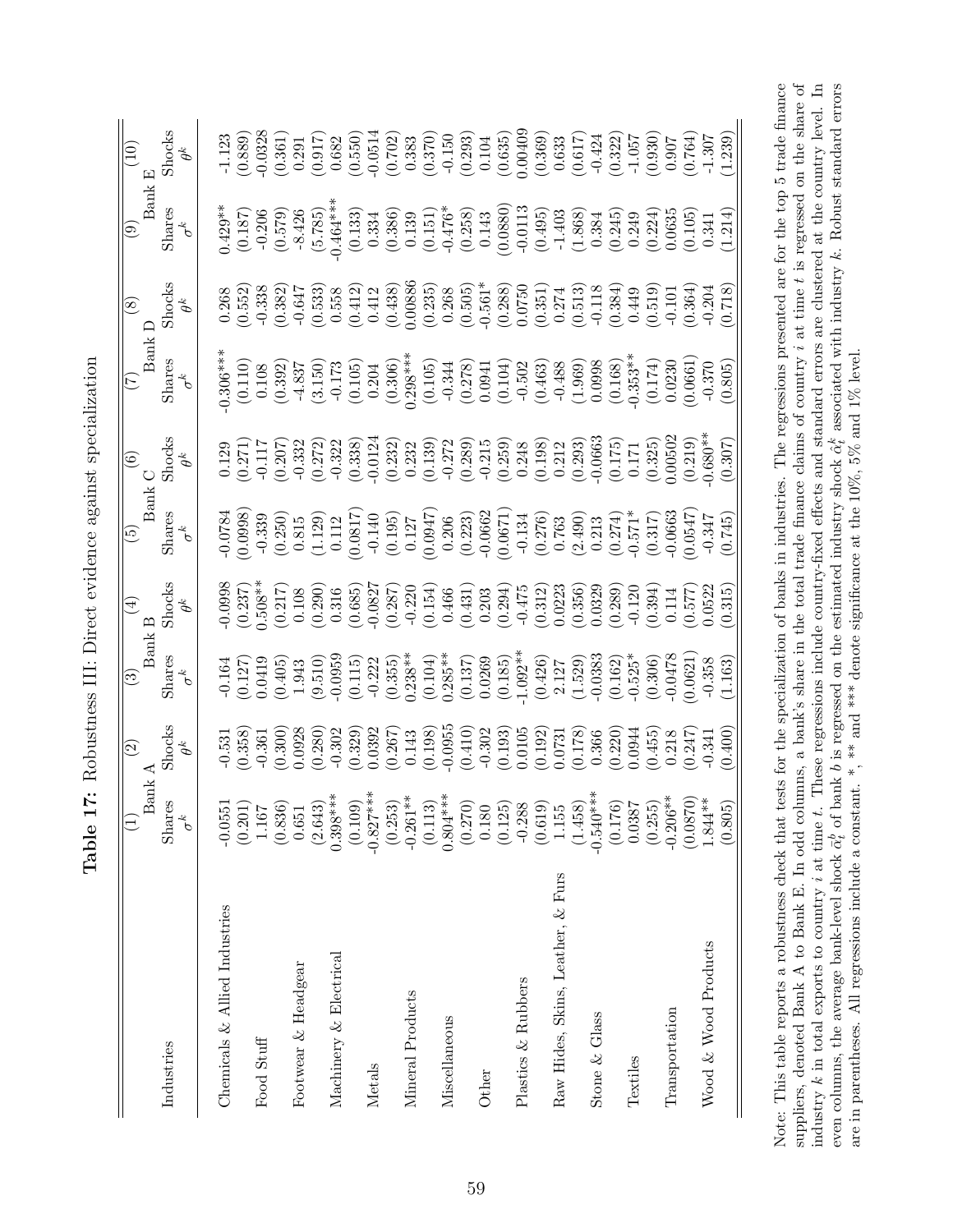|                                      | $\left( 1\right)$ | (2)         | (3)         | (4)            | (5)            |
|--------------------------------------|-------------------|-------------|-------------|----------------|----------------|
| dep. var. $\Delta X_{it}$            | $1q$ lag          | $3q$ lag    | $4q$ lag    | 4q rolling av. | last year's av |
| shock <sub>it</sub>                  | $0.0785**$        | $0.0655**$  | $0.0709*$   | $0.0708*$      | $0.0739**$     |
|                                      | (0.0317)          | (0.0321)    | (0.0406)    | (0.0363)       | (0.0335)       |
| pop. growth <sub>it</sub>            | $-2.288***$       | $-2.295***$ | $-2.282***$ | $-2.267***$    | $-2.289***$    |
|                                      | (0.694)           | (0.686)     | (0.639)     | (0.720)        | (0.728)        |
| non-U.S. import growth <sub>it</sub> | $0.360***$        | $0.360***$  | $0.360***$  | $0.361***$     | $0.360***$     |
|                                      | (0.0532)          | (0.0488)    | (0.0479)    | (0.0553)       | (0.0534)       |
| GDP growth <sub>it</sub>             | $-0.0862$         | $-0.0845$   | $-0.0862$   | $-0.0868$      | $-0.0861$      |
|                                      | (0.0785)          | (0.0724)    | (0.0762)    | (0.0715)       | (0.0805)       |
| USD xrate growth <sub>it</sub>       | $-0.254***$       | $-0.251***$ | $-0.251***$ | $-0.250***$    | $-0.254***$    |
|                                      | (0.0811)          | (0.0715)    | (0.0725)    | (0.0802)       | (0.0755)       |
| Observations                         | 4,904             | 4,904       | 4,904       | 4,904          | 4,904          |
| R-squared                            | 0.102             | 0.101       | 0.101       | 0.101          | 0.102          |

Table 18: Robustness IV: Alternative specification of banks' market shares

Note: This table shows that results are robust to the way country-level shocks are constructed. In each column, the variable shock<sub>it</sub> is constructed using different market shares  $\phi_{ibt}$ . The dependent variable is the growth rate of U.S. exports to country  $i$  at time  $t$ .  $shock_{it}$  is the constructed country-level trade finance supply shock. In column (1), the country-level shocks are constructed using one quarter lagged bank market shares. In column (2), three quarters lagged bank market shares are used. In column (3), bank market shares are lagged by four quarters. In column (4), market shares are averaged over the last four quarters. In column (5), a banks' average market share in the last year is computed and this market share is applied to construct all shocks in the next year. All regressions include a constant, time and country fixed effects. Standard errors are bootstrapped and are in parentheses. \*, \*\* and \*\*\* denote significance at the 10%, 5% and 1% level.